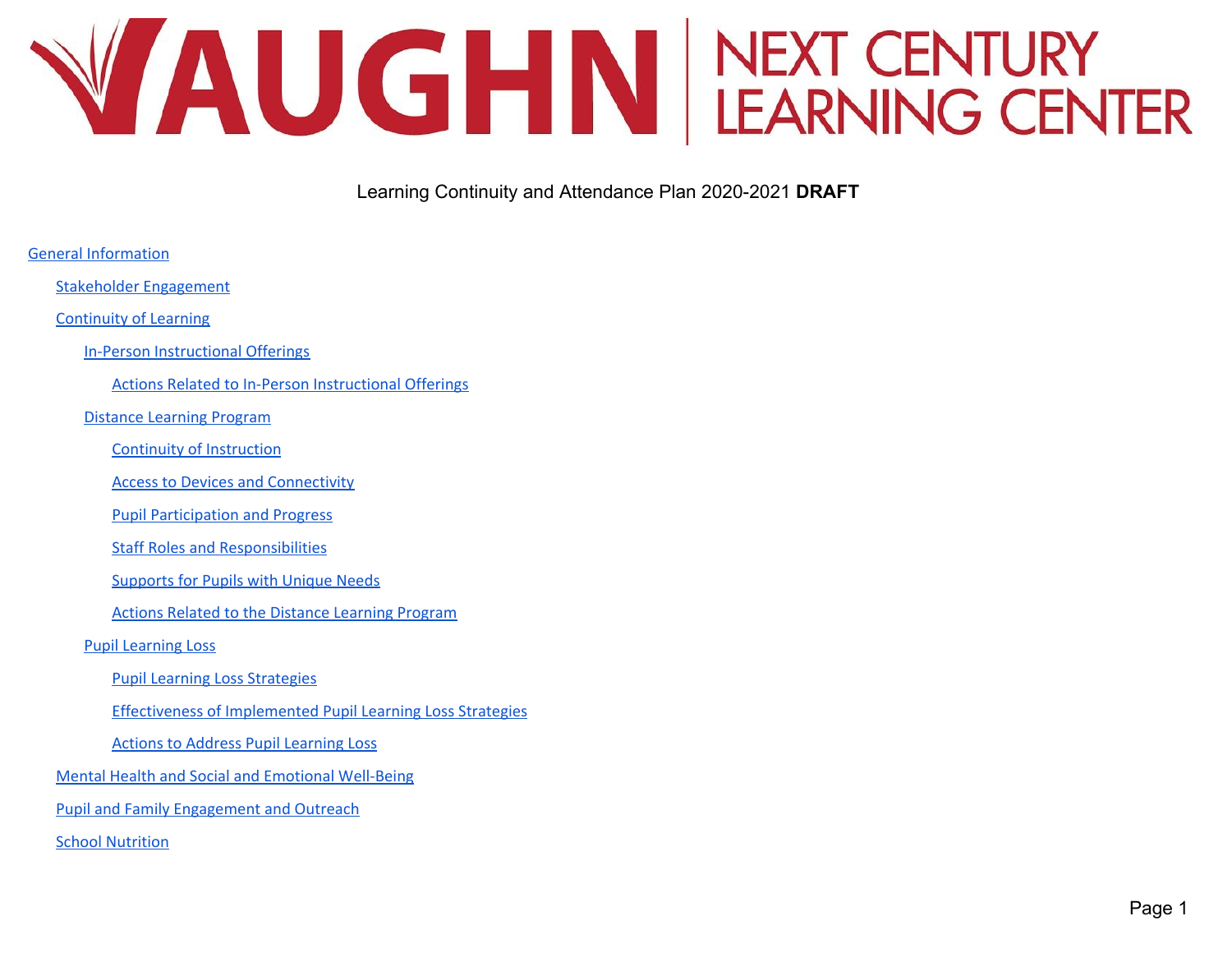Additional Actions to [Implement](#page-37-0) the Learning Continuity Plan

Increased or Improved Services for Foster Youth, English Learners, and [Low-Income](#page-37-1) Students

Required [Descriptions](#page-37-2)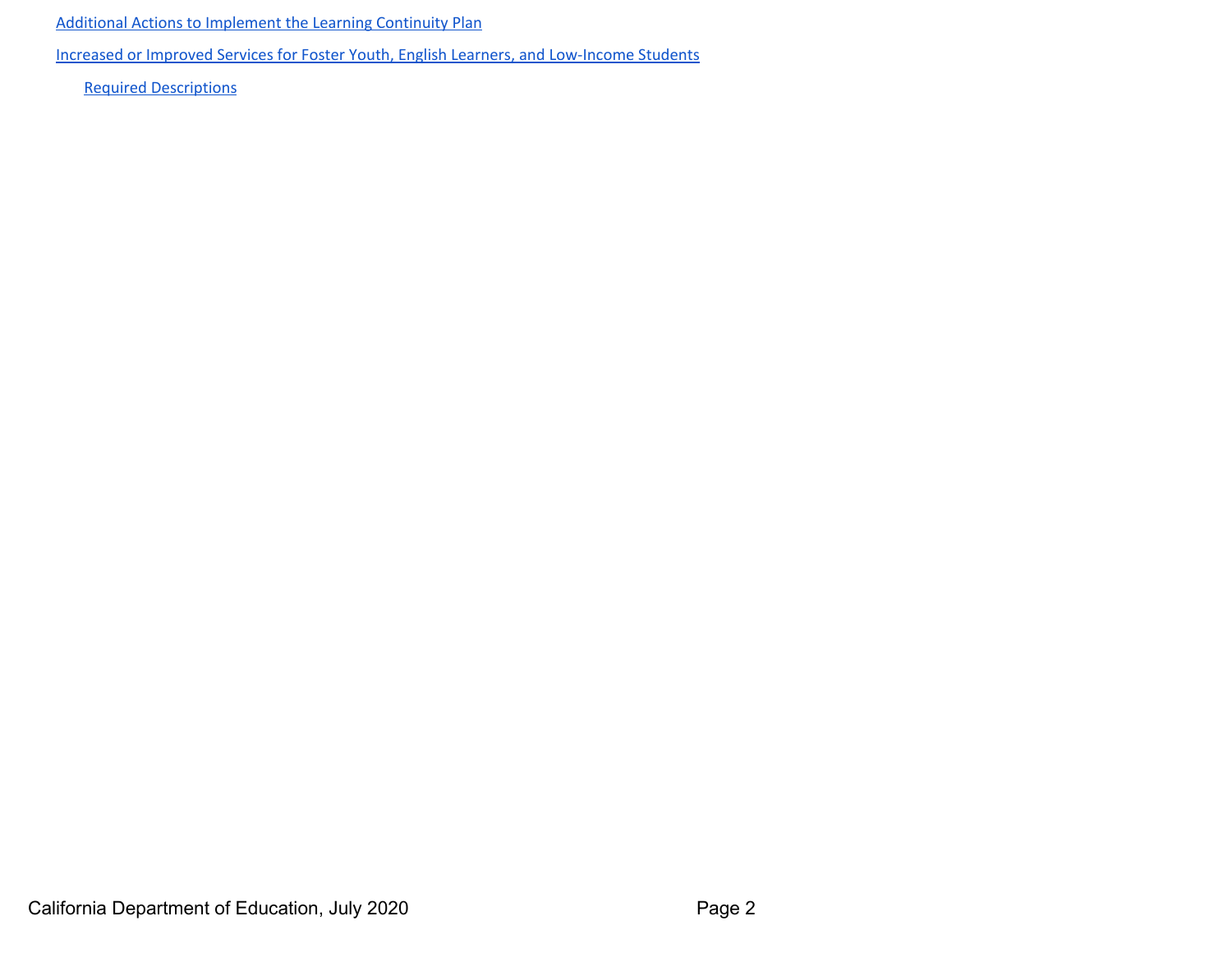# **Learning Continuity and Attendance Plan Template (2020–21)**

The instructions for completing the Learning Continuity and Attendance Plan is available at <https://www.cde.ca.gov/re/lc/documents/lrngcntntyatndncpln-instructions.docx>.

| Local Educational Agency (LEA) Name | Contact Name and Title                          | <b>Email and Phone</b>                                  |
|-------------------------------------|-------------------------------------------------|---------------------------------------------------------|
| Vaughn Next Century Learning Center | Fidel Ramirez<br><b>Chief Executive Officer</b> | framirez@myvaughncharter.com<br>$(818)$ 896-7461 x.8009 |

# <span id="page-2-0"></span>**General Information**

[A description of the impact the COVID-19 pandemic has had on the LEA and its community.]

Vaughn Next Century Learning Center ("Vaughn"), located in Pacoima, is a large urban public school within the Los Angeles Unified School District (LAUSD). We serve a population of 3,200 students across grades PreK-12. Our population is 98.7% Hispanic or Latino, our population is 23.3% English Learners and 97.6% are Socioeconomically Disadvantaged. 9% of our students are Homeless and 6.9% of our students are Students with Disabilities. The impact of the Covid-19 pandemic on our community has been profound. In Los Angeles County, increased numbers of applications for unemployment benefits, food stamps, and housing assistance indicates that our community as a whole is struggling and the impacts are likely far worse in our area in which many already experience difficulty securing the basic levels of housing, employment, and nutrition without the added stressors of the pandemic. It is with this in mind that we have responded to the needs of our students, families, and community throughout this pandemic. Vaughn Next Century Learning Center has experienced significant impacts to our school and community as a result of the Covid-19 pandemic. The northeast San Fernando Valley has one of the highest Covid-19 infection rates compared to other parts of the City of Los Angeles. Additionally, At every turn, we have taken every necessary precautions to secure the safety and wellbeing of all stakeholders while maintaining high standards for connection, engagement, and instruction to the extent possible for each phase of school closure. We made the decision to close in-person operations beginning on March 13, 2020. At that time, it was unknown how long we were going to be closed; however, we began to plan for a closure period of two weeks. We prepared at home learning packets that could be completed by students as a stop gap measure. Our cafeteria staff immediately mobilized to distribute breakfast and lunches to our students and families during the closure and there was no gap in service to our students due to the quick actions of our staff. Once we realized that the closure would extend beyond the two-week window we immediately began to plan for distance learning with more robust expectations and components. The plans that we implemented and have in place that you will read about in this document were developed in conjunction with stakeholders, guidance from the state and county officials, and with a laser focus on our community needs.

#### *Our guiding principles at the fore-front of our COVID-19 Pandemic decision-making:*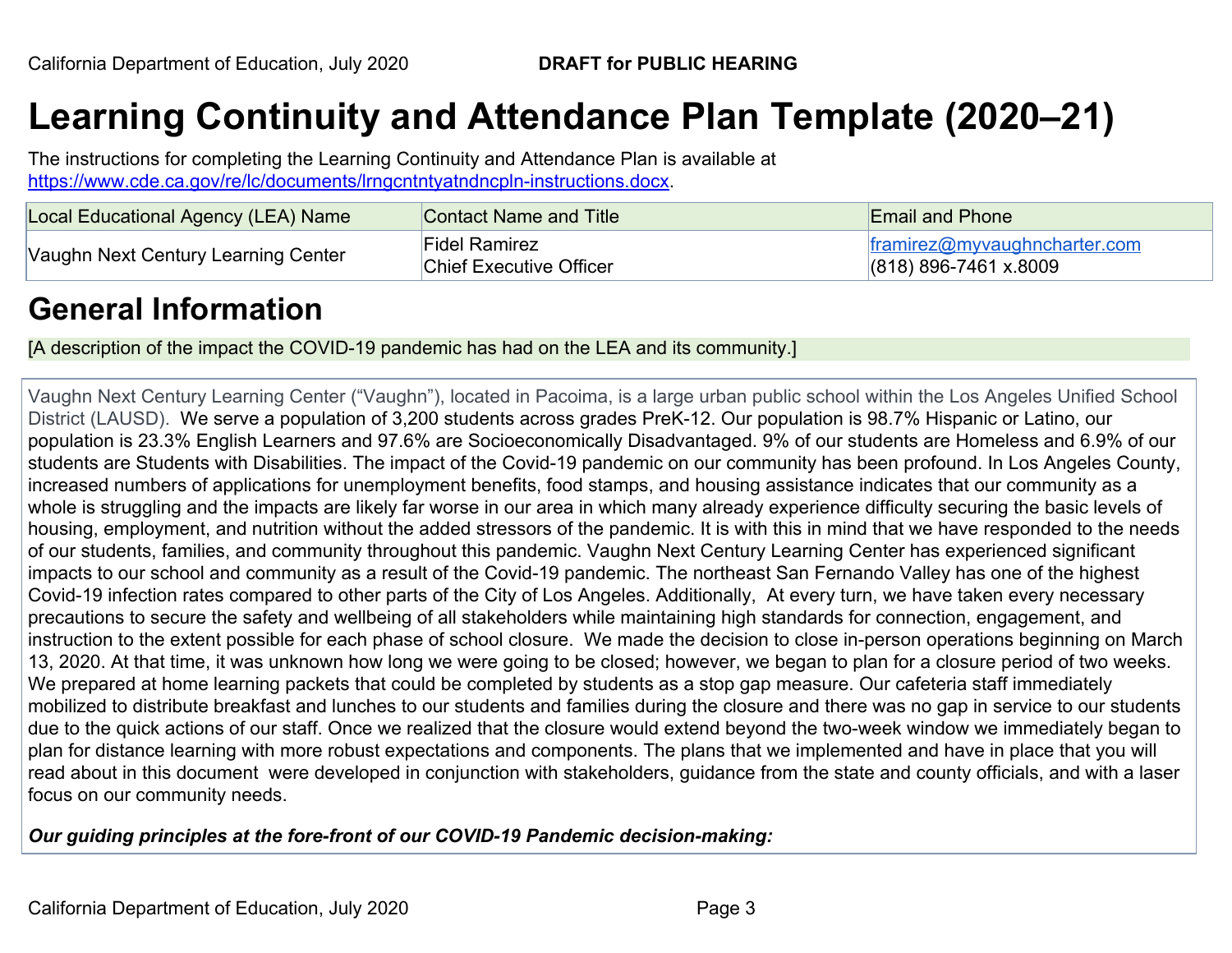- Create a safe, healthy, and supportive physical and virtual learning space for students, faculty, and families.
- Educational equity and the belief that every student can succeed.

This plan has evolved over the past months and we anticipate it will continue to evolve to be responsive to our stakeholders needs. At Vaughn we are committed to providing the best education for our students while maintaining the highest safety standards.

Vaughn's COVID-19 Compliance Team includes the following individuals who are responsible for implementing and maintaining best practices in the areas of:

Facilities: Peter Rios Budget & Financial Operations & Human Resources: Alex Simons Nutrition Services: Frances Montoya Health Services: Martha Fonseca Technology: Edgar Pelayo, Adrian Garcia Instruction: Sadie Edemann, Heather Yoshioka & Ivette Garcia

# <span id="page-3-0"></span>**Stakeholder Engagement**

[A description of the efforts made to solicit stakeholder feedback.]

Vaughn Next Century Learning Center's 2020-21 LCAP has been informed by qualitative input and quantitative data gathered directly from multiple stakeholder groups representative of the school-community.

#### **Students:**

In May 2020, Vaughn engaged in an effort to implement a student experience survey across all secondary grades 6-12. Vaughn's school-wide Curriculum and Administrative teams developed survey questions aligned to identified areas for growth and reflection. In addition, the survey was differentiated to be responsive to each target age-group across the 6-12 span.

During the month of May, the survey was administered at each of Vaughn's two unique secondary campus sites via a Google Form. Students in grades 6-12 utilized Chromebooks to access the survey document. This collective effort produced over a 90% response rate among the student population. In the interim period between May 1-May 30th, student response data was collected, analyzed, and presented to Vaughn's Curriculum and Administrative teams. In June 2020, all student response data, inclusive of a report of key findings, was presented to Vaughn's Board of Directors for consideration and reflection. The aforementioned data and findings were referenced at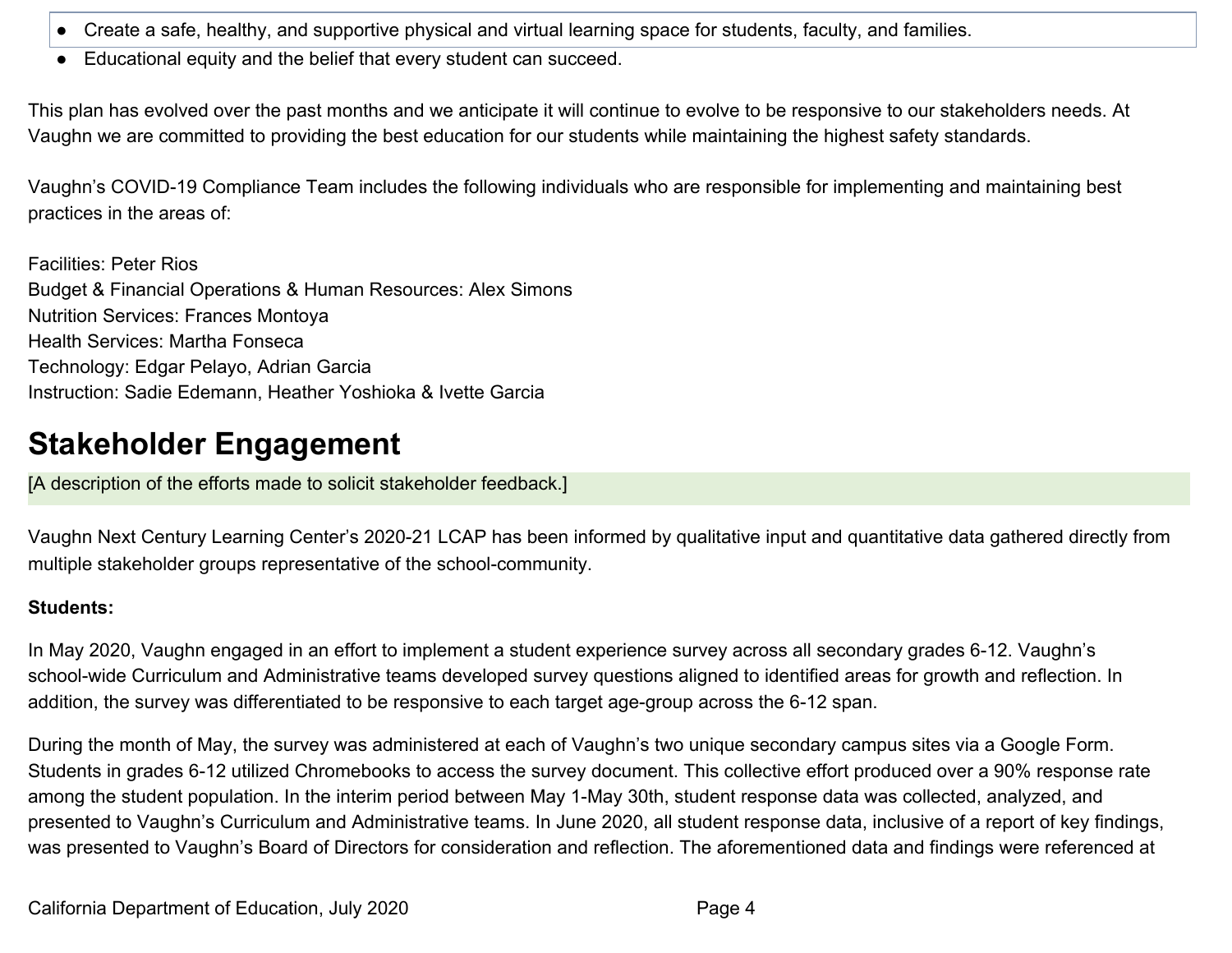multiple points throughout the creation of this year's LCAP.

#### **Parents/Families:**

In March 2020, Vaughn engaged in a school-wide effort to implement a parent experience survey across all grade levels TK-12. Vaughn's school-wide Curriculum and Administrative teams developed survey questions aligned to identified areas for growth and reflection. In response to the needs of our diverse parent community, the survey was offered in a digital format and was translated to Spanish. Families needing support in completing the survey digitally could call or visit Vaughn Central for 1:1 support.

On March 22, 2020, the survey was distributed digitally (Google Form) and marketed via Vaughn NCLC's website as well as email communication to all families. This collective effort produced a response rate of approximately 80% (average) across each of Vaughn's five unique campuses. The interim period between March 22th and April 30th was used to collect and analyze the combined response data gathered from both the digital and paper copy submissions. In June, 2020, all parent survey response data, inclusive of a report of key findings, was presented to Vaughn's Board of Directors for consideration and reflection. The aforementioned data and findings were referenced at multiple points throughout the creation of this year's LCAP.

#### **Faculty/Staff:**

In January, 2020, Vaughn's Curriculum and Administrative Teams worked to develop a comprehensive survey instrument designed to gather both qualitative and anecdotal stakeholder feedback from educators. The survey instrument was created via a Google Form that called upon respondents to offer direct feedback relative to strengths, areas for growth and reflection, and suggestions/recommendations for future action in each of the following areas: a) Addressing the Needs of English Learners b) Addressing the Needs of Student with Disabilities c) College-Career Readiness, Global Competency, and Digital Literacy d) Implementation of the Common Core Standards in ELA e) Implementation of the Common Core Standards in Mathematics f) Maintaining a Diverse and Rigorous Instructional Program g) Engaging Parents and the Community h) Maintaining a Positive School Climate and Culture.

On February 11, 2020, all members of Vaughn's faculty engaged in the survey, and over 150 unique responses were collected (representing more than 90% of certificated staff). In the interim period between March and July, this substantial source of narrative feedback was organized into subgroups according to the aforementioned survey categories (a-h). All findings were recorded via a shared Google Form and shared with Vaughn's Board of Directors in the subsequent Board meeting. This stakeholder feedback, in particular, provided significant insight into the effectiveness of program initiatives and staffing deployments that have been implemented in the 2019-20 LCAP year, and survey feedback has been incorporated at various points throughout this year's version.

#### **School Leadership:**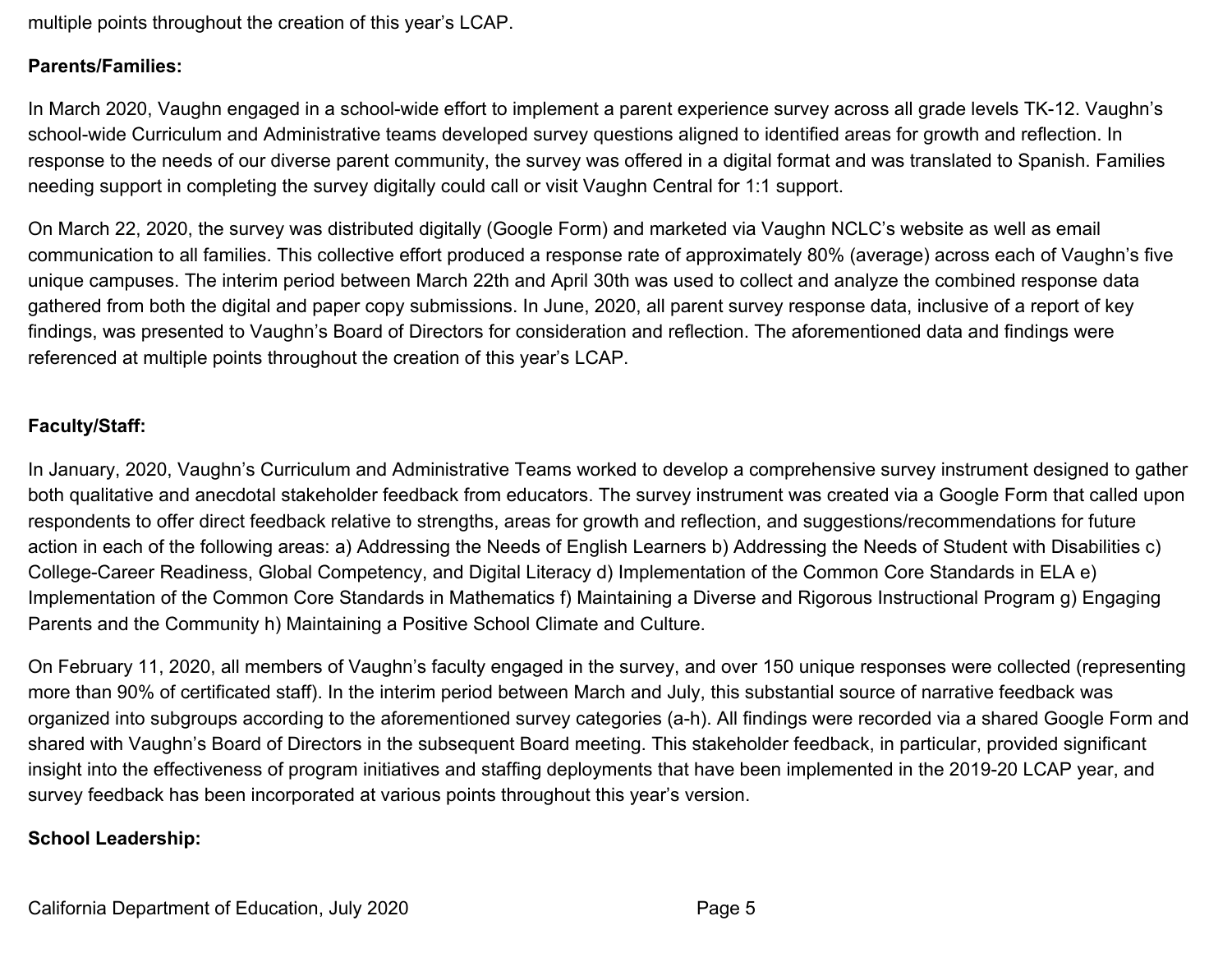Vaughn's Administrative team contributed significantly to all aspects of the LCAP. In particular, the TK-12 Administrative team was consulted throughout Fall 2019 regarding the implementation and monitoring of actions and services deployed to support LCAP goals, and, in May 2020, the team provided direct feedback, inclusive of an up-to-date needs assessment and commentary relative to program, staffing, and enrollment updates. The Administrative team is representative of all five unique campus sites at Vaughn NCLC, including: a) Primary Center (Director, Curriculum Coordinator, Lead Teacher) b) G3 Elementary (Director, Curriculum Coordinator, Lead Teacher) c) Upper Elementary (Grade Level Coordinator, Curriculum Coordinator) d) Middle School (Director, Curriculum Coordinator) e) High School (Director, Curriculum Coordinator) f) Central Office (Chief Executive Officer, Director of Elementary Instruction, Director of Secondary Instruction, Director of Student Services, Food Services Director, Director of Business Services)

#### **Board of Directors:**

Vaughn's Board of Directors was presented with student and parent survey feedback and associated analytics/key findings in August 2019. In June 2020, Vaughn's Directors of Instruction presented the Board with related findings and analytics associated with the Faculty/Staff survey. In September 2020, Vaughn's Directors of Elementary and Secondary Instruction presented the Board with the 2020-21 LCAP for consideration and approval. Vaughn's Board moved to approve the LCAP to be submitted to LACOE by Vaughn's Chief Executive Officer on or before the deadline of September 30th, 2020. Moreover, the Board was informed that the final version of the LCAP will be posted to Vaughn's website within 5 days of approval , as well as disseminated to all appropriate stakeholders.

[A description of the options provided for remote participation in public meetings and public hearings.]

All public meetings and hearings are shared ahead of time with the VNCLC community as indicated in the Brown Act. All families, staff, teachers and community stakeholders are notified of meetings and public hearings through email, postings on our school website, and phone blasts. Individuals and families can connect with all meetings virtually either through Zoom or Google Meets. On these calls, participants can call in using a landline, cellphone, or their computer. Participants can communicate using audio functions, chat window, or audio and video conferencing.

[A summary of the feedback provided by specific stakeholder groups.]

This section will be completed once we have received all feedback from stakeholder groups.

[A description of the aspects of the Learning Continuity and Attendance Plan that were influenced by specific stakeholder input.]

This section will be completed once we have received all feedback from stakeholders.

California Department of Education, July 2020 **Page 6** Page 6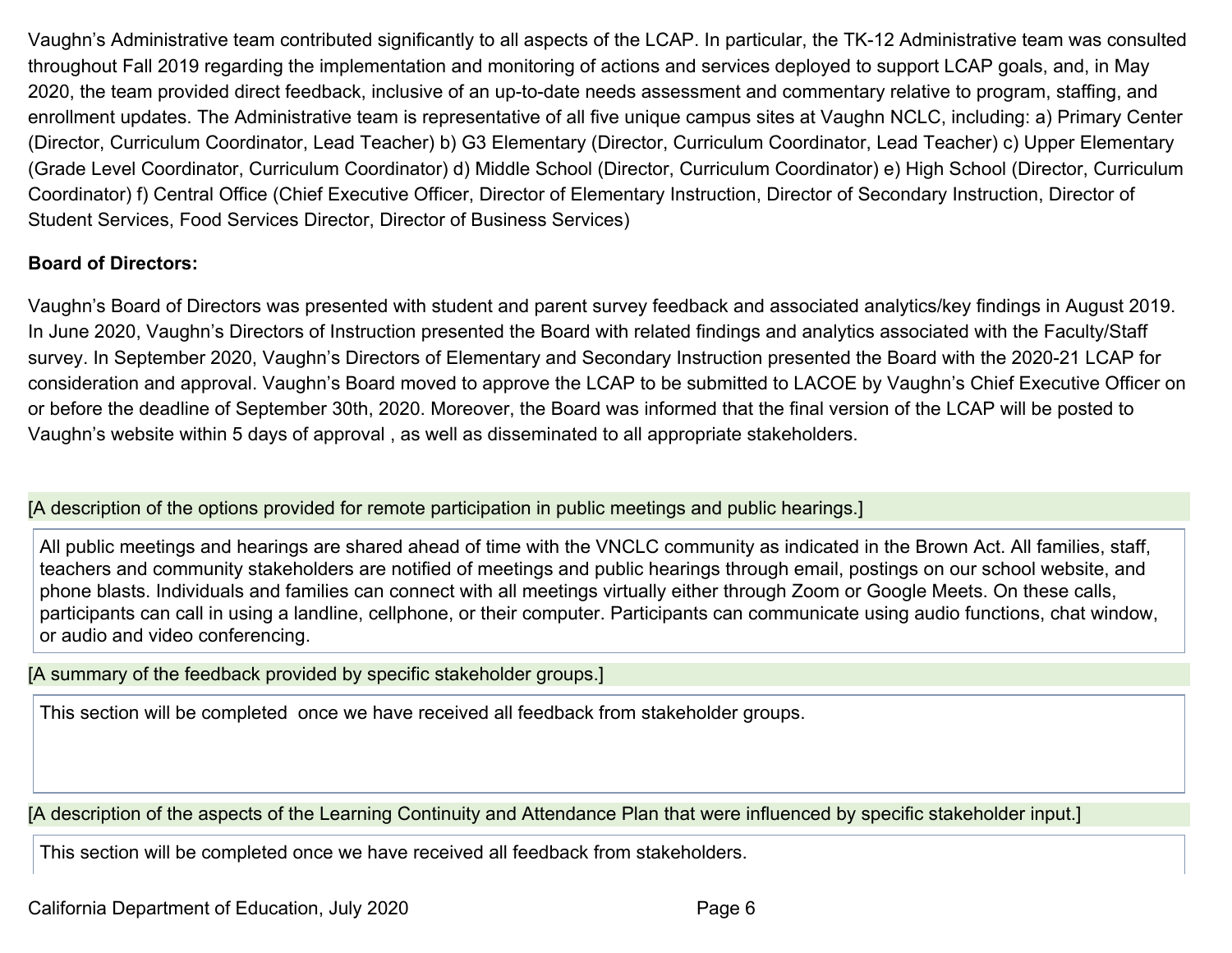# <span id="page-6-0"></span>**Continuity of Learning**

# <span id="page-6-1"></span>**In-Person Instructional Offerings**

[A description of the actions the LEA will take to offer classroom-based instruction whenever possible, particularly for students who have experienced significant learning loss due to school closures in the 2019–2020 school year or are at a greater risk of experiencing learning loss due to future school closures.]

For the purpose of this guidance, Vaughn's Directors of Instruction and the school site Administration team have created a scheduling concept that meets the unique needs and circumstances of our Vaughn Community based on-going feedback from all stakeholders. As Vaughn continues to plan re-entry models, Vaughn will need to continue to adapt to the needs of our students. We can anticipate that virtual/distance learning will continue in some capacity during the Fall 2020 semester. This may include interacting through the use of a computer, as well as delivering instruction and check-in time with their teacher(s) on site. Vaughn is looking forward to continuing instruction starting the week of August 5th. We envision a historic year together as Vaughn's mission and vision continue to serve as our foundation.

Vaughn's re-entry committee has selected a combination of the models below based on our school-community needs.

Distance Learning: Distance learning occurs when the learner and instructor, or source of information, are separated by time and distance and therefore cannot meet in a traditional physical classroom setting.

Hybrid Learning: Learning occurs both in the advisory classroom (or other physical space) and/or via distance learning.

Face to Face: The content teacher and the student meet physically in a set place for a set time for either one-on-one learning or, most commonly, in group classroom lessons with social distancing and health and safety measures in place.

Vaughn has adopted a four phase re-entry plan in alignment with local, state, and federal guidelines surrounding COVID-19. For all phases, we will provide support and options for families who need additional resources and learning strategies. Based on feedback from the government, small group, socially distanced instruction has the capacity to occur during all phases in support of students who are at a risk of experiencing learning loss due to future school closures.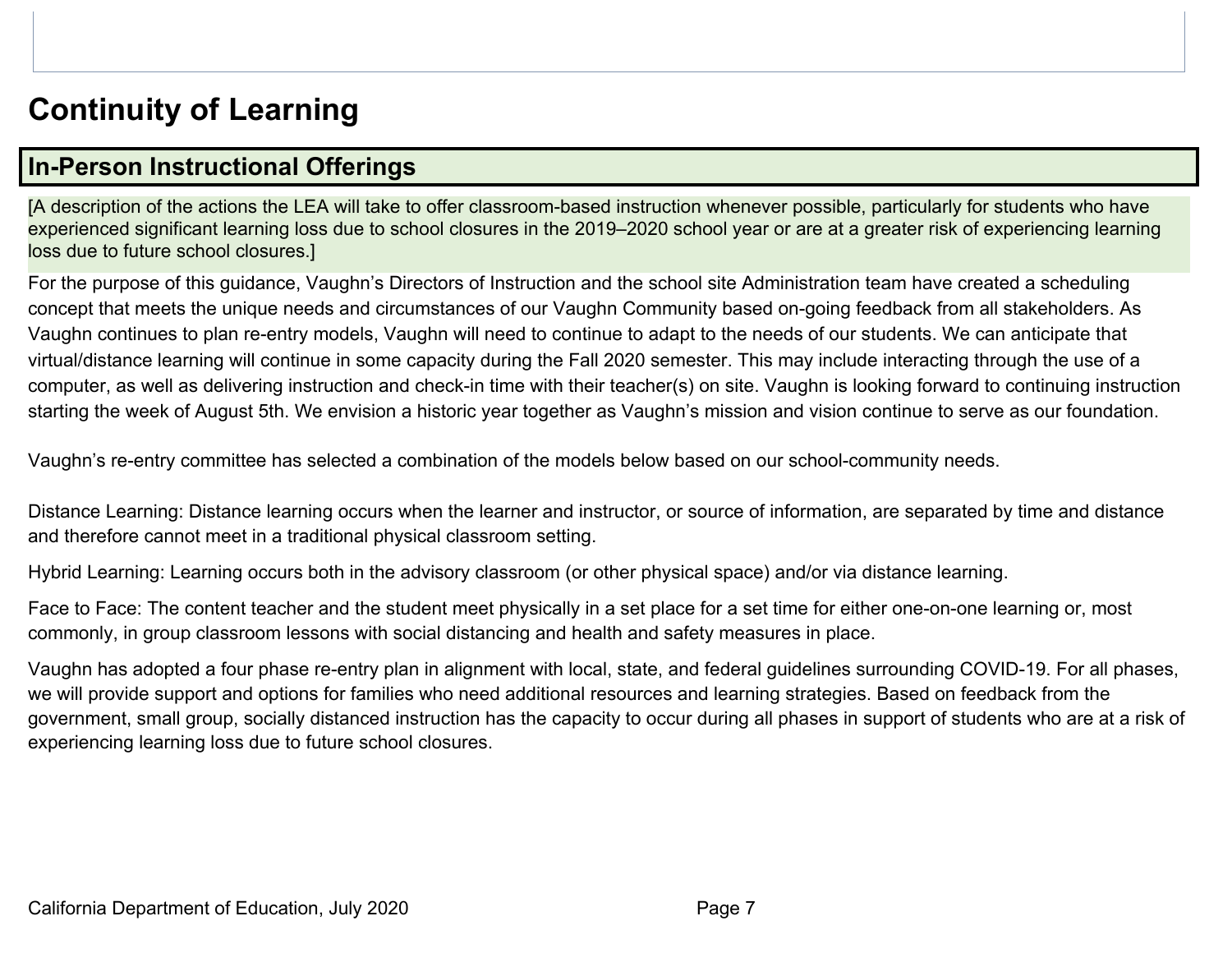#### **Re-entry Plan Phase 1: Distance Learning**

#### *(Until safety measures determine we ready to move into phase 2)*

#### **Distance Learning Model:** Students will engage in on-line learning Monday-Friday via Google Classroom. *Teachers will use the following resources to help facilitate online learning via:*

- - Google Classroom for all of our students' courses.
	- Student email and Aeries Communication for student/family/teacher communication.
	- Google Meet and Zoom for video conferencing, student discussion groups, and other collaborative work.
	- Program-specific resources: McGraw-Hill ConnectEd for Wonders ELA, IMPACT HSS and StudySync, HMH Think Central, TWIG Online Platform, Carnegie (edulastic/mathia), digital textbooks, Lexia, System 44, English 3D, Scholastic Reading Inventory, Scholastic Reading Counts, BrainPop, BrainPop Jr., Dreambox, Reading Rangers, etc.
	- Online Tools/Platforms: such as Youtube, Khan Academy, Study.com, EdPuzzle, Screencastify, etc.

#### **Vaughn School-wide Guidelines and Expectations:**

#### *All teachers will be able to:*

- Conduct all duties (teach, assess, provide interventions, communicate with students and parents, engage in collaboration with colleagues, engage in professional development, plan for instruction, and any other activity related to teachers job description) during their normal working hours.
- Provide new instruction through a combination of both synchronous and asynchronous formats daily for 240 minutes following the academic schedule outlined by their campus. For most campuses, this instruction will take place between the hours of 7:30am -1pm.
	- Daily **synchronous** instruction is required M-F, however **length and structure of sessions will be determined by student developmental level**
	- Any **asynchronous** instruction that occurs in addition to the synchronous, must be planned to meet the 240 minutes based on the time value of work completed by the student
- Collaborate, participate in staff meetings, and engage in PDs on Fridays after a.m. check-ins. **Teachers will participate in Zoom/Google Meets by having video and audio on during all meetings.**

#### *Definitions:*

**Synchronous:** learning is the kind of learning that happens in real time (can be face-to-face via Zoom). This means that you, your students, and your colleagues interact in a specific virtual place, through a specific online medium, at a specific time.

Asynchronous: learning occurs when students learn the same material at different times and locations. Asynchronous Learning is opposite to synchronous learning where students learn at the same time by activities such as attending a lecture or laboratory or Zoom call at a predetermined time.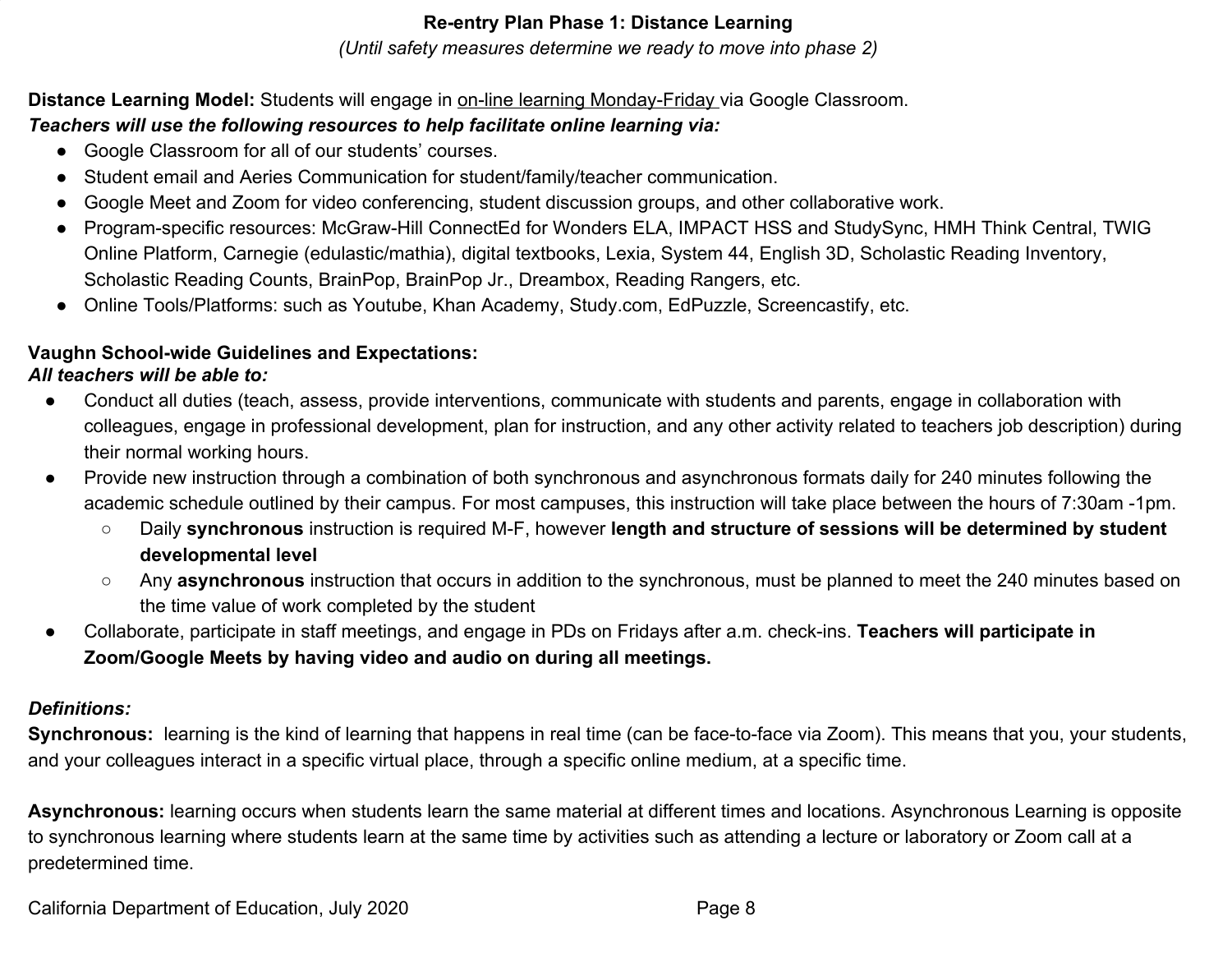#### **Re-entry Plan Stage 2:** *(Until safety measures determine we ready to move into stage 3)*

**Option 1: Hybrid Learning Model:** Hybrid learning occurs both in the classroom and via distance learning for all students who need support. Students may select for virtual study, if they do not feel safe participating in classroom instruction, or if they have health concerns. Up to 50% of students will be on campus at any given time and students will attend up to 2 full days of face-to-face instruction on site with 3 or more days of virtual learning off site. There will still be social distancing and health restrictions in place based on guidelines from local, state, and federal government.

*Option 2: Distance Learning Model:* Students who are part of Vaughn's Virtual Learning Program will engage in on-line learning, and will have opportunities to come on-site following social-distancing guidelines. Participation in Option 2 will be based on family survey and family interest.

#### **Re-entry Plan Stage 3:** *(Until safety measures determine we ready to move into stage 4)*

*Option 1: Hybrid Learning Model:* Hybrid learning occurs both in the classroom and via distance learning for all students who need support. Students may select for virtual study, if they do not feel safe participating in classroom instruction, or if they have health concerns. Up to 100% of students will be on campus at any given time and students will attend up to 4 full days of face-to-face instruction on site with 1 or more days of virtual learning off site. There will still be social distancing and health restrictions in place based on guidelines from local, state, and federal government.

*Option 2: Distance Learning Model:* Students who are part of Vaughn's Virtual Learning Program will engage in on-line learning, and will have opportunities to come on-site following social-distancing guidelines. Participation in Option 2 will be based on family survey and family interest.

#### **Re-entry Plan Stage 4:**

#### *(Until safety measures determine we ready to move into stage 4)*

Stage 4 is a full return to face-to-face instruction with all health/safety restrictions under COVID-19 lifted.

We have conducted an initial survey with a needs assessment in the areas of instructional support that may be needed in order to ensure that all students are able to access learning and thrive. We have gathered data that for our families with younger students we will need to address the parents' technological skills if we need to continue with a virtual learning environment in the Fall. Our parents are our partners in all aspects of our program and even more so now with the current closure so it is imperative that we support their needs so that they can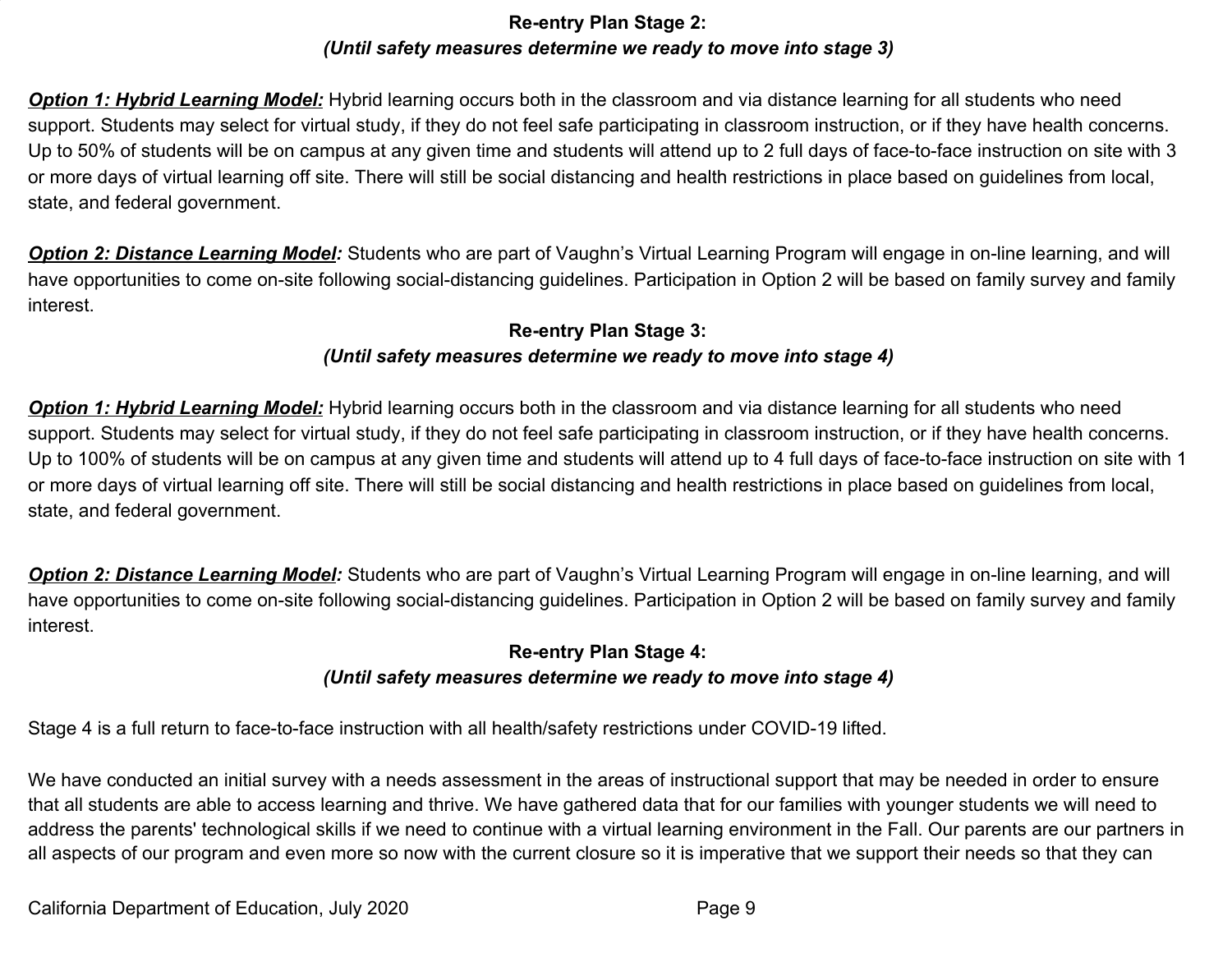better support their students. We also recognize that our students will experience potentially significant learning loss during the time of closure despite our best efforts to engage and keep the continuity of learning. In response to this we will be engaging in multiple tasks that will support our teachers and staff to better meet our students where they are while still accelerating learning of grade level standards. We will first engage teacher teams in the process of identifying essential standards for their grade level and or content. We know that our time will be reduced to some degree in the upcoming school year and we will have to be intentional about the content that we choose to cover and identifying essential standards is the first step in this process. Secondly, we will ask teachers to identify which standards they feel their previous class may have the biggest gaps. This information will be communicated to the subsequent grade level through articulation allowing for intentionality of spiraling and emphasis on skills where students are likely to need reinforcement. Additionally, we will be planning 30 minute intervention blocks into the schedule at the elementary level allowing for grade level content to be covered and for remediation and or acceleration for all students within the school day whether it be in our school buildings or virtually. Secondary will be providing co-teaching support and afterschool interventions to support Tier 2 remediation.

#### **HEALTH AND SAFETY**

The health and safety of Vaughn's students and staff is the top priority when deciding to physically reopen school campuses for use by staff, students, and others. Vaughn will work in collaboration with its local health officials in deciding to safely reopen. Per recommendation from the Centers for Disease Control and Prevention (CDC), the California Department of Education (CDE) currently mandates that all staff and students wear cloth face coverings or face shields while at school and maintain a minimum of 6 feet of physical distance from one another at all times.

Vaughn's protocols were developed following recommendations and guidance from the California and Los Angeles County Departments of Public Health (CDPH/LADPH) and the California Division of Occupational Safety and Health. Vaughn's re-opening and closure protocols will be based on local disease trends and modified as needed to reflect directives received from the state and the County of Los Angeles Department of Public Health.

The district's planning to mitigate risk of transmission between students, staff, and other community members while on campus includes, but is not limited to a range of physical distancing protocols, facilities-related actions, and disinfection procedures.

#### Key measures include:

#### **Entering Campuses**

1. Passive Screening – Staff and parents are to self-screen self and/or their students before leaving for work/school (check temperature to ensure the temperature is below 100.4 degrees Fahrenheit and observe for symptoms outlined by public health officials. For children 3-10 years of age, the temperature is below 99.4 degrees Fahrenheit. Staff, parents, students should remain at home if they have symptoms consistent with COVID-19 or if they have had close contact with a person diagnosed with COVID-19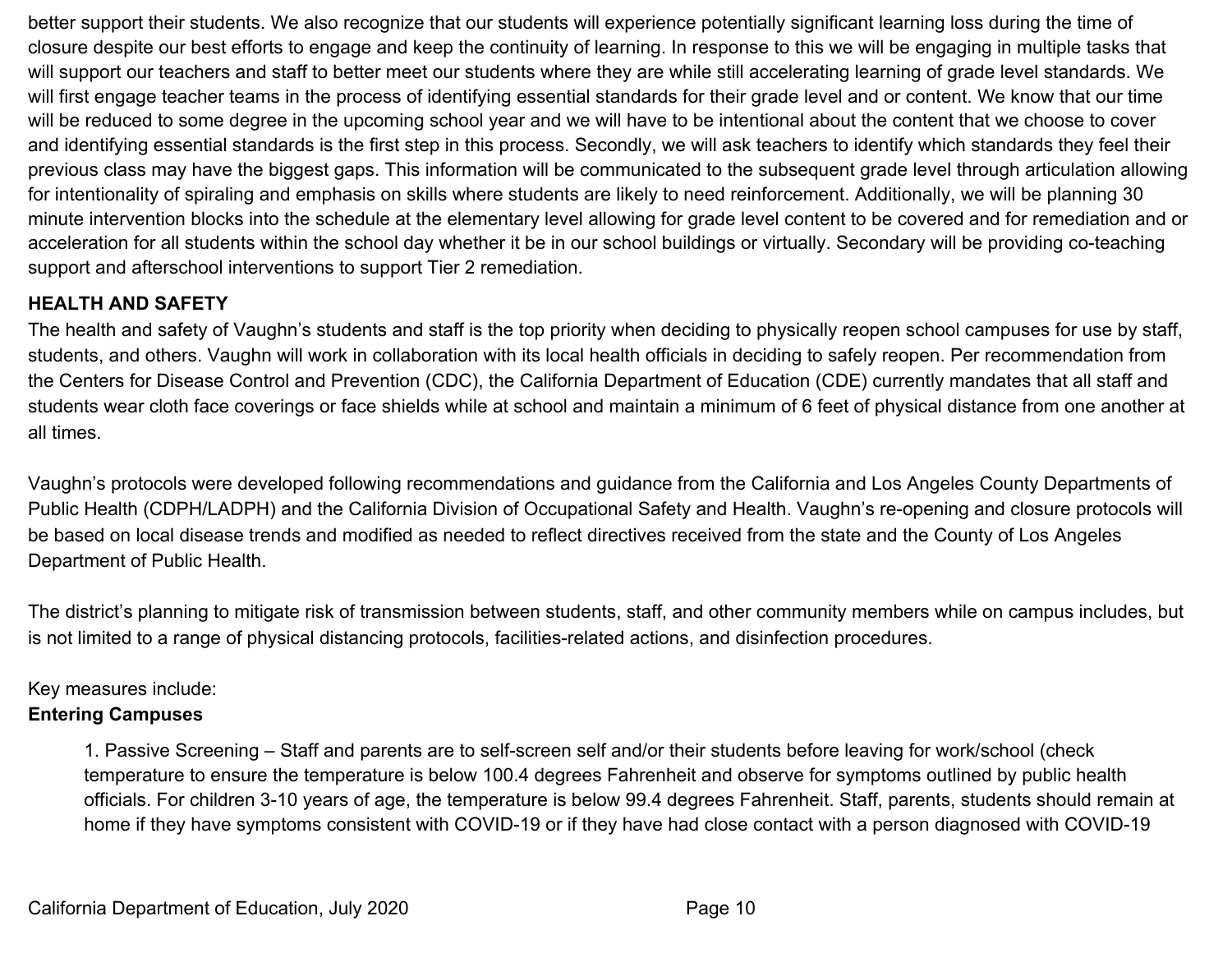2. Active Screening - When arriving on campus, all staff will have a daily health screening and temperature checks performed by an assigned screener. Wellness health screening will include questions related to COVID-19 symptoms within the last 24 hours and whether anyone in the employee's home has had COVID-19 symptoms or a positive test. It is the responsibility of all staff to check-in and get screened daily before starting work. Parents, students, and visitors during enrollment, orientation or other business at school will have wellness questions asked and will only have temperature checked if remaining on campus for more than 15 minutes.

#### **Hygiene Handwashing**

1. Staff is encouraged to meet the handwashing frequency recommendation.

2. Sufficient handwashing and sanitizer stations will be made available at all campuses to minimize movement and congregations in restrooms to the extent possible

3. Hand sanitizer (with a minimum of 60 percent alcohol) is available and supervised near or at all entrances and work stations. Children under age nine should use hand sanitizer under adult supervision. Call Poison Control if consumed: 1-800-222-1222

Note: Frequent handwashing is more effective than the use of hand sanitizers.

1. Staff and students will receive guidance and training on proper handwashing techniques including the following:

2. Scrub with soap for at least 20 seconds or use hand sanitizer if soap and water are not accessible. Staff and students should use paper towels (or single-use cloth towels) to dry hands thoroughly.

3. Wash hands when: arriving and leaving home; arriving at and leaving school; after having close contact with others; after using shared surfaces or equipment; before and after using the restroom; after blowing the nose, coughing, and sneezing; after playing outside and before and after eating and preparing foods.

a. Use a tissue to wipe the nose and cough and sneeze inside the tissue.

b. Do not touch the face or face covering.

#### **Protective Equipment**

1. All staff and students are required to wear face-covering while at school/work and receive guidance on the proper use, removal, and washing of cloth face coverings.

Note: Staff will be provided at least one cloth face covering at no cost; students will be provided with two cloth face coverings.

 2. Reasonable accommodations such as a face shield with a cloth drape attached to the bottom and tucked into a shirt will be considered in limited situations where exclusion is determined to be appropriate.

3. Cloth face coverings are meant to protect other people in cases where the wearer is unknowingly infected (many people carry COVID-19 but do not have symptoms). Cloth face coverings are not surgical masks, respirators, or personal protective equipment.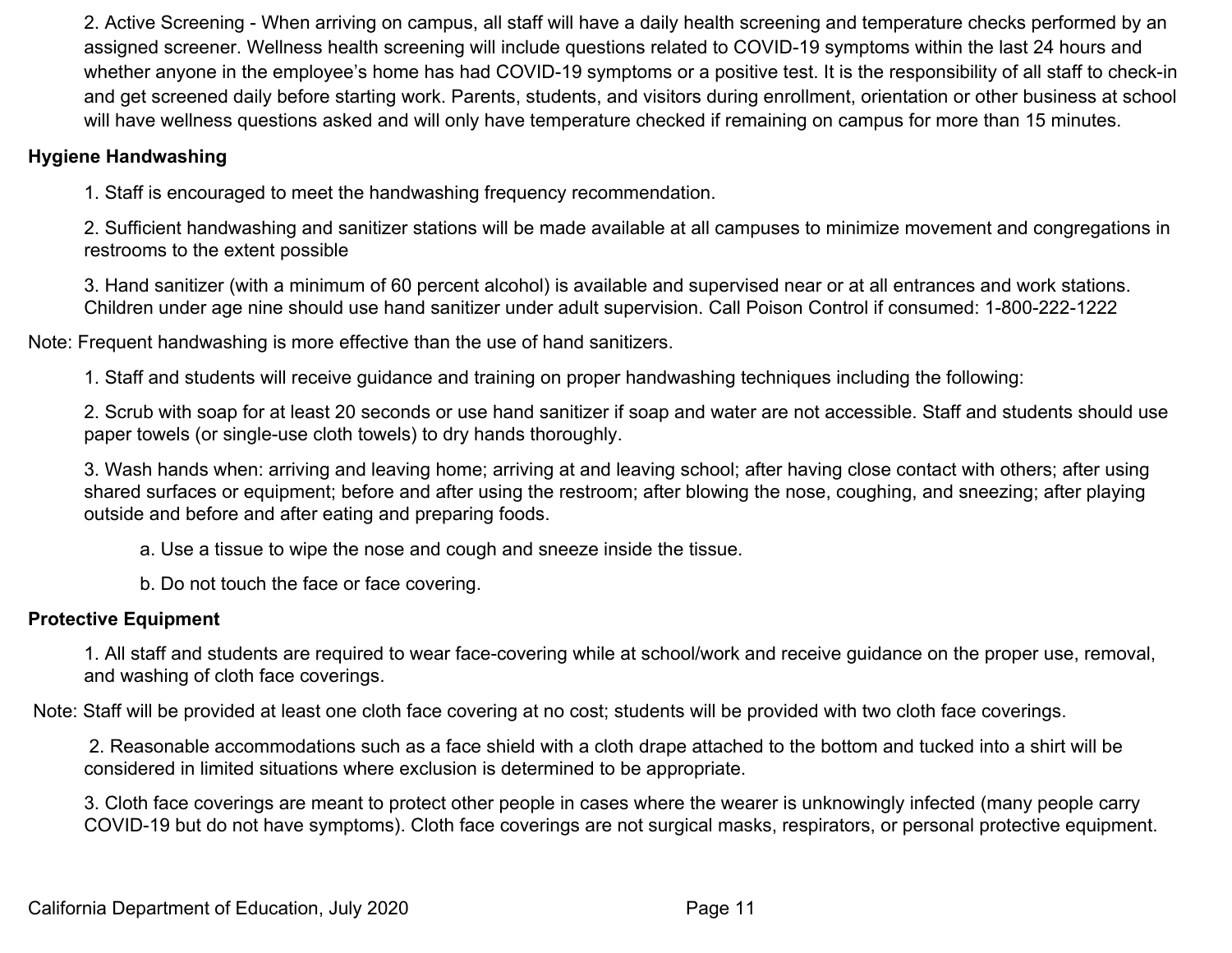#### **Staff Protective Equipment**

1. As recommended by the CDC, all staff should wear face coverings. Per CDPH guidance, teachers can use face shields, which enable students to see their faces and to avoid potential barriers to phonological instruction.

2. Disposable masks will be made available if the employee or student forgets theirs or does not have a clean face-covering available.

3. Protective equipment will be provided as appropriate for work assignments.

#### **Student Protective Equipment**

1. All students over the age of 2 are required to use cloth face coverings, especially in circumstances when physical distancing cannot be maintained. Adaptation and/or alternative considerations will be identified and implemented for students with special needs who may experience challenges in wearing masks.

#### **Physical Distancing**

Physical distancing requirements will be adhered to in all school facilities to maintain the health and safety of all students and staff.

1. The number of people in all campus spaces will be limited to the number that can be reasonably accommodated while maintaining a minimum of 6 feet of distance between individuals.

2. In accordance with CDC and CDPH guidance, desks are a minimum of 6 feet apart and arranged in a way that minimizes face-to-face contact. If necessary, other campus spaces will be utilized for instructional activities (e.g., gyms, auditoriums, outdoors, cafeterias).

#### **Staff**

1. The plan to ensure physical distancing to reduce the spread of the virus among staff in the work environment includes:

2. Avoiding staff congregation in offices, break rooms, staff rooms, and restrooms

3. Avoiding grouping staff together for training or staff development. Training will be conducted virtually or, if in-person, ensure that distancing is maintained.

4. Adjust staff schedules to accommodate the needed completion of tasks

5. In accordance with Cal/OSHA regulations and guidance, all workspaces should be evaluated to ensure that employees can maintain physical distancing to the extent possible.

6. Where possible, rearrange workspaces to incorporate a minimum of 6 feet between employee and employee, or between employees with students, or students with students.

7. If physical distancing between workspaces or between employees and students and visitors is not possible, add physical barriers to separate workspaces.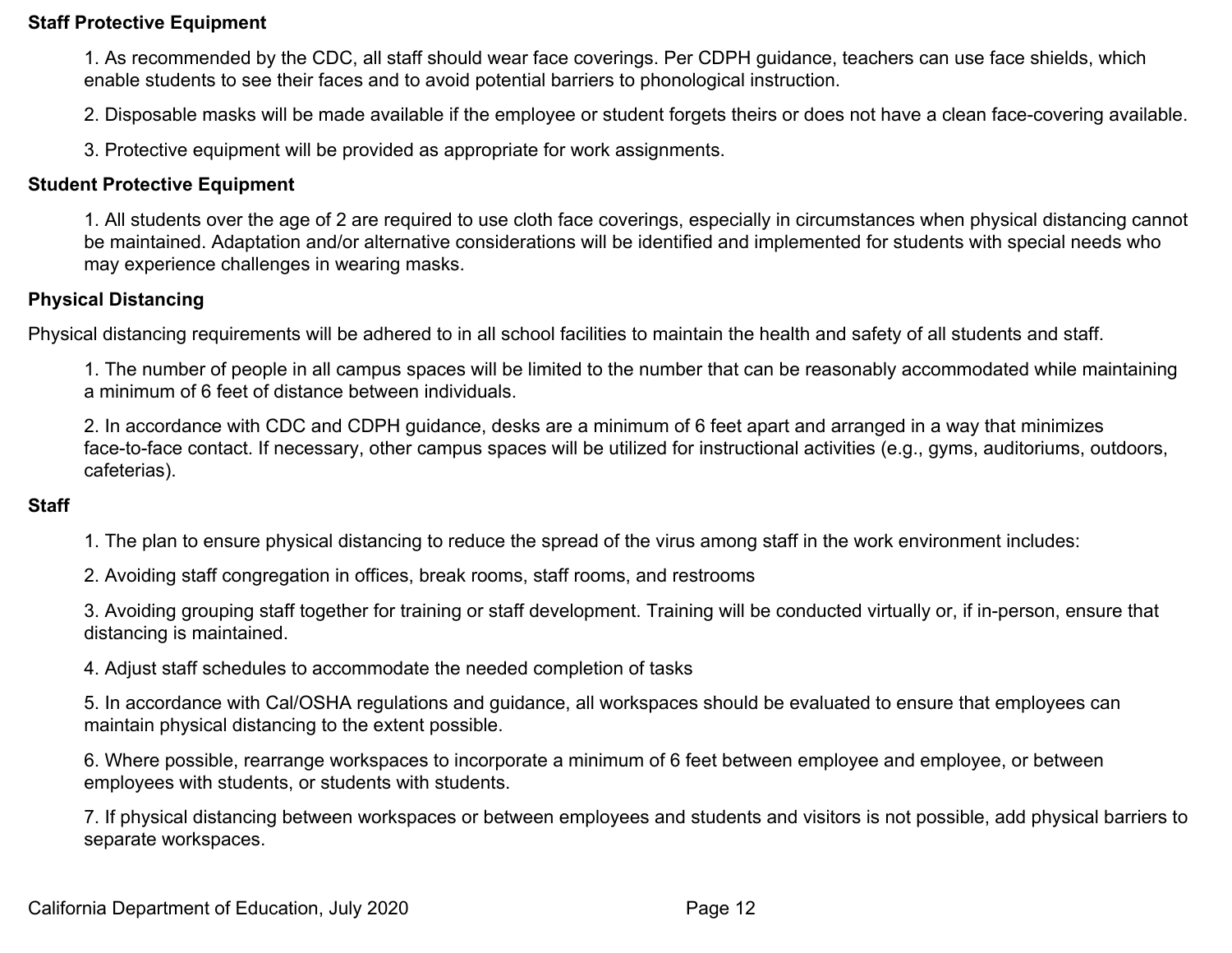#### **Cleaning and Disinfecting**

Vaughn will adhere to and meet all cleanliness and disinfecting standards in school facilities before reopening and during the school year.

1. In accordance with CDC guidance, staff and students should avoid the sharing of electronic devices, desk tools, books, toys, and other games or learning aids.

2. Limit stuffed animals and any other objects that are difficult to clean and sanitize.

3. In accordance with CDC and California Department of Pesticide Regulation (CDPR) guidance, Vaughn will employ a cleaning/disinfecting plan that includes:

4. Disinfecting products utilized are those approved for use against COVID-1 on the Environmental Protection Agency (EPA) list.

5. Product instructions and the safe and correct application of disinfectants using personal protective equipment and ventilation recommended for cleaning are followed.

- a. Surfaces are disinfected between uses such as:
	- i. Desks and tables
	- ii. Chairs
	- iii. Keyboards, phones, headsets, copy machines
- b. Daily disinfecting of high-touch surfaces such as:
	- i. Door handles
	- ii. Handrails
	- iii. Drinking fountains
	- iv. Sink handles
	- v. Restroom surfaces
	- vi. Playground equipment

6. Areas used by any identified sick individual are closed off and not used until cleaning and disinfection are performed. To reduce the risk of exposure, wait 24 hours before cleaning and disinfecting. If it is not possible to wait 24 hours, wait as long as possible.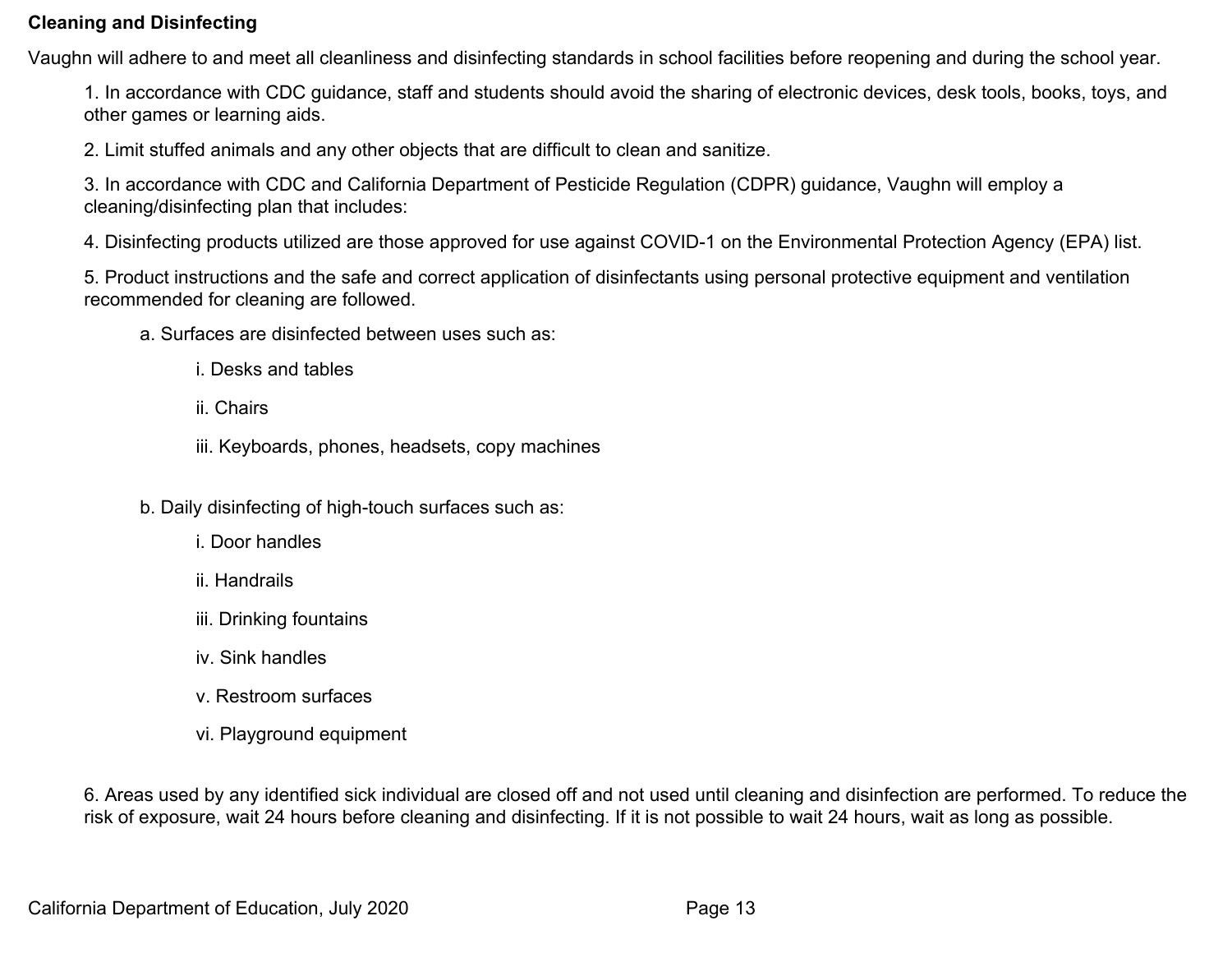#### **Plan for Adequate Outdoor Air Circulation**

1. In accordance with CDC guidance, increase the circulation of outdoor air as much as possible by opening windows and doors and other methods. Do not open windows and doors if doing so poses a safety or health risk to staff or children using the facility (for example, allowing pollen in or exacerbating asthma). Recommended filters with targeted ratings will be used to maximize central air filtration for heating, ventilation, and air conditioning (HVAC) systems.

#### **Employee Concerns**

COVID-19 related employment information, training, and other related concerns and resources will be provided in a separate document by HR

#### **Communication with Students, Parents, Employees, Public Health Officials, and the Community**

- 1. Communication to staff, students, and parents about new, COVID-19-related information and protocols will include:
	- a. Proper use of PPE
	- b. Cleaning and disinfection protocols
	- c. Transmission prevention
	- d. Guidelines for families about when to keep students' home from school.
	- e. Systems for self-reporting symptoms
	- f. Criteria for re-opening/ closing schools as directed by state and the LADPH.
- 2. Communication protocols when the school has a positive COVID-19 case including.
- 3. The school's role in documenting, reporting, tracking, and tracing infections in coordination with public health officials.
- 4. The legal responsibilities and privacy rights for communicating about cases of the virus

5. Sharing guidance to parents, teachers, and staff reminding them of the importance of community physical distancing measures while a school is closed.

## <span id="page-13-0"></span>**Actions Related to In-Person Instructional Offerings [additional rows and actions may be added as necessary]**

| Description                                                                                                                                                                                                                                                                                                                                                 | <b>Total Funds</b> | Contributing |
|-------------------------------------------------------------------------------------------------------------------------------------------------------------------------------------------------------------------------------------------------------------------------------------------------------------------------------------------------------------|--------------------|--------------|
| Personal Protective Equipment: Face coverings (masks and, where appropriate, face shields) to ensure that<br>students, staff, and family entering schools sites and staff working in the community are minimizing the spread<br>of respiratory droplets while on campus. Increased supplies of soap and hand sanitizer that is greater than 60%<br>alcohol. | TBD                |              |
| Health Materials: Additional Thermometers to screen student temperature and additional supplies to respond to TBD                                                                                                                                                                                                                                           |                    |              |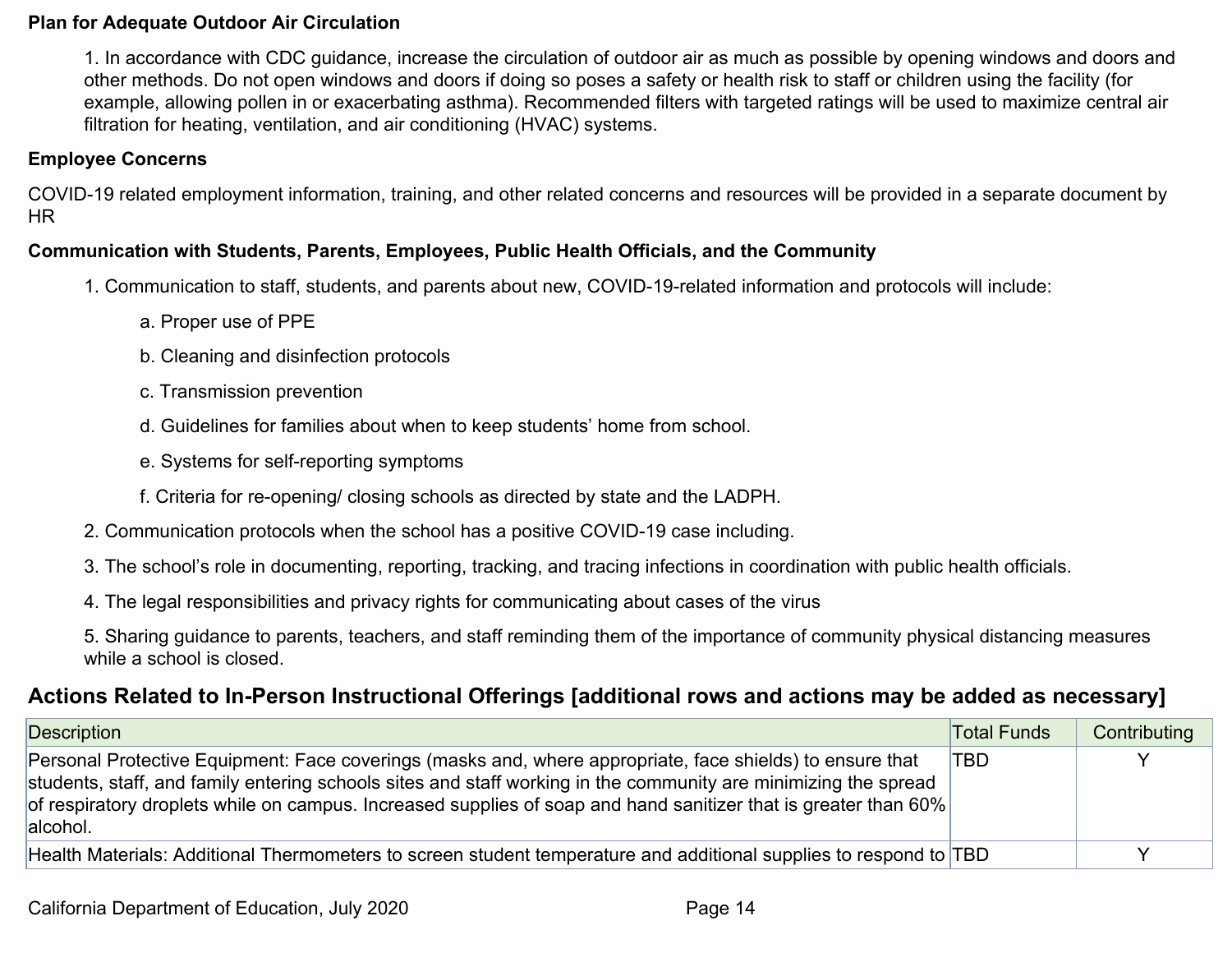| students who display any signs of illness.                                                                                                                                                                                                                                                                                                                                                                                                                                                                                                                                                                                                                                                                                                                                                                                                                                                                   |            |   |
|--------------------------------------------------------------------------------------------------------------------------------------------------------------------------------------------------------------------------------------------------------------------------------------------------------------------------------------------------------------------------------------------------------------------------------------------------------------------------------------------------------------------------------------------------------------------------------------------------------------------------------------------------------------------------------------------------------------------------------------------------------------------------------------------------------------------------------------------------------------------------------------------------------------|------------|---|
| Disinfecting Materials: Additional materials to support effective, routine disinfection of high-touch surfaces such<br>as spray bottles, disinfectant, paper towels, gloves, goggles, and masks.                                                                                                                                                                                                                                                                                                                                                                                                                                                                                                                                                                                                                                                                                                             | TBD        | Y |
| Signage, Posters, and Floor Decals: Visual cues throughout school sites to maximize social distancing. Cues<br>will help to direct traffic flow, minimize interactions between families, and identify specific entry/exit points.<br>Visuals will also reinforce face covering and hand washing protocols.                                                                                                                                                                                                                                                                                                                                                                                                                                                                                                                                                                                                   | TBD        | Y |
| 2 Directors of Instruction: In an effort to effectively distribute responsibility for the alignment, monitoring, and<br>guidance of the TK-12 instruction program, has two distinct positions, the Director of Elementary Instruction<br>and the Director of Secondary Instruction. Both Directors provide oversight to Vaughn's EL Coordinator, and<br>they collaborate to provide collective technical support and strategic guidance to Vaughns campus Directors,<br>Curriculum Coordinators, and Lead Teachers relative to the direction of actions and services to support English<br>Language Learners.                                                                                                                                                                                                                                                                                                | TBD        | Y |
| 1 Behavior Intervention Lead: The Behavior Intervention Lead will provide guidance and oversight to Vaughn's<br>school-wide behavior support team and will contribute to the implementation of TK-12 PBIS efforts across all<br>campuses.                                                                                                                                                                                                                                                                                                                                                                                                                                                                                                                                                                                                                                                                    | TBD        | Y |
| 1 College Advisor: The college adviser provides student support relative to A-G course scheduling,<br>college/career presentations and information sessions, college tours, college finance (FAFSA) application<br>assistance, assistance with college applications, internship outreach for career pathways, and registration of<br>students in community college courses offered on campus.                                                                                                                                                                                                                                                                                                                                                                                                                                                                                                                | TBD        | Y |
| 1 College/Career Counselor: In order to expand support for Vaughn robust selection of college/career pathway<br>programs and CTE courses, enrichment courses, and to focus on timely, targeted feedback to support student<br>learning and to support student's navigation through the transition from Vaughn to college and career. The<br>College/Career Counselor will work in collaboration with high school leadership to foster the continued<br>development of dual enrollment and articulation efforts with local community colleges and university programs,<br>to develop internship and work based learning opportunities for students (in particular students enrolled in CTE<br>pathway programs), to contribute to the management and acquisition of funding/grants to support<br>college/career programs, and to promote A-G completion and college/career readiness for all Vaughn students. | TBD        | Y |
| Upper Elementary Curriculum Coordinator: The Upper Elementary Curriculum Coordinator will work to support<br>the implementation of curriculum and instructional programs at grades 4-5 (upper elementary campus).                                                                                                                                                                                                                                                                                                                                                                                                                                                                                                                                                                                                                                                                                            | TBD        | Y |
| 3 Teacher Leads: The teacher leads promote the alignment and articulation of the school-wide instructional<br>program, work to coordinate efforts to provide professional development for teachers addressing CCSS<br>implementation in all content areas, SBAC and other internal formative measures, and they directly support<br>teachers with classroom observations and feedback.                                                                                                                                                                                                                                                                                                                                                                                                                                                                                                                       | <b>TBD</b> |   |
| 2 Resource Teacher Leads: The resource teacher leads promote the alignment and articulation of the<br>school-wide resource program in conjunction with the director of student support services, they coordinate<br>efforts to provide professional development for resource teachers, provide coaching, and support the IEP                                                                                                                                                                                                                                                                                                                                                                                                                                                                                                                                                                                 | TBD        |   |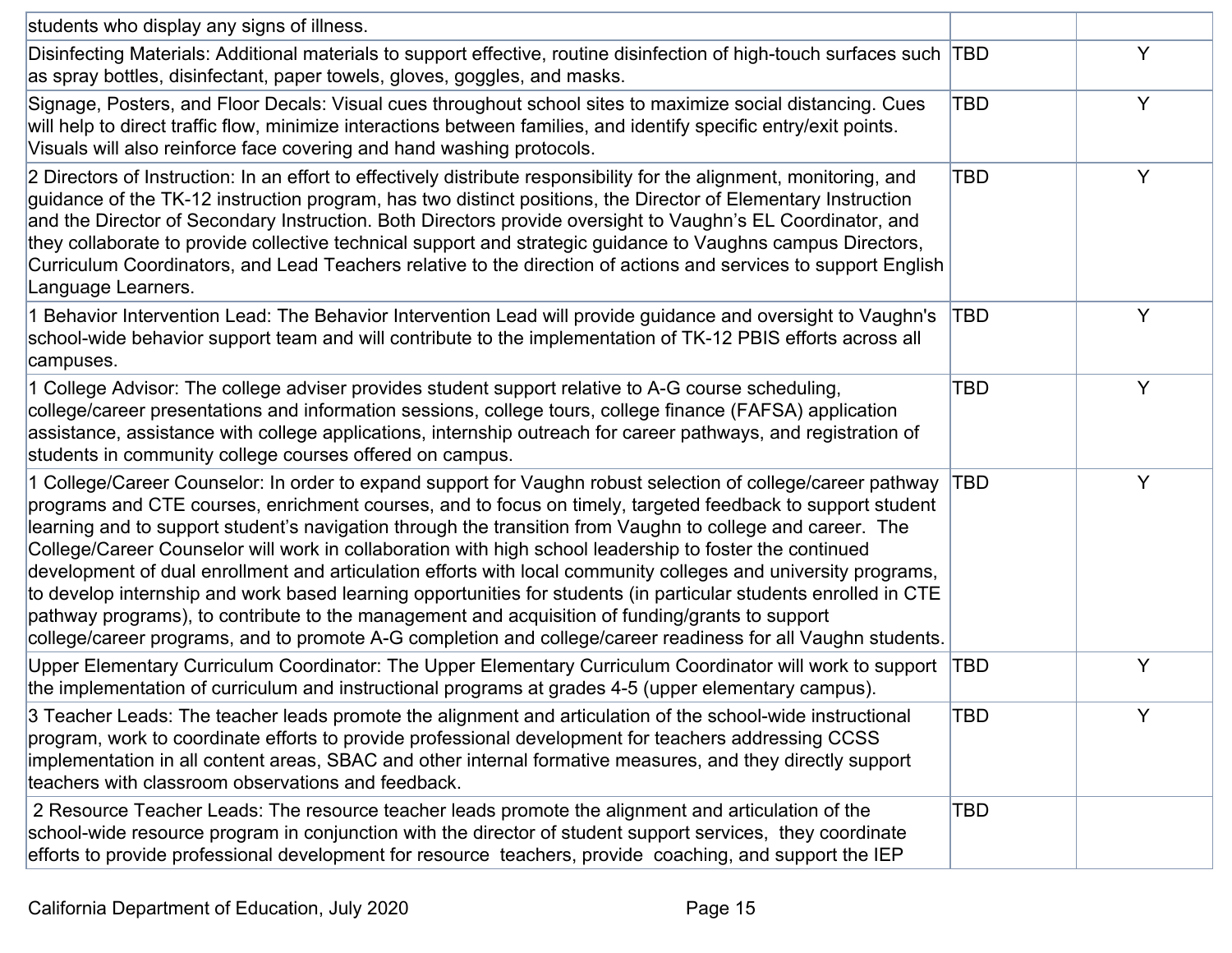| process.                                                                                                                                                                                                                                                                                                                                                                                                                                |            |   |
|-----------------------------------------------------------------------------------------------------------------------------------------------------------------------------------------------------------------------------------------------------------------------------------------------------------------------------------------------------------------------------------------------------------------------------------------|------------|---|
| 6 Intervention Teachers (Part Time): The intervention teacher is integral to the school's RTI model and works to TBD<br>directly support students most in need of intensive remediation, development, and/or support in literacy and<br>numeracy, among other academic needs.                                                                                                                                                           |            | Y |
| 1 Middle School Physical Education Teacher: The P.E. teacher supports the "whole student" to promote<br>physical and mental wellness and collaborates with families and the community to reduce common sources of<br>stress experienced by students.                                                                                                                                                                                    | TBD        | Y |
| CSR (Class Size Reduction) 18 Teachers: Vaughn has worked to reduce class size across grade levels as a<br>means of promoting timely, targeted feedback to aid student learning, to provide additional opportunities for<br>students to engage in both core and elective courses, and to provide additional student support in literacy and<br>numeracy.                                                                                | TBD        | Y |
| 1 Middle School Dean: The middle school dean supports the development and implementation of restorative<br>practices, the school-wide Positive Behavior Support Plan, and promotes a positive and inclusive school culture<br>and climate.                                                                                                                                                                                              | TBD        | Y |
| 2 Middle School Counselors: The middle school counselor provides social-emotional guidance and support for<br>students and coordinates regularly with outside agencies to ensure access to appropriate interventions,                                                                                                                                                                                                                   | TBD        | Y |
| support mechanisms, and programs as needed.                                                                                                                                                                                                                                                                                                                                                                                             |            |   |
| 1 Elementary Counselor: The elementary counselor provides social-emotional guidance and support for<br>students and coordinates regularly with outside agencies to ensure access to appropriate interventions,<br>support mechanisms, and programs as needed.                                                                                                                                                                           | <b>TBD</b> | Y |
| 2 Data Personnel (Full Time), CALPADS: The data personnel maintain the school-wide Student Information<br>System and manage the timely and accurate reporting of CALPADS data (Graduation Rate, A-G Course<br>Completion, etc.). These individuals collaborate with school-site administration and faculty to provide periodic<br>reports addressing graduation requirements and "on-track" graduation status for high-school students. | <b>TBD</b> | Y |
| 2 IT Specialists (Full Time): The IT specialists support technology needs for the implementation of school-wide<br>assessments, and they actively coordinate with IT assistants, faculty, and administration to service instructional<br>technology.                                                                                                                                                                                    | TBD        | Y |
| 1 School Psychologist: The school psychologist serves as a member of the mental health team and will assist<br>with the development of effective student behavior support plans, with the development and implementation of<br>restorative practices, and will support/promote the school-wide Positive Behavior Support Plan.                                                                                                          | <b>TBD</b> | Y |
| 1 Psych. Assistant: The Psychologist Assistant works in collaboration with Vaughn's school-Psych. team and<br>supports efforts to provide mental health services for all students in grades TK-12.                                                                                                                                                                                                                                      | TBD        | Υ |
| 1 Restorative Justice Coordinator: The Restorative Justice Coordinator will work in conjunction with the high<br>school leadership team to promote restorative approaches to student discipline and will work with the faculty,<br>staff, and students to consistently build a positive school climate and culture.                                                                                                                     | <b>TBD</b> | Y |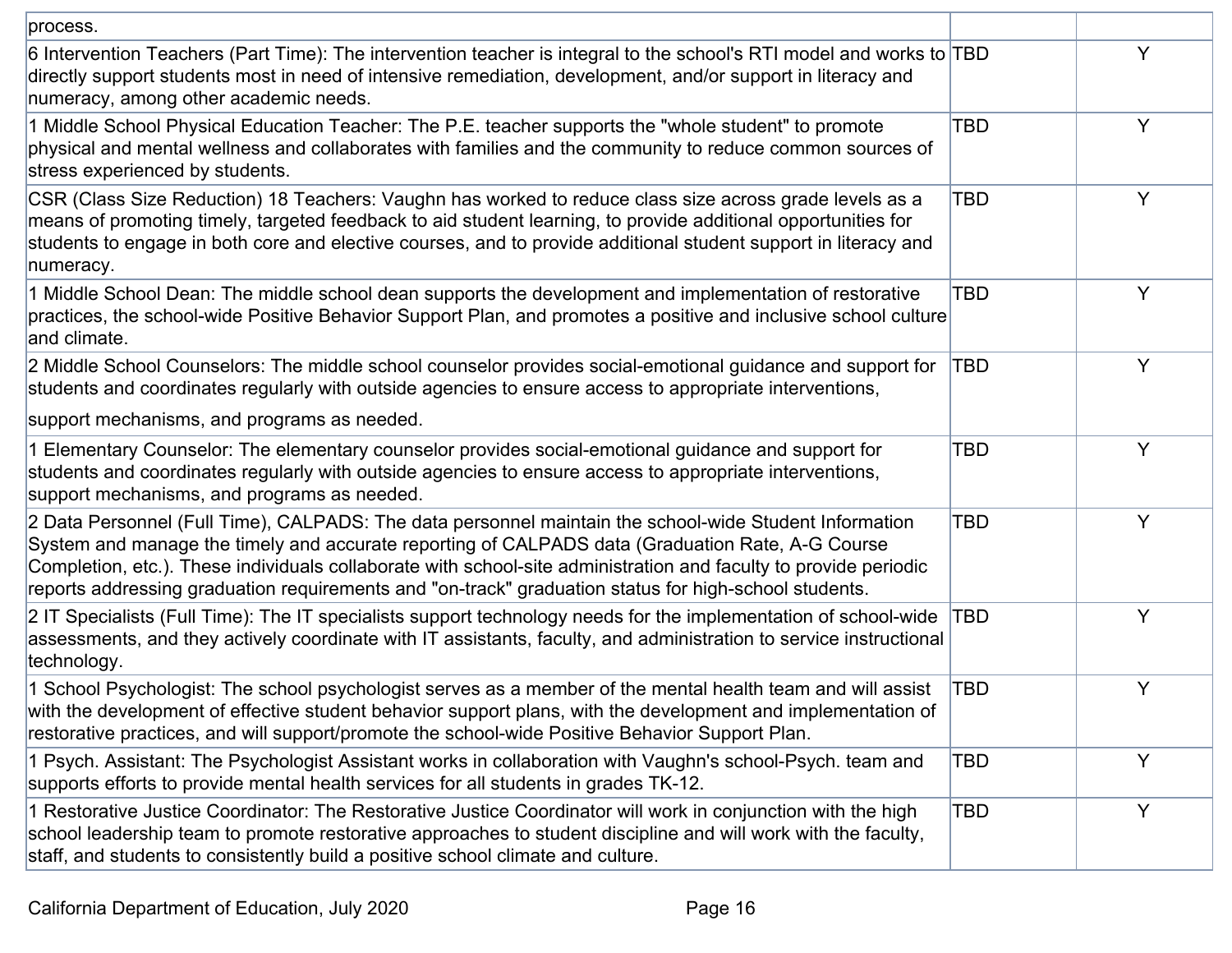| 4 Security Staff: The security staff support and maintain a safe school environment.                                                                                                                                                                                                                                                                                        | TBD       | Y |
|-----------------------------------------------------------------------------------------------------------------------------------------------------------------------------------------------------------------------------------------------------------------------------------------------------------------------------------------------------------------------------|-----------|---|
| 6 IT Assistants: The IT assistants provide service and support relative to instructional technology, including the<br>maintenance of software and hardware systems that support the core instructional program, school-wide<br>assessment platforms, and daily teaching and learning.                                                                                       | TBD       | Y |
| 6 Enrichment: The enrichment assistants support students and teacher technology needs and enrichment,<br>including the preparation, monitoring, and implementation of digital assessments (SBAC, SRI, Illuminate, etc.).<br>In addition, enrichment assistants are deployed to assist with the implementation of Arts and STEAM oriented<br>supplemental and core programs. | TBD       | Y |
| 6 Nurse Assistants: The nurse assistants promote the health and well-being of all students, contribute to efforts TBD<br>designed to ensure that Vaughn maintains a high attendance rate, and work to make certain that students are<br>able to maximize instructional time.                                                                                                |           | Y |
| 1 Nurse: The nurse promotes the health and well-being of all students, contributes to efforts designed to<br>ensure that Vaughn maintains a high attendance rate, and works to make certain that students are able to<br>maximize instructional time. Nurse serves as a resource for developing health and safety protocols surrounding<br>safe school opening.             | TBD       | Y |
| 10 Teacher Assistants (TK/K): The teacher assistants support growth and development in literacy at the TK/K                                                                                                                                                                                                                                                                 | TBD       | Y |
| levels of early and primary education.                                                                                                                                                                                                                                                                                                                                      |           |   |
| 1 Case Manager: The case manager serves an integral role in the SSPT (Student Study Progress Team)<br>process and coordinates regularly with faculty, staff, and families to support the implementation of the<br>MTSS/RTI model.                                                                                                                                           | TBD       | Y |
| 2 Case Manager Assistants: The case manager assistants support the case manager in the SSPT (Student<br>Study Progress Team) process and, including coordination with families to ensure implementation of the RTI<br>model.                                                                                                                                                | TBD       | Y |
| 7 Behavior Assistants: The behavior assistants support the efforts of the Students Support Services team,<br>promote restorative practices, and encourage a positive school culture and climate.                                                                                                                                                                            | TBD       | Y |
| 2 Counselor Assistants: The counselor assistants support the elementary counseling team, who provide social<br>emotional guidance for students, and they consistently communicate and collaborate with outside agencies to<br>ensure access to appropriate interventions, support mechanisms, and programs as needed.                                                       | TBD       | Y |
| Staff Development: Staff Development to support faculty and staff in the service of Vaughn students. Staff<br>development to target areas related to virtual learning, differentiation of instruction, serving English Language<br>Learners, and authentic assessment, formative assessment, integration of technology for multi-modal<br>instruction, etc.                 | \$100,000 |   |
| Assessment System (Illuminate): Illuminate serves as an interim assessment platform that allows for<br>measurement of a students progress towards grade level mastery. Illuminate provides data around how<br>students have performed in relationship to grade level standards allowing teachers to plan for reteach and to                                                 | \$28,025  | Y |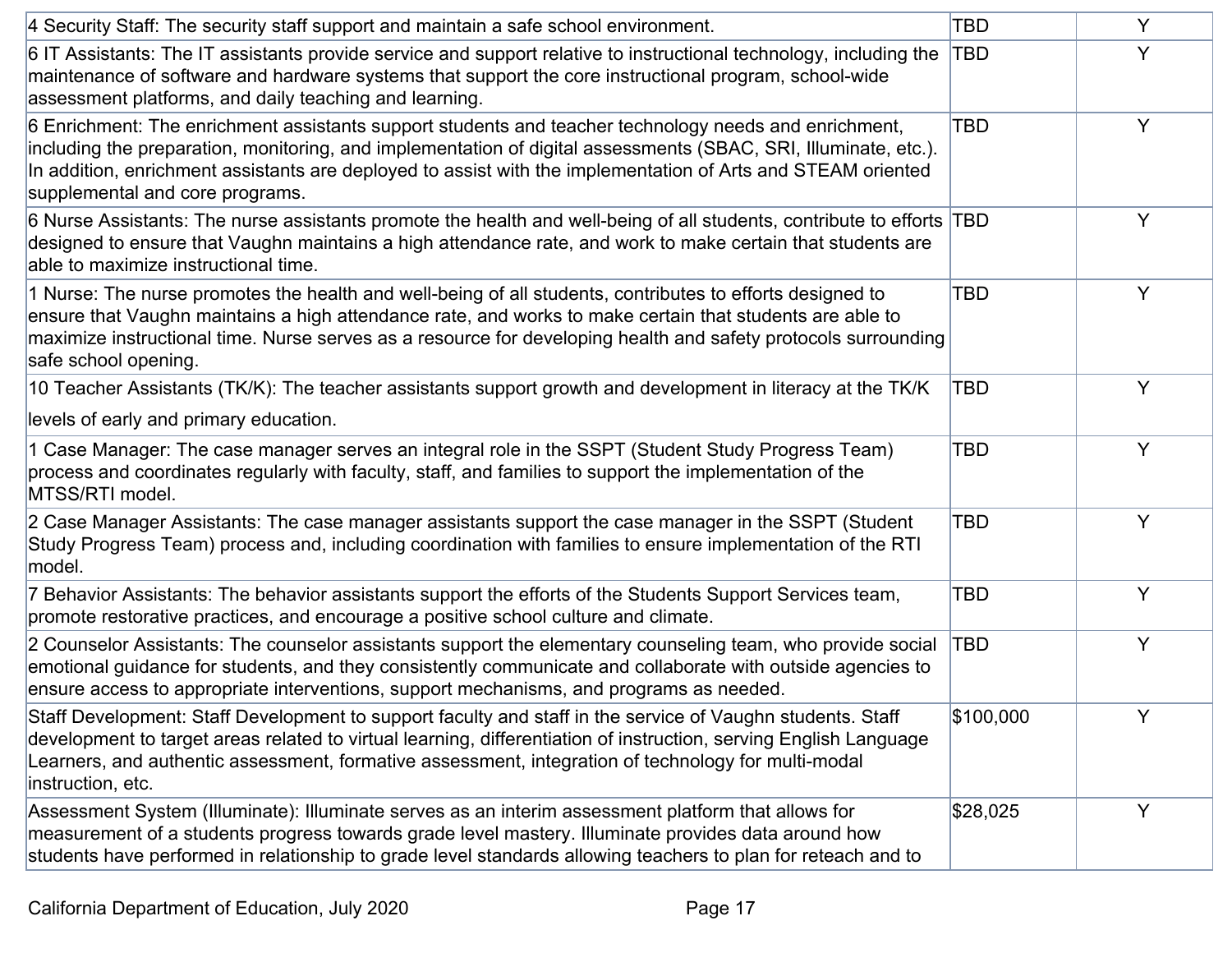| adjust core instruction accordingly.                                                                                                                                                                                                                                                                                                                             |           |   |
|------------------------------------------------------------------------------------------------------------------------------------------------------------------------------------------------------------------------------------------------------------------------------------------------------------------------------------------------------------------|-----------|---|
| Assessment System (iReady): iReady Diagnostic serves as one of several additional measures (SRI, etc.) to<br>identify students in need of literacy intervention(s) and to monitor the progress and growth of English Learners<br>in ELA and Mathematics.                                                                                                         | TBD       | Y |
| Technology/Equipment: Technology and equipment to support infrastructure, internet access, access to<br>digital/standards aligned instructional materials and assessments. Additionally technology for teachers to<br>effectively deliver distance learning instruction such as monitors, document cameras, cell phones, computer<br>devices are included.       | \$400,000 | Y |
| Supplies: Instructional, Maintenance, and Custodial supplies to support the instructional program and the daily<br>operations of the school.                                                                                                                                                                                                                     | \$300,000 | Y |
| Maintenance: Funding to support the maintenance of facilities critical to student learning.                                                                                                                                                                                                                                                                      | \$300,000 | Y |
| 1 Operations Manager: The Operations Manager will monitor the overall quality of operations performance and<br>customer service at all Vaughn school sites. They will create, implement, and manage the school's emergency<br>response processes, ensure compliance with health and safety laws and implement structures that ensure a<br>safe return to school. | TBD       | Y |
| Behavior Consultant Services: Vaughn leverages the services of STAR of California and Therapy Travelers to<br>provide on site behavior support, guidance for faculty and staff relative to Positive Behavior Support, and<br>specialized services for students most in need of intensive behavior support.                                                       | \$150,000 |   |
| 1 Director of Business Services: The DBS will ensure that new teachers hired at Vaughn possess the required<br>documentation and credential(s) to serve as highly qualified educators. In addition, the assets manager will<br>monitor and maintain records related to certificated personnel and the appropriate assignment of teachers.                        | TBD       | Y |
| Summer Intersession: The Summer Intersession is designed to support students with opportunities for credit<br>recovery, academic remediation, enrichment and acceleration.                                                                                                                                                                                       | \$60,000  |   |
| <b>Distance Learning Program</b>                                                                                                                                                                                                                                                                                                                                 |           |   |

## <span id="page-17-1"></span><span id="page-17-0"></span>**Continuity of Instruction**

[A description of how the LEA will provide continuity of instruction during the school year to ensure pupils have access to a full curriculum of substantially similar quality regardless of the method of delivery, including the LEA's plan for curriculum and instructional resources that will ensure instructional continuity for pupils if a transition between in-person instruction and distance learning is necessary.]

At each school site, we are planning schedules to differentiate scaffolding for all subgroups of students. Each site is offering small groups support for ELs, students with IEPs and students in need of additional supports to access learning. Additionally, staggered schedules in some cases will support co-teaching models and additional individuals in each classroom to support small groups of students. There are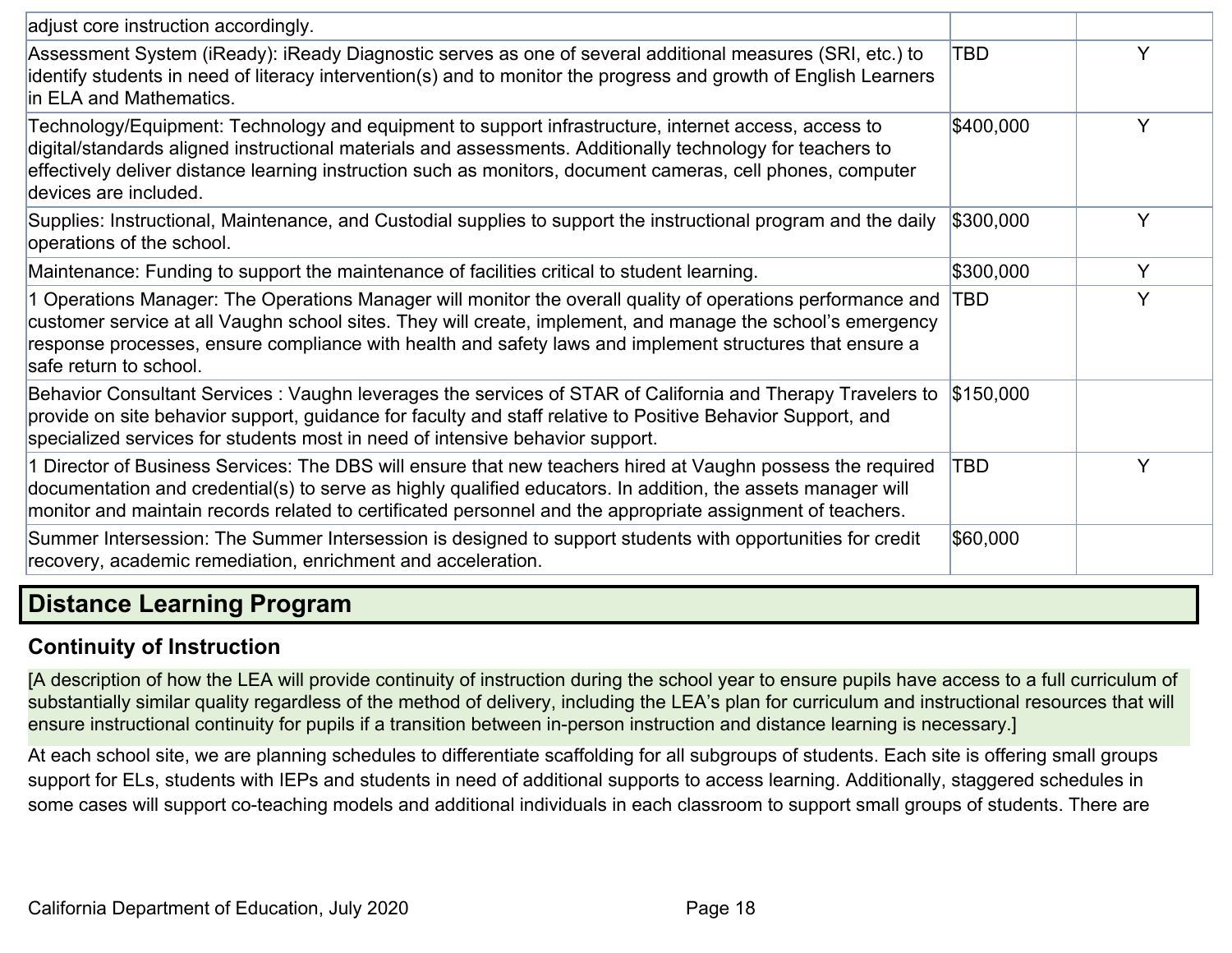additional intervention periods that will be offered so that subgroups are supported and individuals unable to come to campus will have synchronous virtual learning opportunities off site.

We have conducted an initial survey with a needs assessment in the areas of instructional support that may be needed in order to ensure that all students are able to access learning and thrive. We have gathered data that for our families with younger students we will need to address the parents' technological skills during our current virtual learning environment in the Fall. Our parents are our partners in all aspects of our program and even more so now with the current closure so it is imperative that we support their needs so that they can better support their students. We also recognize that our students will experience potentially significant learning loss during the time of closure despite our best efforts to engage and keep the continuity of learning. In response to this we will be engaging in multiple tasks that will support our teachers and staff to better meet our students where they are while still accelerating learning of grade level standards. We will first engage teacher teams in the process of identifying essential standards for their grade level and or content. We know that our time will be reduced to some degree in the upcoming school year and we will have to be intentional about the content that we choose to cover and identifying essential standards is the first step in this process. Secondly, we will ask teachers to identify which standards they feel their previous class may have the biggest gaps. This information will be communicated to the subsequent grade level through articulation allowing for intentionality of spiraling and emphasis on skills where students are likely to need reinforcement. Additionally, we will be planning 30 minute intervention blocks into the schedule at the elementary level allowing for grade level content to be covered and for remediation and or acceleration for all students within the school day whether it be in our school buildings or virtually. Secondary will be providing co-teaching support and afterschool interventions to support Tier 2 remediation.

Feedback from our staff regarding their professional learning needs is integral to the success of our program for this school year. We have conducted a teacher/leader/support staff survey already and have received guidance from these stakeholders as to what they feel would help them develop and deliver the best instruction to our students. Many requests for additional support with our G Suite tools such as Google Classroom and Google Drive were noted along with increased training around engagement strategies with virtual learning, SEL strategies, and additional tools such as SKIES and CLEVER. We intend on conducting further surveys that allow us to gauge our teachers, staff, and leaders needs. Additionally, we will continue to dialogue with stakeholders during staff meetings, team meetings, and committees in order to provide responsive professional development. Professional learning will be provided in a virtual format until which time we are able to gather larger groups of teachers. Choice boards will be used to allow teachers and staff to access professional learning that is highly aligned with their personal learning goals.

#### <span id="page-18-0"></span>**Access to Devices and Connectivity**

[A description of how the LEA will ensure access to devices and connectivity for all pupils to support distance learning.]

Vaughn is currently providing 1:1 devices for all Vaughn students from TK-12 grade. We provide training and resources such as video links for parents in order to assist them in supporting their students with technology usage and to further their own comfort level with technology. Additionally, all teachers support families with technology support as needed.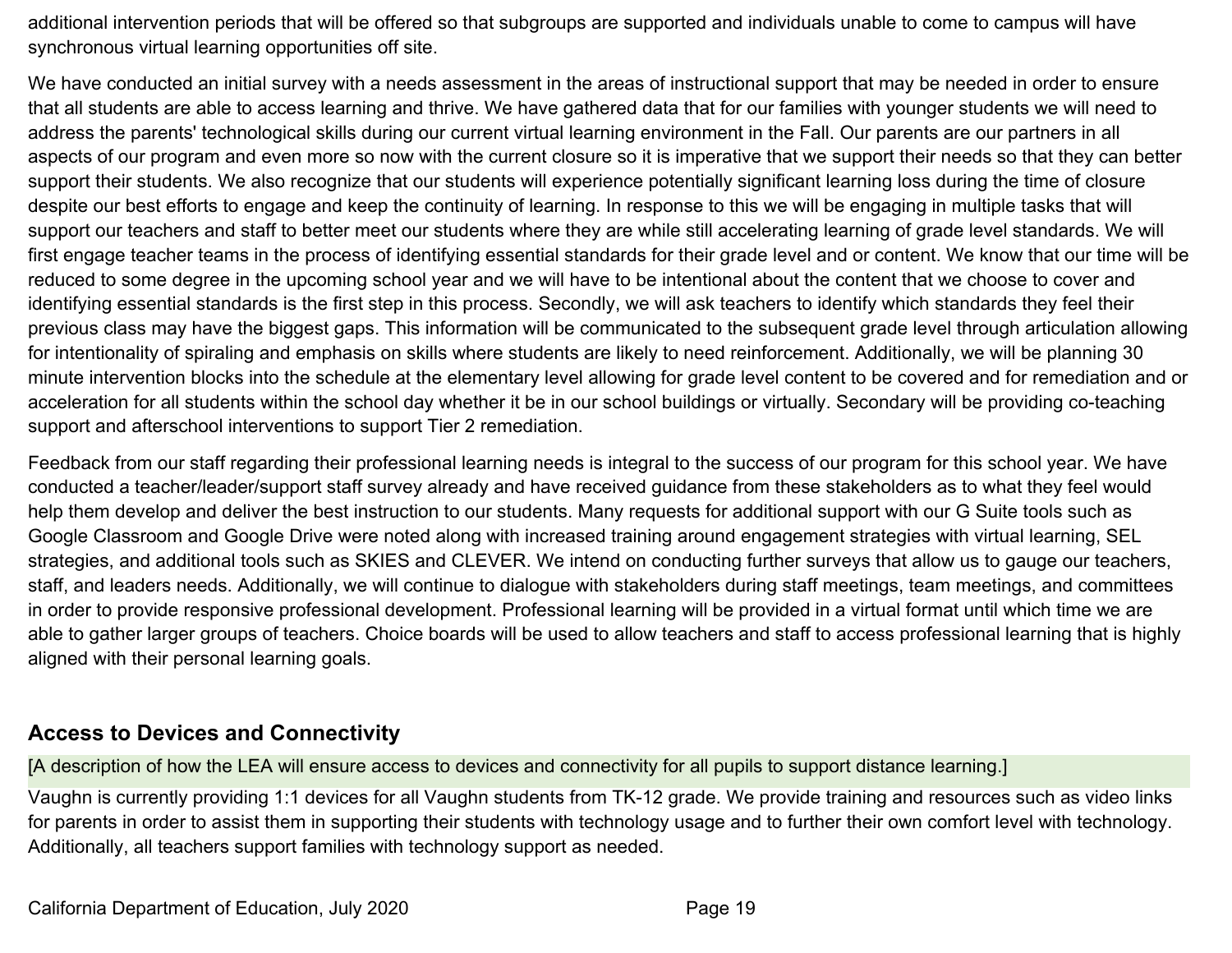Vaughn's IT team provides support virtually as well as over the phone to all individuals with questions and needs. Families and staff needing 1:1 support can additionally visit our Family and Community Center for face-to-face assistance. All students have access to Chromebooks at a 1:1 ratio and all families have access to Wifi Hotspots as needed for internet connection. Students also are able to use personal headphones that Vaughn has provided to each individual. Across our campuses, teachers and site admin have additionally made adjustments for virtual classrooms and instructional support. Some campuses have hosted Zoom meetings for parents to share updates and training and at every site students are able to connect with their teacher for individualized assistance and help with all assignments.

## <span id="page-19-0"></span>**Pupil Participation and Progress**

[A description of how the LEA will assess pupil progress through live contacts and synchronous instructional minutes, and a description of how the LEA will measure participation and time value of pupil work.]

Vaughn NCLC has developed a system in order to assess pupil progress through live contacts and synchronous instruction in combination with asynchronous learning opportunities. Teachers/Grade levels will submit weekly lesson plans to the site leader determined by the leadership team (if the grade level is working together to plan and create lessons then only lesson plans for the grade will need to be submitted). Verification of time value of assignments will be required on a weekly basis and lesson plans need to clearly indicate the time value of assignments that are noted as asynchronous portions of the day. Teachers will be responsible for assigning the time value of asynchronous learning assignments and will verify this using the weekly engagement log. Teachers will track weekly student engagement through a log verifying instructional minutes provided either synchronously or asynchronously.

In addition, we have developed a robust system to track attendance and participation levels for students using our Aeries SIS system. This will allow us to monitor engagement and attendance across our system which then provides us the data to strengthen our ability to individualize services and match supports to students who may be disengaged or absent from learning. Teachers will input initial attendance to be taken by 9 a.m. daily (ML-9:20 a.m.). Automated attendance calls will be made at 9:15 a.m. (ML- 9:20 a.m.) if a student was marked Absent to notify parents their child has been marked absent due to non-participation. Secondary teachers will take attendance for each period. Teachers will revise daily attendance by 4 p.m. daily if a student participates after the initial attendance window. Attendance notes will be used to document any communicated reason for absence or non-participation. Secondary teachers will revise attendance for all periods other than advisory by 4 p.m. daily if a student participates after the initial attendance window. Attendance notes will be used to document any communicated reason for absence or non-participation. We have developed a rubric system to monitor student participation levels. Code 4 indicates that a student participated to the fullest extent. (ex. Student was present in live sessions and fully participated in sync and async assignments). Code 3 indicates that a student completed the minimal daily participation expectation (completed assignments despite technology issues). Code 2 indicates that a student completed minimal work or participation was evident but not adequate and/or students missed more than ½ of class/day. Code 1 would also be used if the minimum level of communication occurred for example a parent or student has communicated with the teacher through an email or phone call.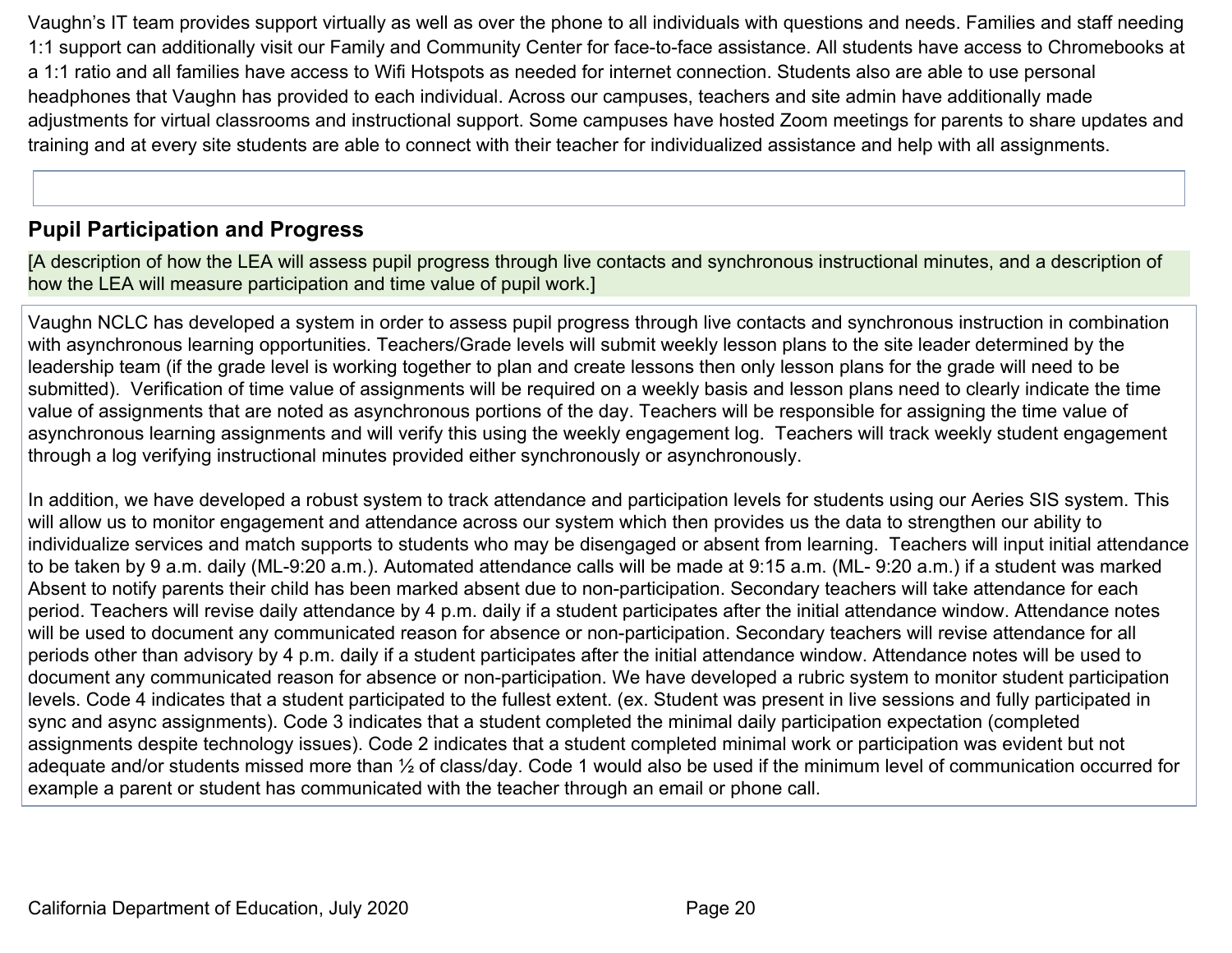#### Distance Learning Professional Development

[A description of the professional development and resources that will be provided to staff to support the distance learning program, including technological support.]

Vaughn NCLC recognizes the importance of quality professional development especially during these times where our system has undergone significant transition from in-person to virtual.

First and foremost, we have taken steps to foster our staff relationships and will continue to do so throughout the year. We held our annual staff retreat virtually through video conferencing and this allowed for opportunities to connect and engage in team building. We additionally, have included check-ins and opportunities for mindfulness practices at the beginning of meetings and professional learning sessions. We will be offering optional opportunities for staff to participate in virtual activities such as Yoga, Meditation etc.

During the Spring of 2019 we conducted staff surveys that gave us valuable information regarding the needs of our teachers in regards to professional learning. Many indicated that they needed further exposure to the Google Suite of tools and distance learning strategies. In response to this we were able to offer optional professional development opportunities during the summer for those that chose to participate. These included providing stipends for achieving Google Level 1 or 2 Certifications and stipends for participating in ISTE Summer Learning Academy which featured topics relevant to virtual instruction. Additionally, during our summer retreat we had sessions centered around Google Classroom usage and best practices for synchronous and asynchronous instruction. Furthermore, during our retreat we covered the expectations for our distance learning program in regards to required components and best practices.Throughout the 20-21School Year we will engage in professional development that addresses topics that are most relevant to distance learning and that have been identified as areas of need. These topics include virtual learning best practices, PBIS, SEL, strategies to support english language learners, and strategies to support diverse learners.

In addition to our professional learning experiences, communities of practice will continue to be an integral part of teacher development at Vaughn. We have time set aside in our schedule on Fridays for collaboration, team meetings, data analysis, and sharing of effective strategies with one another. We also have teachers grouped into smaller teams of 3-4 in order to allow for even more localized support at the elementary level and within content teams at the secondary level.

When we return to school for in person instruction we will provide the necessary training in regards to health and safety protocols. This will be done in a timely manner and will be responsive to the health and safety plans that have been developed through guidance from local health officials.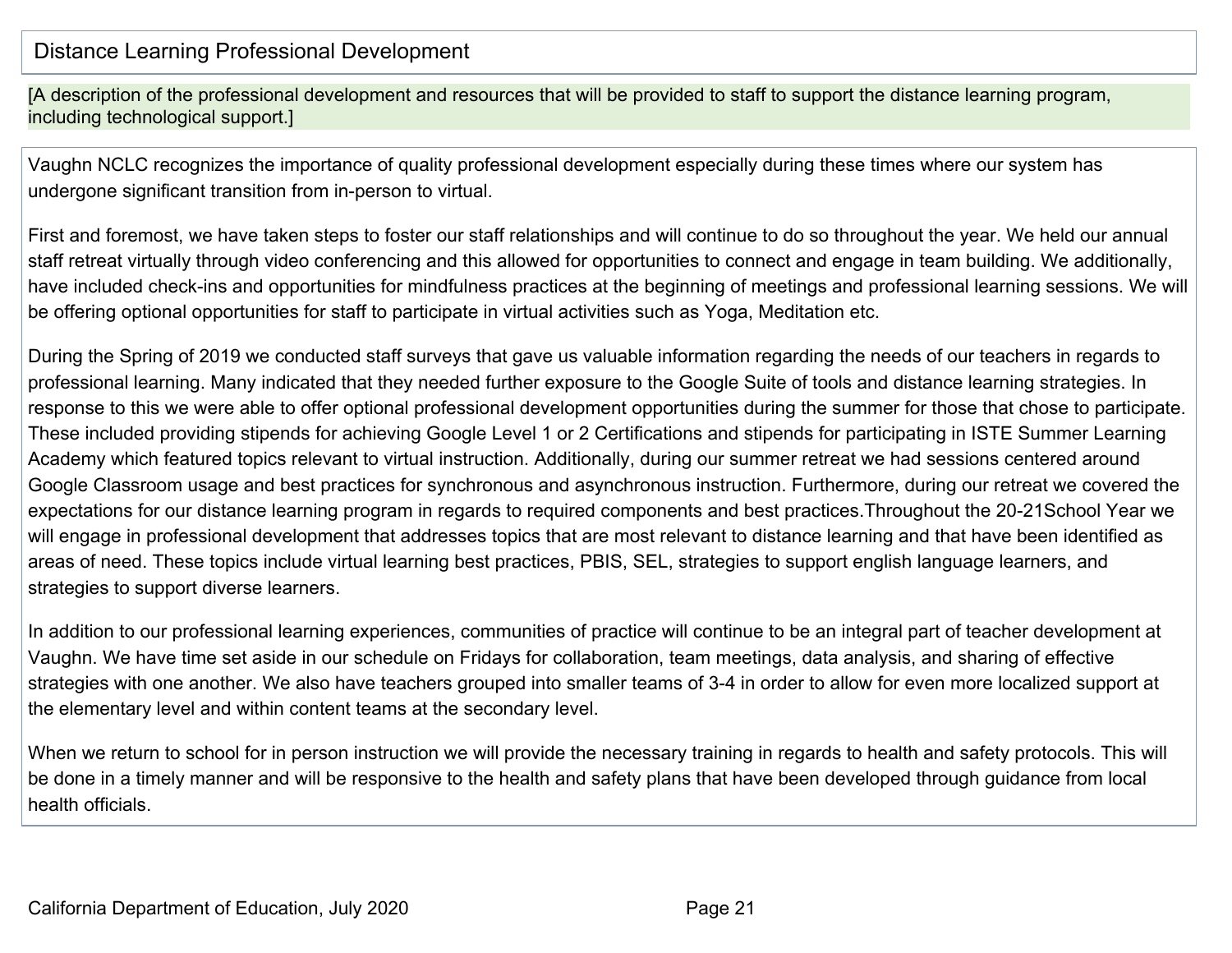## <span id="page-21-0"></span>**Staff Roles and Responsibilities**

[A description of the new roles and responsibilities of affected staff as a result of COVID-19.

**Site Directors:** Site Directors have added responsibilities to monitor student engagement at their sites and to connect with students and parents who are demonstrating low levels of participation or attendance. While this was a component of their responsibilities in previous years during the COVID-19 closure it has become much more of a significant portion of their role. Additionally, site administrators will monitor teaching and learning virtually and provide feedback and support through individualized coaching, practice clinics, and staff development. Structure collaborative time so that teachers can maximize its effectiveness. Communicate regularly with staff, students, parents, and stakeholders.

**Curriculum Coordinators:** Similar to Site Directors Curriculum Coordinators responsibilities have been modified to engage with families and students who may be struggling with accessing distance learning or struggling with engagement. This is a task that while present in their previous role is now much more prominent in their day to day responsibilities. Coordinators will ensure that students and staff are able to access curricular materials and online platforms. Coordinators will be available to support teachers and students with using distance learning tools.

**Lead Teachers:** Lead teachers responsibilities have been modified to engage with families and students who may be struggling with accessing distance learning or struggling with engagement. They will also be available to support teachers and staff with implementation of distance learning. Lead teachers will provide feedback and coaching regarding distance learning practices.

**Enrichment Staff:** Many of our enrichment teachers are now supporting the academic program during distance learning. They have been aiding teachers during live instruction sessions, supporting students with technology access, and communicating with families to support engagement in the instructional program.

**Counselors:** Counselors will build upon the structures that have been put in place over the past few years to support a range of student needs within the distance learning and in-person contexts. Counselors will leverage Google Classroom to streamline communication with students. In order to make themselves more available to students and families, counselors will communicate a description of the services that they will provide over the course of the year. They will post their virtual and/or in-person office hours to ensure parents/guardians and students are aware of their availability.

**Teacher's Assistants:** Teacher's Assistants will be more systematically used to support individual students than they were in the spring. Aides that are assigned to classrooms and aides that are assigned to individual students will assist students during distance learning and help the teacher manage instruction. In accordance with the student's IEP, instructional aides will provide support in virtual breakout rooms and, as appropriate, during targeted synchronous instruction.

**Cafeteria Staff**: While the core function of our cafeteria staff remains the same however, the manner and organizational structure through which meals are prepared and distributed has changed. Meal distribution has become centralized at two of our sites and thus our staff is working out of these two sites.

**Teachers:**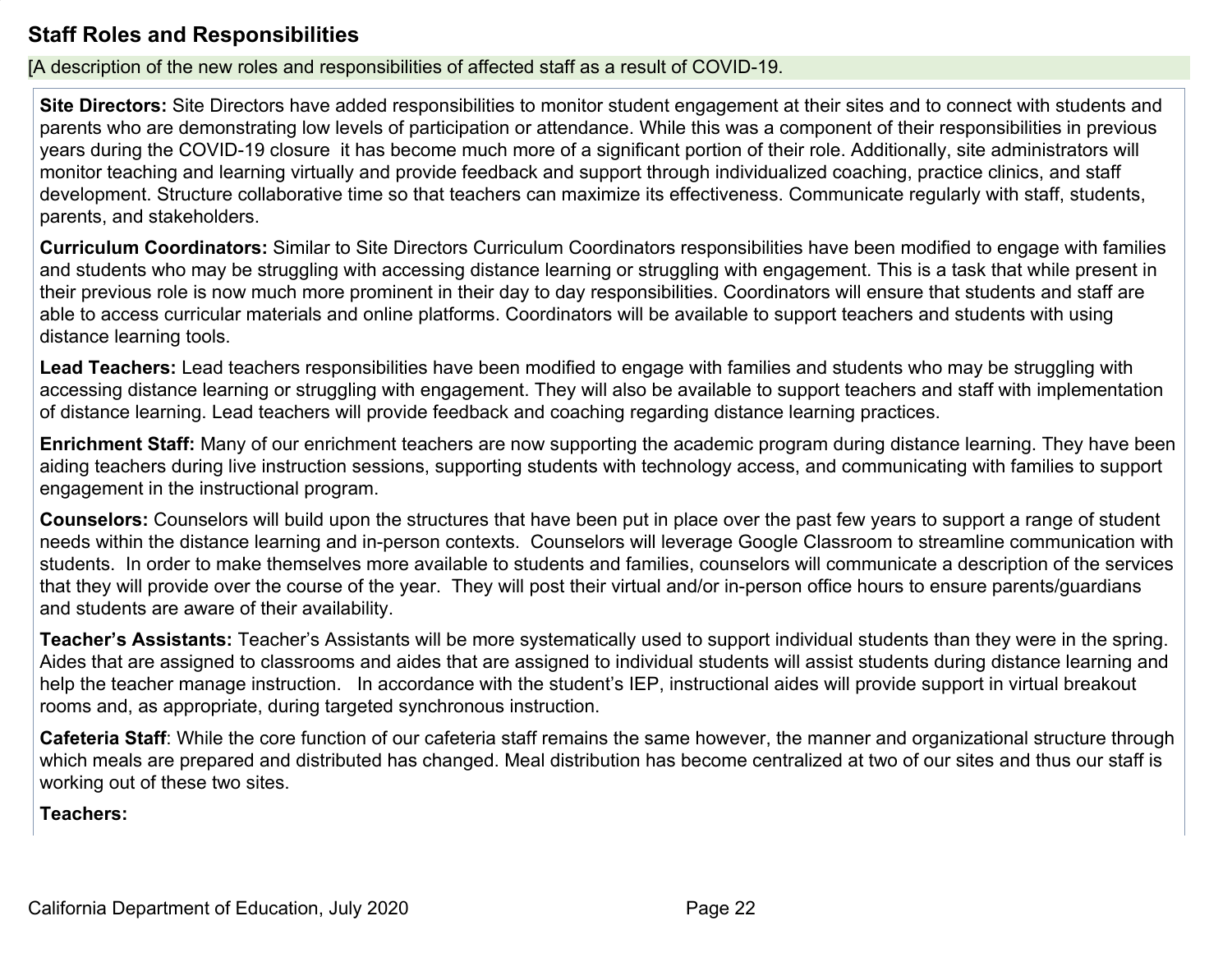• Engage with families on an ongoing basis, including events that may be different under distance learning circumstances, such as Back to School Night held in a virtual manner.

- Invite site leadership to join Google Classrooms.
- Collaborate with other grade level or department teachers and administrators to develop and administer regular, common formative assessments.
- Log all communication with parents
- Take daily attendance and gauge student's level of participation in distance learning daily

## <span id="page-22-0"></span>**Supports for Pupils with Unique Needs**

[A description of the additional supports the LEA will provide during distance learning to assist pupils with unique needs, including English learners, pupils with exceptional needs served across the full continuum of placements, pupils in foster care, and pupils who are experiencing homelessness.]

#### Students with Disabilities:

In the 2020-21 school year, Vaughn will intensify the provision of special education services. With the creation of set master schedules in the general education setting, the special education program is able to provide consistent support and to develop routines for students that require it. Special education instructional staff will co-teach/co-instruct with general education teachers to make essential common core standards accessible to learners with unique needs. General and special education staff will have set co-planning times to prepare for co-teaching sessions via Zoom and to plan on how to embed specific tools to present information to students. Students that require additional support due to intense special needs and/or due to challenges with general education distance learning sessions, will be offered small group or individual virtual sessions through RSP staff. Non-instructional related services will be offered via teletherapy with parent collaboration to set the most optimal meeting times. Special education staff will meet weekly to debrief on student progress and needs, this way students will be offered more individualized attention as needs arise. In addition, we have added two lead RSTs to support our RSP staff through providing coaching, training, and support in the IEP process. This is a new strategy that will bring additional support to our resource program.

Differentiating with Asynchronous learning opportunities:

- $\triangleright$  Accommodated/modified assignments in google classroom
- $\triangleright$  Accommodated/modified work packets for those struggling with internet access/zoom participation
- $\triangleright$  Link to audio supports for novel study/review at home
- $\triangleright$  Recorded lessons by teachers, for students to replay.
- $\triangleright$  Use of translated assignments (English to Spanish) for our spanish speaking students.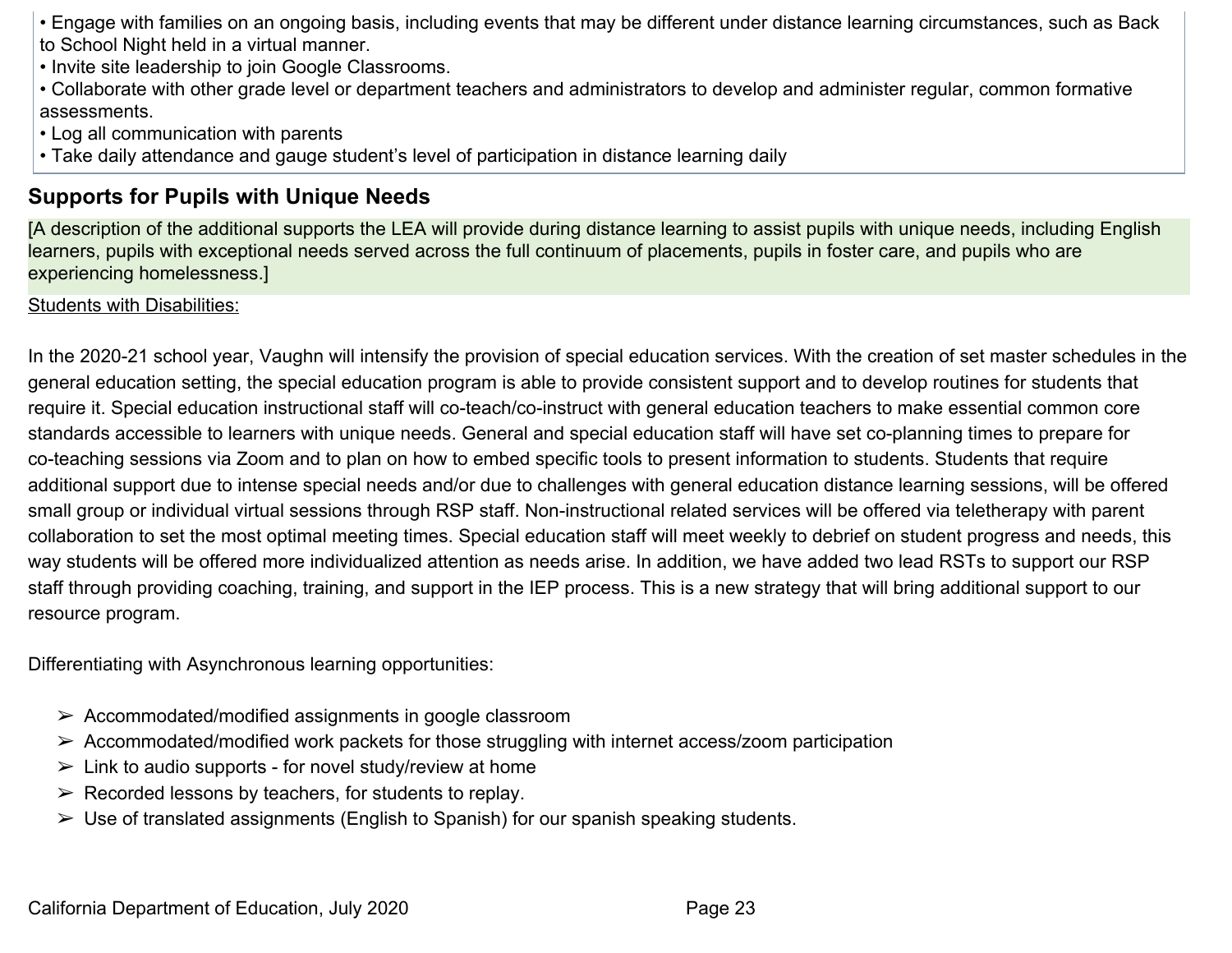#### English Language Learners:

Vaughn serves a large population of English Language Learners. Beginning in the 2020-2021 school year Vaughn has a dedicated English Learner School-wide Coordinator to focus on supporting all sites in providing designated and integrated ELD, conducting assessments to monitor student's language development, and providing relevant professional development to teachers and staff.

Vaughn has developed clear guidelines for designated and integrated ELD during distance learning in order to ensure that all English learners are provided with support within their content classes through integrated language development and during their protected designated language development block.

- → For TK-K teachers, there will be flexibility in grouping students as students do not have ELPAC scores at the beginning of the school year. Designated ELD/Academic Language Development should still be a teaching block during the day.
- → The grouping of students based on English Language Proficiency Levels may require for teaming amongst grade level teams or entire grade level.
- → Integrated ELD will continue to be provided during distance learning academic content instruction. The appropriate supports and accommodations will be provided to help meet our English Learner needs.
- → Asynchronous learning for Designated ELD/Academic Language Development will take place on Fridays with assignments students can engage in on their own to further develop their language development.

| <b>English Language</b><br><b>Proficiency Levels</b><br><b>Note: Students should be</b><br>grouped by their English<br>Language proficiency levels | <b>Required Minutes of Instruction</b><br>for Students                                                                                                         | Focus/<br><b>Materials to use during</b><br><b>Designated ELD Instruction</b>                                                                                                                                                            |
|----------------------------------------------------------------------------------------------------------------------------------------------------|----------------------------------------------------------------------------------------------------------------------------------------------------------------|------------------------------------------------------------------------------------------------------------------------------------------------------------------------------------------------------------------------------------------|
| Emerging<br>Expanding<br><b>Bridging</b>                                                                                                           | All elementary is required to expose<br>English Learners to 40 mins of<br>Designated ELD SYNCHRONOUS<br>learning 4 days a week                                 | Designated ELD Component of<br><b>Wonders</b>                                                                                                                                                                                            |
| <b>EO-</b> English Only<br><b>RFEP</b> - Reclassified Fluent<br><b>English Proficient</b><br><b>IFEP</b> - Initial Fluent English<br>Proficient    | All elementary is required to expose<br>EO, RFEP, IFEP students to 40 mins<br>of Academic Language Development<br><b>SYNCHRONOUS</b> learning<br>4 days a week | Focus: Academic Language,<br>Listening Comprehension,<br><b>Collaborative Conversations,</b><br><b>Writing to Sources</b><br><b>Incorporate Wonders</b><br>$\bullet$<br><b>Leveled Readers</b><br>Address lessons not<br>covered in Core |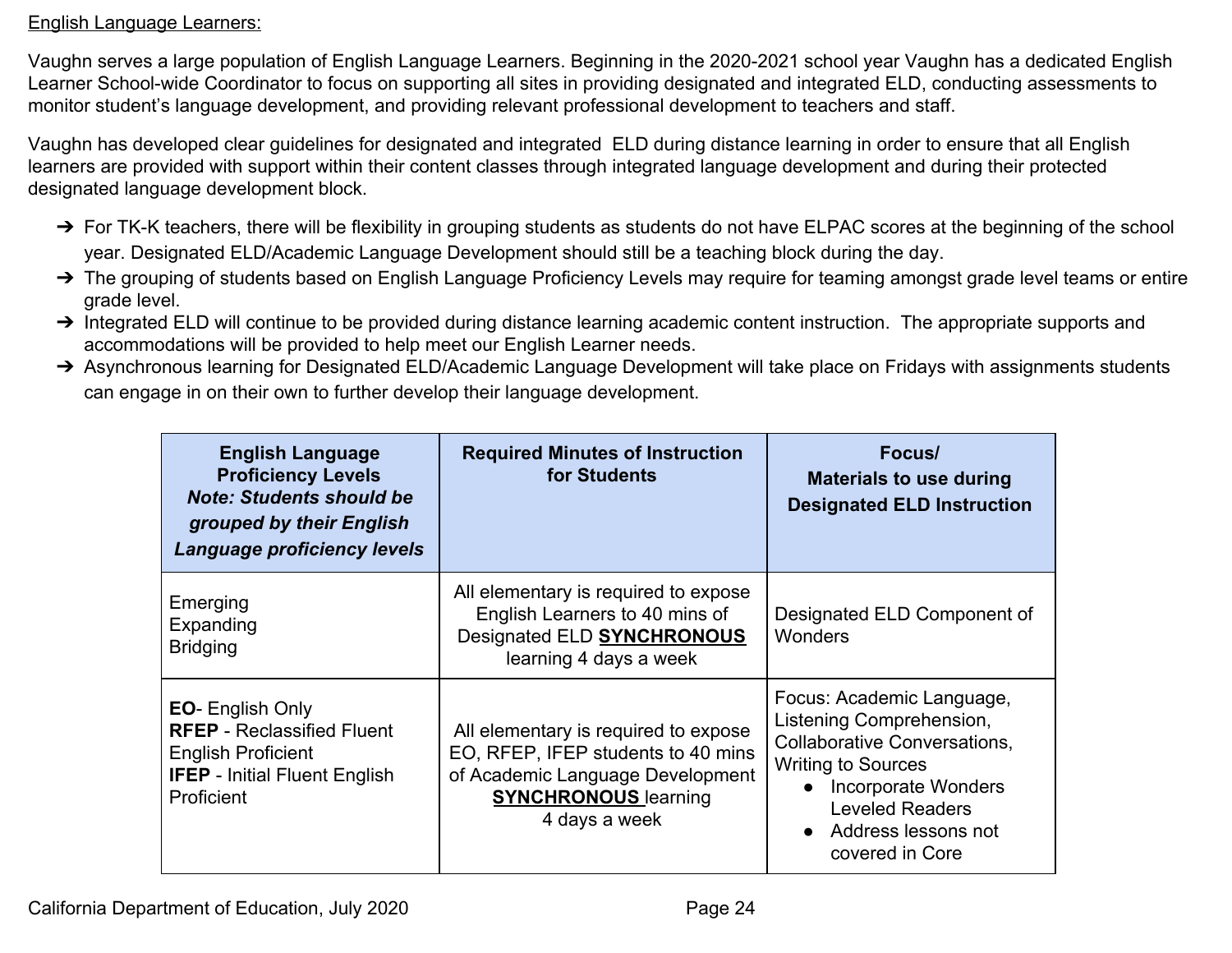|  |  | • Tier 2 Vocabulary<br>Development<br>• Pathway from Wonders<br><b>ELA</b> |
|--|--|----------------------------------------------------------------------------|
|--|--|----------------------------------------------------------------------------|

ELD lessons should address three critical areas of language development:

- Purposeful uses of language, such as academic language functions- the cognitive tasks that connect thought and language. Examples: Asking and answering questions, comparing and contrasting, summarizing, developing logical arguments, describing setting and character, analyzing, hypothesizing, etc.
- Language tools needed to accomplish these goals Examples: Sentence frames/linguistic patterns/communication guides that scaffold students' ability to connect their thinking with academic language; visual tools such as advanced graphic organizers; photos or images to support vocabulary acquisition and development, etc.
- Robust and contextualized instruction that includes many opportunities to engage in meaningful language practice Examples: Oral language development, student discussion, Wonders ELD Unit writing/oral presentation projects, research and project-based learning, etc.

In the secondary level, Designated ELD for long-term English learners focuses on high-interest topics that allow learners to explore their opinions and practice academic language using English 3D. Our English Language Development teachers continue to explicitly develop our LTELs academic language. Students are grouped by English language proficiency level in their Designated ELD period. Students are exposed to Designated ELD 4 days a week synchronously during their ELD period and 1 day a week asynchronously in tasks that further develop their language.

#### Homeless Youth:

Distance Learning supports specific to Homeless Youth will include:

- Coordination & communication with shelters and homeless agencies to engage students and expand awareness of resources.
- Contact with parents/students to assess needs including access to devices and connectivity. Provide technology as needed.
- Communication with schools/teachers & parents/students to locate 'missing' students or students who are not engaged in distance learning, and identification of special needs or services
- Coordination with parents/students & schools as necessary for optional delivery of assignment materials and school supplies.
- Provision of community resource information for parents/students, such as shelter, housing, food, clothing, health, COVID resources, etc.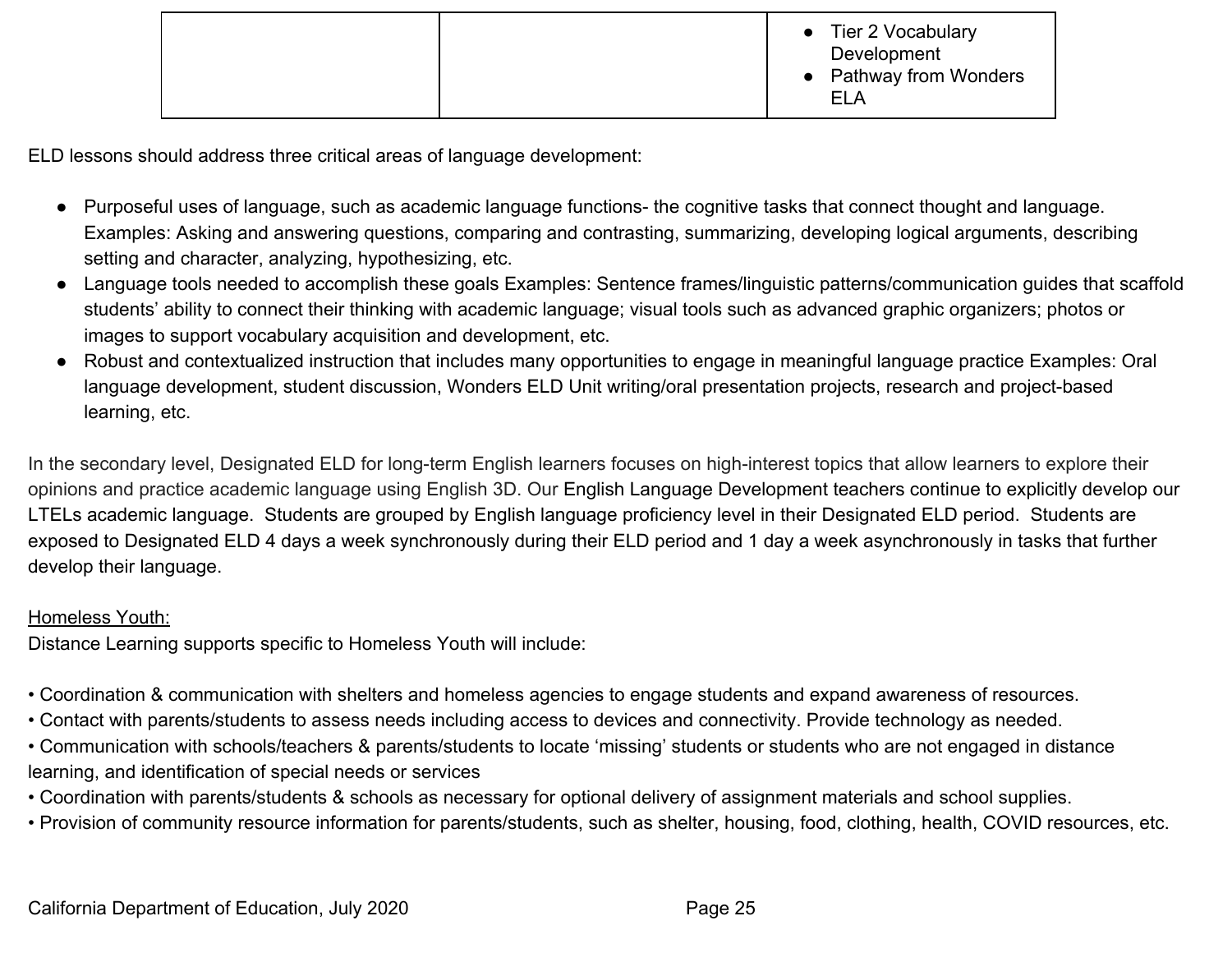•Referral of parents/students to appropriate community agencies and/or district departments/services when educational, health, or welfare needs are identified.

• Training of administrators, staff, and teachers regarding the rights of homeless students and their families.

#### Foster Youth:

Distance Learning supports specific to Foster Youth will include:

- Case management to support all eligible foster youth
- Monitoring of attendance/engagement and communication with teachers and administrators when needed.
- Referrals to both district and community agencies for additional support/resources as needed.
- Training of administrators, staff, and teachers regarding the rights of foster youth and their families.

#### Gifted and Talented Education (GATE):

•Google classroom, and the online environment in general, allows for the differentiation of content, process, and product for gifted and advanced learners. Virtual instruction allows for flexible grouping, curriculum compacting, and assignment of targeted enrichment.

- During the 2020-21 school year students will continue to be screened to determine whether they might require gifted education services.
- Students who are already identified will continue to receive gifted education services

Additionally, students enrolled in Advanced Placement (AP) classes will be automatically registered for AP exams at no cost to the student or

family. Advanced Placement courses will be taught in alignment with the resources provided by The College Board in their AP Classroom learning portal.

## <span id="page-25-0"></span>**Actions Related to the Distance Learning Program [additional rows and actions may be added as necessary]**

| Description                                                                                                          | <b>Total Funds</b> | Contributing |
|----------------------------------------------------------------------------------------------------------------------|--------------------|--------------|
| 2 Directors of Instruction: In an effort to effectively distribute responsibility for the alignment, monitoring, and | TBD                |              |
| guidance of the TK-12 instruction program, has two distinct positions, the Director of Elementary Instruction        |                    |              |
| and the Director of Secondary Instruction. Both Directors provide oversight to Vaughn's EL Coordinator, and          |                    |              |
| they collaborate to provide collective technical support and strategic guidance to Vaughns campus Directors,         |                    |              |
| Curriculum Coordinators, and Lead Teachers relative to the direction of actions and services to support English      |                    |              |
| Language Learners.                                                                                                   |                    |              |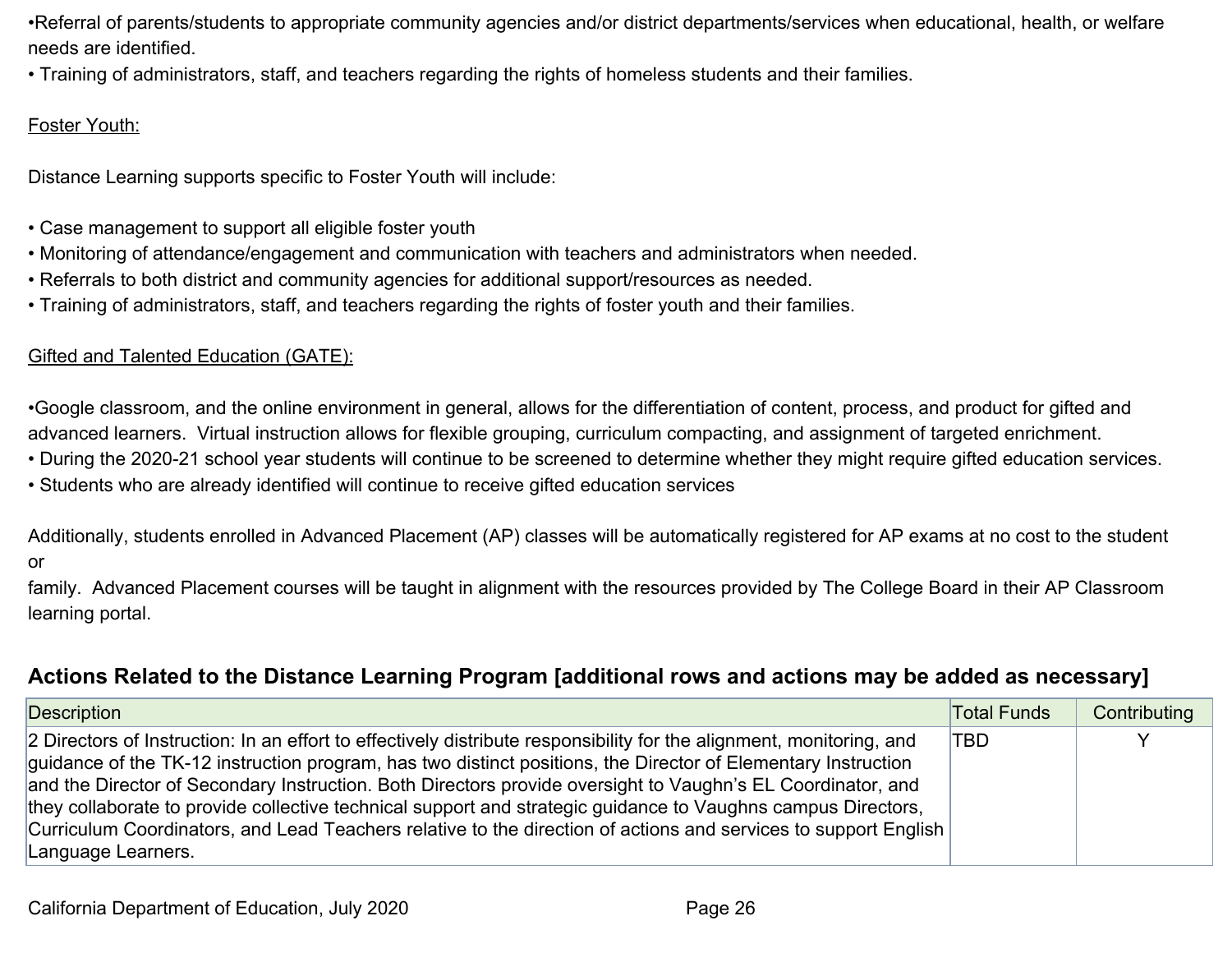| 1 Behavior Services Coordinator: The Behavior Support Coordinator will provide guidance and oversight to<br>Vaughn's school-wide behavior support team and will contribute to the implementation of TK-12 PBIS efforts<br>across all campuses.                                                                                                                                                                                                                                                                                                                                                                                                                                                                                                                                                                                                                                                             | <b>TBD</b> | Y |
|------------------------------------------------------------------------------------------------------------------------------------------------------------------------------------------------------------------------------------------------------------------------------------------------------------------------------------------------------------------------------------------------------------------------------------------------------------------------------------------------------------------------------------------------------------------------------------------------------------------------------------------------------------------------------------------------------------------------------------------------------------------------------------------------------------------------------------------------------------------------------------------------------------|------------|---|
| 1 College Advisor: The college adviser provides student support relative to A-G course scheduling,<br>college/career presentations and information sessions, college tours, college finance (FAFSA) application<br>assistance, assistance with college applications, internship outreach for career pathways, and registration of<br>students in community college courses offered on campus.                                                                                                                                                                                                                                                                                                                                                                                                                                                                                                              | <b>TBD</b> | Y |
| College/Career Counselor: In order to expand support for Vaughn robust selection of college/career pathway<br>programs and CTE courses, enrichment courses, and to focus on timely, targeted feedback to support student<br>learning and to support student's navigation through the transition from Vaughn to college and career. The<br>College/Career Counselor will work in collaboration with high school leadership to foster the continued<br>development of dual enrollment and articulation efforts with local community colleges and university programs,<br>to develop internship and work based learning opportunities for students (in particular students enrolled in CTE<br>pathway programs), to contribute to the management and acquisition of funding/grants to support<br>college/career programs, and to promote A-G completion and college/career readiness for all Vaughn students. | TBD        | Y |
| Upper Elementary Curriculum Coordinator: The Upper Elementary Curriculum Coordinator will work to support TBD<br>the implementation of curriculum and instructional programs at grades 4-5 (upper elementary campus).                                                                                                                                                                                                                                                                                                                                                                                                                                                                                                                                                                                                                                                                                      |            | Y |
| 3 Teacher Leads: The teacher leads promote the alignment and articulation of the school-wide instructional<br>program, work to coordinate efforts to provide professional development for teachers addressing CCSS<br>implementation in all content areas, SBAC and other internal formative measures, and they directly support<br>teachers with classroom observations and feedback.                                                                                                                                                                                                                                                                                                                                                                                                                                                                                                                     | <b>TBD</b> | Y |
| 2 Resource Teacher Leads: The resource teacher leads promote the alignment and articulation of the<br>school-wide resource program in conjunction with the director of student support services, they coordinate<br>efforts to provide professional development for resource teachers, provide coaching, and support the IEP<br>process.                                                                                                                                                                                                                                                                                                                                                                                                                                                                                                                                                                   | <b>TBD</b> |   |
| 6 Intervention Teachers (Part Time): The intervention teacher is integral to the school's RTI model and works to TBD<br>directly support students most in need of intensive remediation, development, and/or support in literacy and<br>numeracy, among other academic needs.                                                                                                                                                                                                                                                                                                                                                                                                                                                                                                                                                                                                                              |            | Y |
| 1 Middle School Physical Education Teacher: The P.E. teacher supports the "whole student" to promote<br>physical and mental wellness and collaborates with families and the community to reduce common sources of<br>stress experienced by students.                                                                                                                                                                                                                                                                                                                                                                                                                                                                                                                                                                                                                                                       | <b>TBD</b> | Y |
| CSR (Class Size Reduction) 18 Teachers: Vaughn has worked to reduce class size across grade levels as a<br>means of promoting timely, targeted feedback to aid student learning, to provide additional opportunities for<br>students to engage in both core and elective courses, and to provide additional student support in literacy and<br>numeracy.                                                                                                                                                                                                                                                                                                                                                                                                                                                                                                                                                   | TBD        | Y |
| 1 Middle School Dean: The middle school dean supports the development and implementation of restorative                                                                                                                                                                                                                                                                                                                                                                                                                                                                                                                                                                                                                                                                                                                                                                                                    | <b>TBD</b> | Y |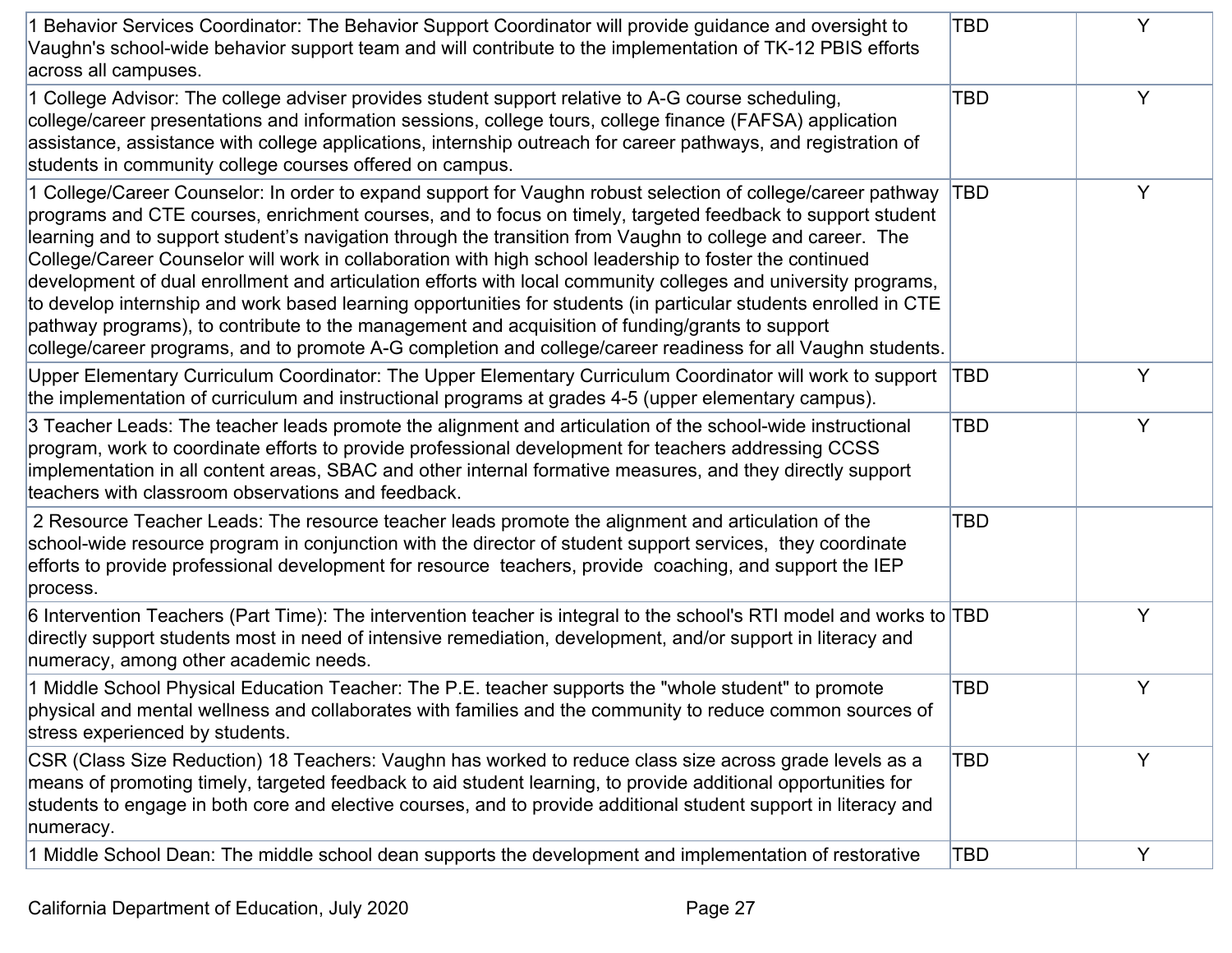| practices, the school-wide Positive Behavior Support Plan, and promotes a positive and inclusive school culture<br>and climate.                                                                                                                                                                                                                                                                                                         |     |   |
|-----------------------------------------------------------------------------------------------------------------------------------------------------------------------------------------------------------------------------------------------------------------------------------------------------------------------------------------------------------------------------------------------------------------------------------------|-----|---|
| 2 Middle School Counselors: The middle school counselor provides social-emotional guidance and support for<br>students and coordinates regularly with outside agencies to ensure access to appropriate interventions,                                                                                                                                                                                                                   | TBD | Y |
| support mechanisms, and programs as needed.                                                                                                                                                                                                                                                                                                                                                                                             |     |   |
| 1 Elementary Counselor: The elementary counselor provides social-emotional guidance and support for<br>students and coordinates regularly with outside agencies to ensure access to appropriate interventions,<br>support mechanisms, and programs as needed.                                                                                                                                                                           | TBD | Y |
| 2 IT Specialists (Full Time): The IT specialists support technology needs for the implementation of school-wide<br>assessments, and they actively coordinate with IT assistants, faculty, and administration to service instructional<br>technology.                                                                                                                                                                                    | TBD | Y |
| 2 Data Personnel (Full Time), CALPADS: The data personnel maintain the school-wide Student Information<br>System and manage the timely and accurate reporting of CALPADS data (Graduation Rate, A-G Course<br>Completion, etc.). These individuals collaborate with school-site administration and faculty to provide periodic<br>reports addressing graduation requirements and "on-track" graduation status for high-school students. | TBD | Y |
| 1 School Psychologist: The school psychologist serves as a member of the mental health team and will assist<br>with the development of effective student behavior support plans, with the development and implementation of<br>restorative practices, and will support/promote the school-wide Positive Behavior Support Plan.                                                                                                          | TBD | Y |
| 1 Psych. Assistant: The Psychologist Assistant works in collaboration with Vaughn's school-Psych. team and<br>supports efforts to provide mental health services for all students in grades TK-12.                                                                                                                                                                                                                                      | TBD | Y |
| 1 Restorative Justice Coordinator: The Restorative Justice Coordinator will work in conjunction with the high<br>school leadership team to promote restorative approaches to student discipline and will work with the faculty,<br>staff, and students to consistently build a positive school climate and culture.                                                                                                                     | TBD | Y |
| 6 IT Assistants: The IT assistants provide service and support relative to instructional technology, including the<br>maintenance of software and hardware systems that support the core instructional program, school-wide<br>assessment platforms, and daily teaching and learning.                                                                                                                                                   | TBD | Y |
| 6 Enrichment: The enrichment assistants support students and teacher technology needs and enrichment,<br>including the preparation, monitoring, and implementation of digital assessments (SBAC, SRI, Illuminate, etc.).<br>In addition, enrichment assistants are deployed to assist with the implementation of Arts and STEAM oriented<br>supplemental and core programs.                                                             | TBD | Y |
| 1 Nurse: The nurse promotes the health and well-being of all students, contributes to efforts designed to<br>ensure that Vaughn maintains a high attendance rate, and works to make certain that students are able to<br>maximize instructional time. Nurse serves as a resource for developing health and safety protocols surrounding<br>safe school opening.                                                                         | TBD | Y |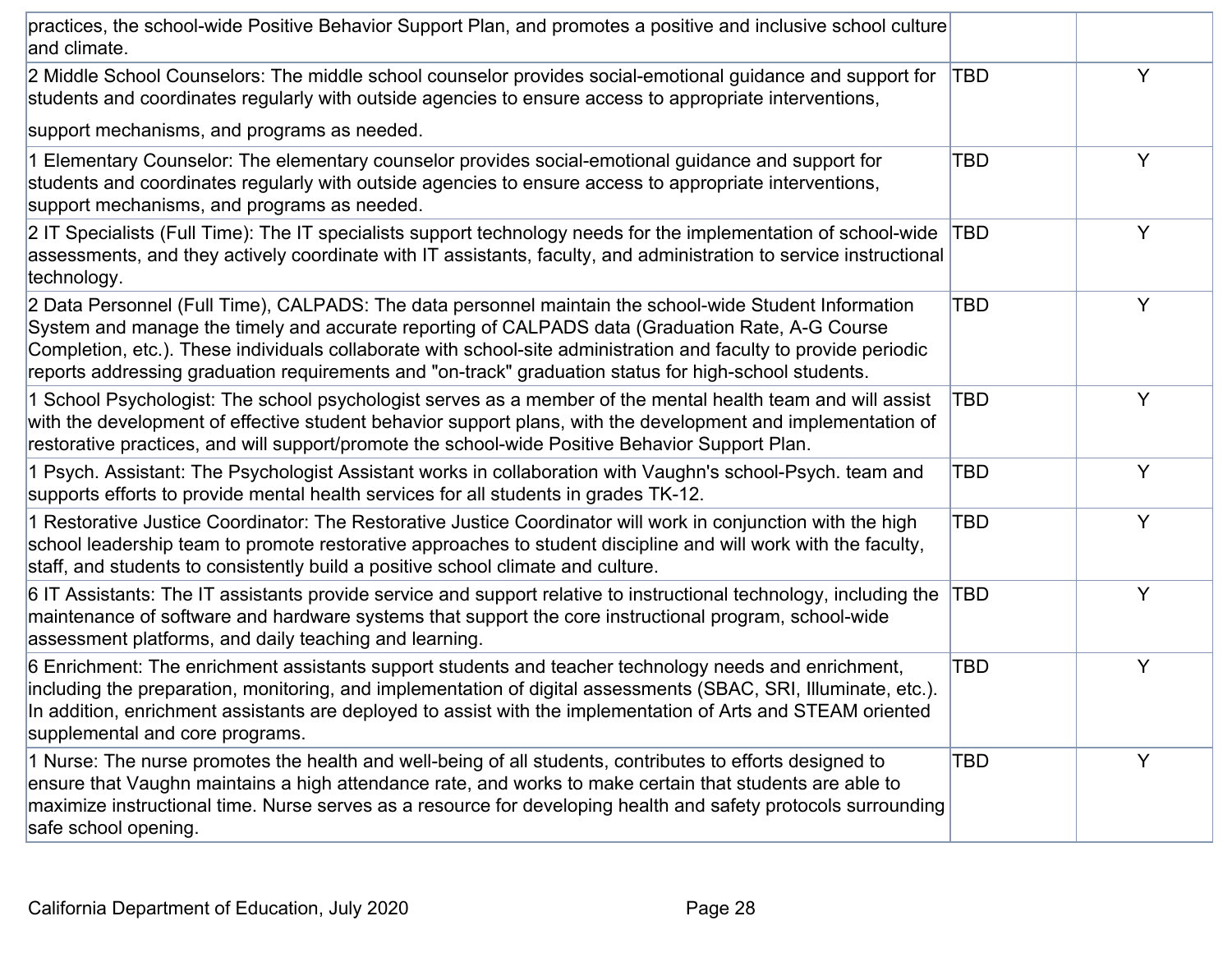| 10 Teacher Assistants (TK/K): The teacher assistants support growth and development in literacy at the TK/K                                                                                                                                                                                                                                                                                                     | TBD        | Y |
|-----------------------------------------------------------------------------------------------------------------------------------------------------------------------------------------------------------------------------------------------------------------------------------------------------------------------------------------------------------------------------------------------------------------|------------|---|
| levels of early and primary education.                                                                                                                                                                                                                                                                                                                                                                          |            |   |
| 1 Case Manager: The case manager serves an integral role in the SSPT (Student Study Progress Team)<br>process and coordinates regularly with faculty, staff, and families to support the implementation of the<br>MTSS/RTI model.                                                                                                                                                                               | <b>TBD</b> | Y |
| 2 Counselor Assistants: The counselor assistants support the elementary counseling team, who provide social<br>emotional guidance for students, and they consistently communicate and collaborate with outside agencies to<br>ensure access to appropriate interventions, support mechanisms, and programs as needed.                                                                                           | TBD        | Y |
| Staff Development: Staff Development to support faculty and staff in the service of Vaughn students. Staff<br>development to target areas related to virtual learning, differentiation of instruction, serving English Language<br>Learners, and authentic assessment, formative assessment, integration of technology for multi-modal<br>instruction, etc.                                                     | TBD        | Y |
| Assessment System (Illuminate): Illuminate serves as an interim assessment platform that allows for<br>measurement of a students progress towards grade level mastery. Illuminate provides data around how<br>students have performed in relationship to grade level standards allowing teachers to plan for reteach and to<br>adjust core instruction accordingly.                                             | \$28,025   | Y |
| Assessment System (iReady): iReady Diagnostic serves as one of several additional measures (SRI, etc.) to<br>identify students in need of literacy intervention(s) and to monitor the progress and growth of English Learners<br>in ELA and Mathematics.                                                                                                                                                        | TBD        | Y |
| Technology/Equipment: Technology and equipment to support infrastructure, internet access, access to<br>digital/standards aligned instructional materials and assessments.                                                                                                                                                                                                                                      | \$400,000  | Y |
| Supplies: Instructional, Maintenance, and Custodial supplies to support the instructional program and the daily<br>operations of the school.                                                                                                                                                                                                                                                                    | \$300,000  | Y |
| Collaboration Time: Continue weekly time for teachers to collaborate with peers on approaches to improving<br>student achievement. While in distance learning and/or a hybrid model, collaboration further focuses on<br>assessing and addressing learning loss and responding to identified needs of students, particularly those who<br>are most vulnerable to disproportionate impacts as a result of COVID. | <b>TBD</b> | Y |
| Virtual Communication Platform: Zoom Education Licenses will support synchronous learning, support<br>relationship development, and allow for collaboration among students and staff.                                                                                                                                                                                                                           | \$15,000   | Υ |
| 1 Director of Business Services: The DBS will ensure that new teachers hired at Vaughn possess the required<br>documentation and credential(s) to serve as highly qualified educators. In addition, the assets manager will<br>monitor and maintain records related to certificated personnel and the appropriate assignment of teachers.                                                                       | <b>TBD</b> | Y |
| Field Trips: In an effort to maintain normalcy and provide diverse experiences for our students we have<br>provided funding for virtual field trips.                                                                                                                                                                                                                                                            | \$25,000   | Y |
| College Tours/Fees: Funding to support college/career exploration, university tours, and fees associated with                                                                                                                                                                                                                                                                                                   | \$25,000   | Y |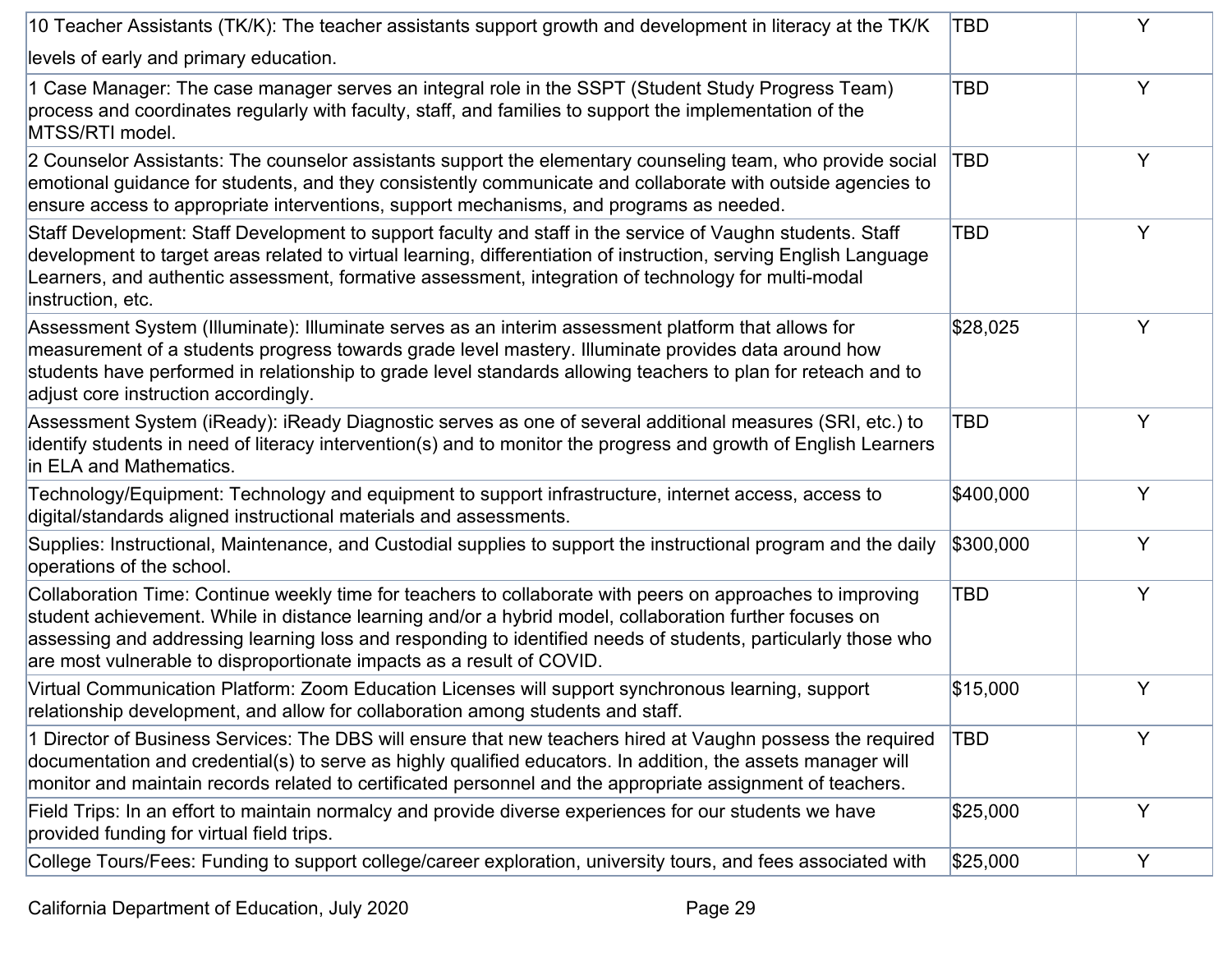| student certifications or exams.                                                                                                                                                                                                                                                                            |          |  |
|-------------------------------------------------------------------------------------------------------------------------------------------------------------------------------------------------------------------------------------------------------------------------------------------------------------|----------|--|
| Behavior Consultant Services: Vaughn leverages the services of STAR of California and Therapy Travelers to \$150,000<br>provide at home behavior support, guidance for students relative to Positive Behavior Support, and specialized<br>services for students most in need of intensive behavior support. |          |  |
| Summer Intersession: The Summer Intersession is designed to support students with opportunities for credit<br>recovery, academic remediation, enrichment and acceleration.                                                                                                                                  | \$60,000 |  |

# <span id="page-29-0"></span>**Pupil Learning Loss**

[A description of how the LEA will address pupil learning loss that results from COVID-19 during the 2019–2020 and 2020–21 school years, including how the LEA will assess pupils to measure learning status, particularly in the areas of English language arts, English language development, and mathematics.]

The reality of our current situation is that as much as we made a commitment to address student learning needs during the Spring 2019 semester due to many different circumstance's students have experienced learning loss and we will address those gaps in learning during the 2020-2021 school year and beyond. Research has shown that relationships between teachers and students is one key to mitigating learning loss. With this in mind we have embedded daily time within our school day for relationship building in the form of a morning meeting or daily advisory period.

Prior to closure we implemented an assessment system that included universal screening at all levels and opportunities for remediation, intervention, and acceleration in response to data collected. We will employ many of these same structures to meet the needs of our students while enhancing them with additional supports. One of the enhancements that we have made at all levels is the inclusion of time within each school schedule for targeted intervention, remediation, and acceleration. This will be a time when teachers and intervention staff can work with small groups of students who have specific gaps that cannot be addressed during core instruction. This allows all students to continue to receive core instruction around grade level standards and to receive additional supports that address the gaps in learning that may exist due to school closure. Furthermore, our teacher teams have engaged in the process of identifying essential standards for their grade levels which will allow for assessment that gives us focused information regarding student needs.

At the elementary level, students will be screened every 6-8 weeks to monitor foundational skills development in both English Language Arts and Mathematics. Once this screening has been completed teachers and instructional leaders will engage in data meetings in order to review data, monitor progress, and intentionally plan for next steps for instruction across all three tiers of the MTSS academic spectrum. Student data will be analyzed with a focus on meeting the needs of our numerically significant subgroups which are English Learners, Students with Disabilities, and Homeless students.

In regards to assessing English Language development and assessing student's current status, Vaughn NCLC will administer the optional summative ELPAC assessment for our students in grades 4-12 that had previously scored a 3 or higher on the 2018-2019 summative or 2019-2020 initial ELPAC assessments. This will give us valuable information as to a student's current English proficiency level and can help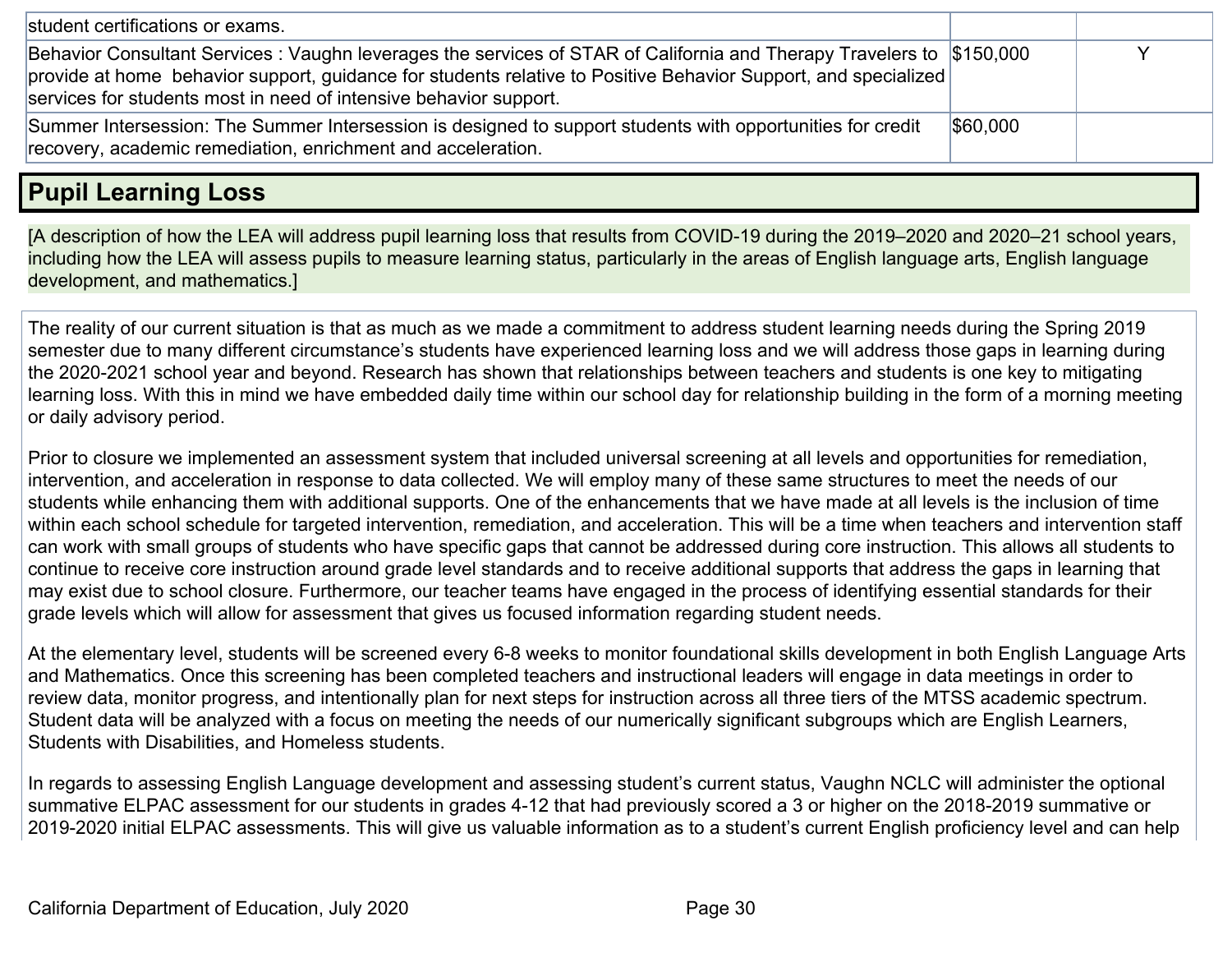guide our efforts to support these students. For students who had previously scored a 1 or 2 on an initial or summative ELPAC we will assess them using our universal screening structures.

At the secondary level, universal screening of foundational skills in regards to reading comprehension and basic numeracy will occur 3-4 times throughout the year. This will provide information as to which students will need further diagnostic assessments to determine the specific gaps in student learning.

Additionally, Vaughn NCLC will implement interim assessments 3-4 times during the year across all grade levels in order to monitor students progress towards mastery of grade level standards that have been identified as essential by our grade level teams. Teachers will analyze the results from this data in order to plan for reteach opportunities and to adjust instruction in response to student performance. Time for this analysis of data collected is provided on Fridays in our current scheduling model.

## <span id="page-30-0"></span>**Pupil Learning Loss Strategies**

[A description of the actions and strategies the LEA will use to address learning loss and accelerate learning progress for pupils, as needed, including how these strategies differ for pupils who are English learners; low-income; foster youth; pupils with exceptional needs; and pupils experiencing homelessness.]

The primary means of addressing learning loss and accelerating learning for pupils will be the tiered instruction delivered through synchronous and asynchronous instructional time.

The strategies at each Tier of Instruction are:

**Tier 1:** All students will receive standards-aligned instruction focused on priority standard clusters. This will allow for depth of instructional focus on the key skills and concepts that are most critical for the respective grade level/content area.

**Tier 2:** Supports will be provided primarily through synchronous, small-group instruction that is targeted to identified student needs. Teachers will engage in ongoing assessment of learning loss and each student's learning needs. This will enable them to target small group or individual sessions to provide additional support.

**Tier 3:** Students who require support that is even more intensive will be provided 1 on 1 instruction through individual sessions.

For students who have demonstrated learning loss, and in particular those who are most at risk for past and ongoing learning loss during school closures, these supports would include targeted small group and individual synchronous instruction. For students with disabilities, this might involve collaboration with additional staff such as instructional aides or others. For foster youth and homeless youth, this might involve collaboration with Homeless Youth Services or Foster Youth Services staff to coordinate services for the student and family, including other tutoring that has been made available. Expanded Learning staff may also be involved to support any and all of the named student groups as they collaborate to support synchronous and asynchronous instruction during the school day at sites where their programs are present.

During the summer months Vaughn implemented programs designed to combat learning loss, give students extra time and opportunity to reach grade level standards, and to make up credits to become on-track for graduation and/or a-g course completion.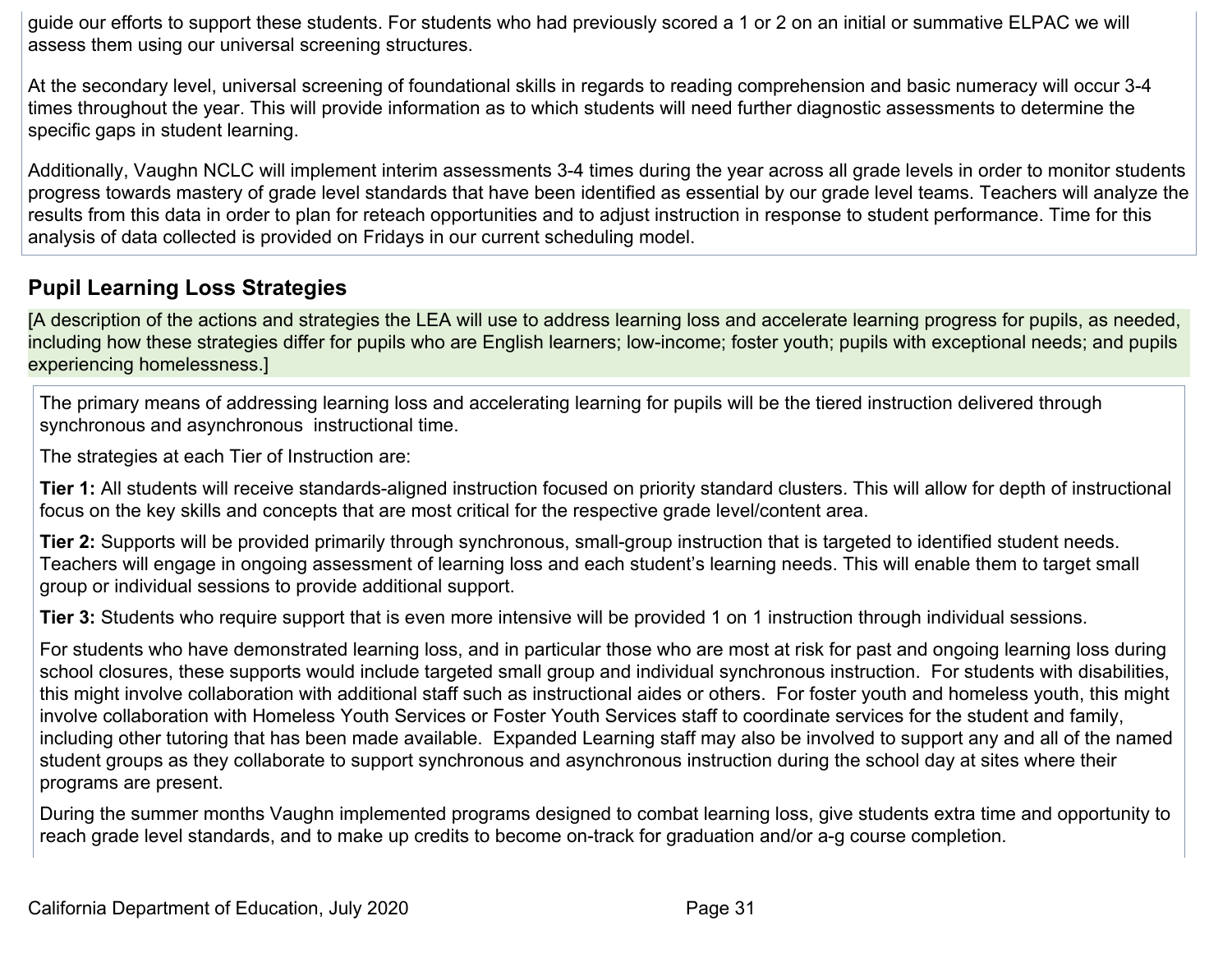Additional strategies that will address learning loss include:

- Use of Google Classroom as the Learning Management System (LMS) in order to provide consistency and simplify navigation.
- Teacher collaboration time built into the weekly schedule
- Daily SEL block built into all schedules in order to foster relationships between students and teachers
- Daily live instruction and targeted, structured support for small groups and/or individual students
- Specific supports for students with IEPs and for English Learners
- Use of the ELA and Math scope and sequence to focus on priority standards
- Pre and post-assessments aligned with the content
- Frequent communications to parents including learning goals, content to be taught, success criteria, and assignment details
- Professional learning to support the above processes and strategies for effectively managing a classroom and student relationships in the distance context.
- Tutoring in addition to regular school instruction to target gaps in student learning.

## <span id="page-31-0"></span>**Effectiveness of Implemented Pupil Learning Loss Strategies**

[A description of how the effectiveness of the services or supports provided to address learning loss will be measured.]

Initial screening will be used as a baseline in order to monitor pupil progress. Once the baseline assessment has been completed we will monitor progress every 6-8 weeks in order to determine if adequate progress has been made through participation in targeted interventions, or more intensive interventions. Formative and summative assessments will be used to monitor the effectiveness of the learning loss strategies identified above and this will allow for refinement of practices that support student learning.

## <span id="page-31-1"></span>**Actions to Address Pupil Learning Loss [additional rows and actions may be added as necessary]**

| <b>Description</b>                                                                                                                                                                                                                                                                                                                                                                                                                                                                                                                                                                                            | <b>Total Funds</b> | Contributing |
|---------------------------------------------------------------------------------------------------------------------------------------------------------------------------------------------------------------------------------------------------------------------------------------------------------------------------------------------------------------------------------------------------------------------------------------------------------------------------------------------------------------------------------------------------------------------------------------------------------------|--------------------|--------------|
| 2 Directors of Instruction: In an effort to effectively distribute responsibility for the alignment, monitoring, and<br>guidance of the TK-12 instruction program, has two distinct positions, the Director of Elementary Instruction<br>and the Director of Secondary Instruction. Both Directors provide oversight to Vaughn's EL Coordinator, and<br>they collaborate to provide collective technical support and strategic guidance to Vaughns campus Directors,<br>Curriculum Coordinators, and Lead Teachers relative to the direction of actions and services to support English<br>Language Learners. | <b>TBD</b>         |              |
| 1 Behavior Services Coordinator: The Behavior Support Coordinator will provide guidance and oversight to<br>Vaughn's school-wide behavior support team and will contribute to the implementation of TK-12 PBIS efforts<br>across all campuses.                                                                                                                                                                                                                                                                                                                                                                | <b>TBD</b>         | ∨            |
| 1 College Advisor: The college adviser provides student support relative to A-G course scheduling,<br>college/career presentations and information sessions, college tours, college finance (FAFSA) application<br>assistance, assistance with college applications, internship outreach for career pathways, and registration of<br>students in community college courses offered on campus.                                                                                                                                                                                                                 | TBD                | $\checkmark$ |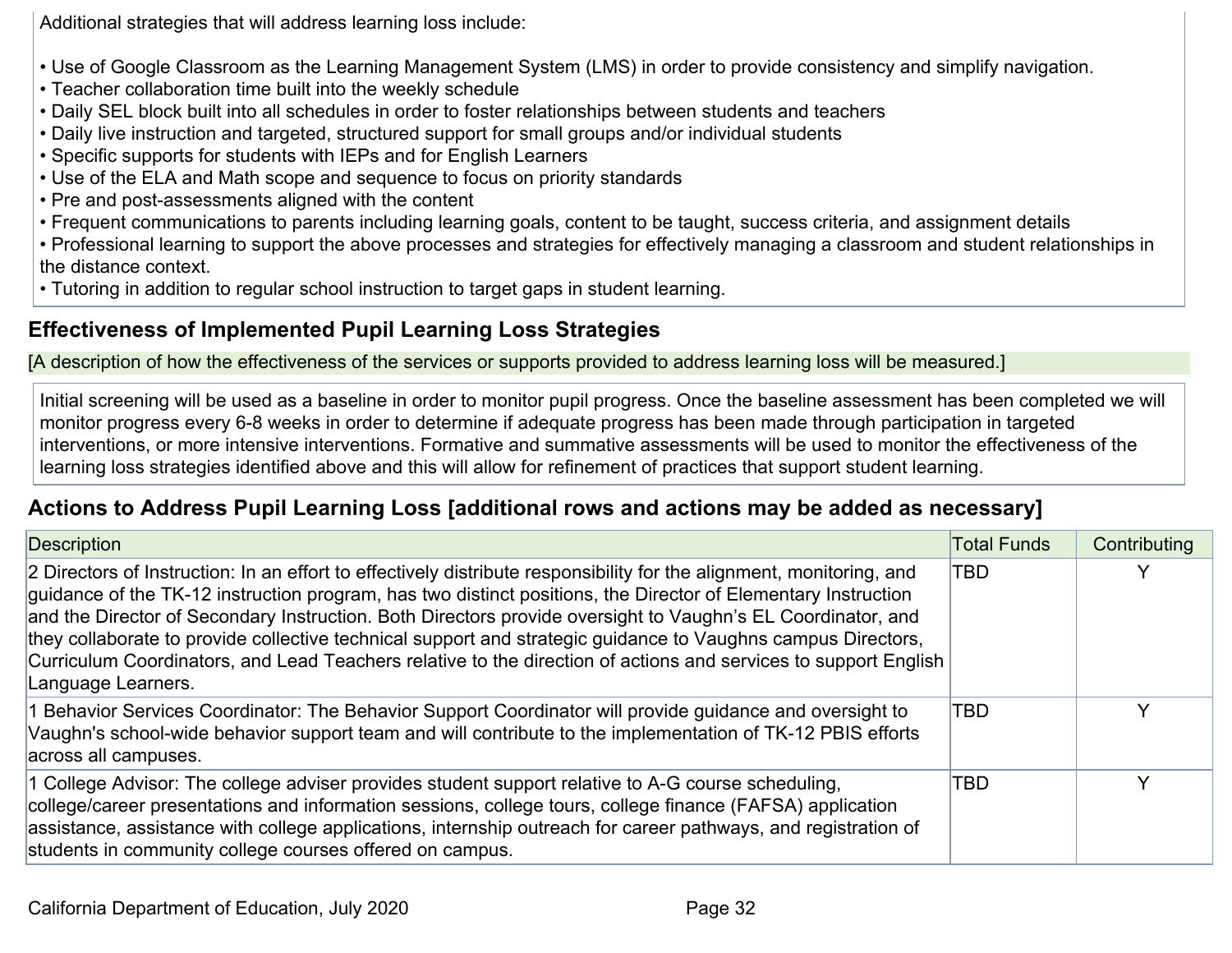| 1 College/Career Counselor: In order to expand support for Vaughn robust selection of college/career pathway<br>programs and CTE courses, enrichment courses, and to focus on timely, targeted feedback to support student<br>learning and to support student's navigation through the transition from Vaughn to college and career. The<br>College/Career Counselor will work in collaboration with high school leadership to foster the continued<br>development of dual enrollment and articulation efforts with local community colleges and university programs,<br>to develop internship and work based learning opportunities for students (in particular students enrolled in CTE<br>pathway programs), to contribute to the management and acquisition of funding/grants to support<br>college/career programs, and to promote A-G completion and college/career readiness for all Vaughn students. | <b>TBD</b> | Y |
|--------------------------------------------------------------------------------------------------------------------------------------------------------------------------------------------------------------------------------------------------------------------------------------------------------------------------------------------------------------------------------------------------------------------------------------------------------------------------------------------------------------------------------------------------------------------------------------------------------------------------------------------------------------------------------------------------------------------------------------------------------------------------------------------------------------------------------------------------------------------------------------------------------------|------------|---|
| Upper Elementary Curriculum Coordinator: The Upper Elementary Curriculum Coordinator will work to support TBD<br>the implementation of curriculum and instructional programs at grades 4-5 (upper elementary campus).                                                                                                                                                                                                                                                                                                                                                                                                                                                                                                                                                                                                                                                                                        |            | Y |
| 3 Teacher Leads: The teacher leads promote the alignment and articulation of the school-wide instructional<br>program, work to coordinate efforts to provide professional development for teachers addressing CCSS<br>implementation in all content areas, SBAC and other internal formative measures, and they directly support<br>teachers with classroom observations and feedback.                                                                                                                                                                                                                                                                                                                                                                                                                                                                                                                       | TBD        | Y |
| 2 Resource Teacher Leads: The resource teacher leads promote the alignment and articulation of the<br>school-wide resource program in conjunction with the director of student support services, they coordinate<br>efforts to provide professional development for resource teachers, provide coaching, and support the IEP<br>process.                                                                                                                                                                                                                                                                                                                                                                                                                                                                                                                                                                     | TBD        |   |
| 6 Intervention Teachers (Part Time): The intervention teacher is integral to the school's RTI model and works to TBD<br>directly support students most in need of intensive remediation, development, and/or support in literacy and<br>numeracy, among other academic needs.                                                                                                                                                                                                                                                                                                                                                                                                                                                                                                                                                                                                                                |            | Y |
| CSR (Class Size Reduction) 18 Teachers: Vaughn has worked to reduce class size across grade levels as a<br>means of promoting timely, targeted feedback to aid student learning, to provide additional opportunities for<br>students to engage in both core and elective courses, and to provide additional student support in literacy and<br>numeracy.                                                                                                                                                                                                                                                                                                                                                                                                                                                                                                                                                     | TBD        | Y |
| 1 Middle School Dean: The middle school dean supports the development and implementation of restorative<br>practices, the school-wide Positive Behavior Support Plan, and promotes a positive and inclusive school culture<br>and climate.                                                                                                                                                                                                                                                                                                                                                                                                                                                                                                                                                                                                                                                                   | TBD        | Y |
| 2 Middle School Counselors: The middle school counselor provides social-emotional guidance and support for<br>students and coordinates regularly with outside agencies to ensure access to appropriate interventions,                                                                                                                                                                                                                                                                                                                                                                                                                                                                                                                                                                                                                                                                                        | TBD        | Y |
| support mechanisms, and programs as needed.                                                                                                                                                                                                                                                                                                                                                                                                                                                                                                                                                                                                                                                                                                                                                                                                                                                                  |            |   |
| 1 Elementary Counselor: The elementary counselor provides social-emotional guidance and support for<br>students and coordinates regularly with outside agencies to ensure access to appropriate interventions,<br>support mechanisms, and programs as needed.                                                                                                                                                                                                                                                                                                                                                                                                                                                                                                                                                                                                                                                | TBD        | Y |
| 1 School Psychologist. The school psychologist serves as a member of the mental health team and will assist                                                                                                                                                                                                                                                                                                                                                                                                                                                                                                                                                                                                                                                                                                                                                                                                  | TBD        | Y |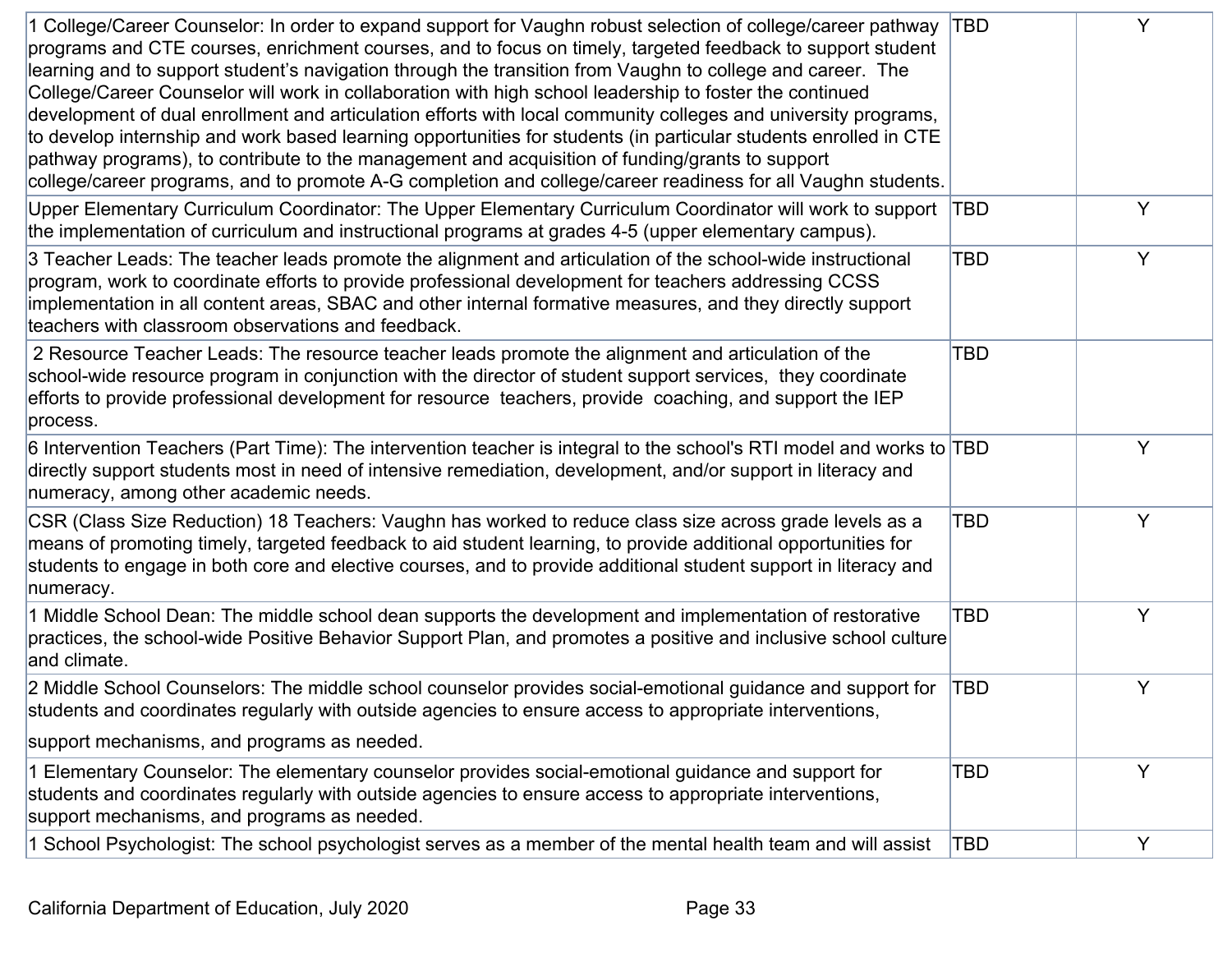| with the development of effective student behavior support plans, with the development and implementation of<br>restorative practices, and will support/promote the school-wide Positive Behavior Support Plan.                                                                                                                                                             |            |   |
|-----------------------------------------------------------------------------------------------------------------------------------------------------------------------------------------------------------------------------------------------------------------------------------------------------------------------------------------------------------------------------|------------|---|
| 1 Psych. Assistant: The Psychologist Assistant works in collaboration with Vaughn's school-Psych. team and<br>supports efforts to provide mental health services for all students in grades TK-12.                                                                                                                                                                          | TBD        | Y |
| 1 Restorative Justice Coordinator: The Restorative Justice Coordinator will work in conjunction with the high<br>school leadership team to promote restorative approaches to student discipline and will work with the faculty,<br>staff, and students to consistently build a positive school climate and culture.                                                         | <b>TBD</b> | Y |
| 6 Enrichment: The enrichment assistants support students and teacher technology needs and enrichment,<br>including the preparation, monitoring, and implementation of digital assessments (SBAC, SRI, Illuminate, etc.).<br>In addition, enrichment assistants are deployed to assist with the implementation of Arts and STEAM oriented<br>supplemental and core programs. | <b>TBD</b> | Y |
| 10 Teacher Assistants (TK/K): The teacher assistants support growth and development in literacy at the TK/K<br>levels of early and primary education.                                                                                                                                                                                                                       | TBD        | Y |
| 1 Case Manager: The case manager serves an integral role in the SSPT (Student Study Progress Team)<br>process and coordinates regularly with faculty, staff, and families to support the implementation of the<br>MTSS/RTI model.                                                                                                                                           | <b>TBD</b> | Y |
| 2 Case Manager Assistants: The case manager assistants support the case manager in the SSPT (Student<br>Study Progress Team) process and, including coordination with families to ensure implementation of the<br>MTSS/RTI model.                                                                                                                                           | TBD        | Y |
| 2 Counselor Assistants: The counselor assistants support the elementary counseling team, who provide social<br>emotional guidance for students, and they consistently communicate and collaborate with outside agencies to<br>ensure access to appropriate interventions, support mechanisms, and programs as needed.                                                       | TBD        | Y |
| Staff Development: Staff Development to support faculty and staff in the service of Vaughn students. Staff<br>development to target areas related to virtual learning, differentiation of instruction, serving English Language<br>Learners, and authentic assessment, formative assessment, integration of technology for multi-modal<br>instruction, etc.                 | \$100,000  | Y |
| Assessment System (Illuminate): Illuminate serves as an interim assessment platform that allows for<br>measurement of a students progress towards grade level mastery. Illuminate provides data around how<br>students have performed in relationship to grade level standards allowing teachers to plan for reteach and to<br>adjust core instruction accordingly.         | \$28,025   | Y |
| Assessment System (iReady): iReady Diagnostic serves as one of several additional measures (SRI, etc.) to<br>identify students in need of literacy intervention(s) and to monitor the progress and growth of English Learners<br>in ELA and Mathematics.                                                                                                                    | TBD        | Y |
| Technology/Equipment: Technology and equipment to support infrastructure, internet access, access to<br>digital/standards aligned instructional materials and assessments. (Basic Services: Provide Pupils with Access                                                                                                                                                      | \$400,000  | Y |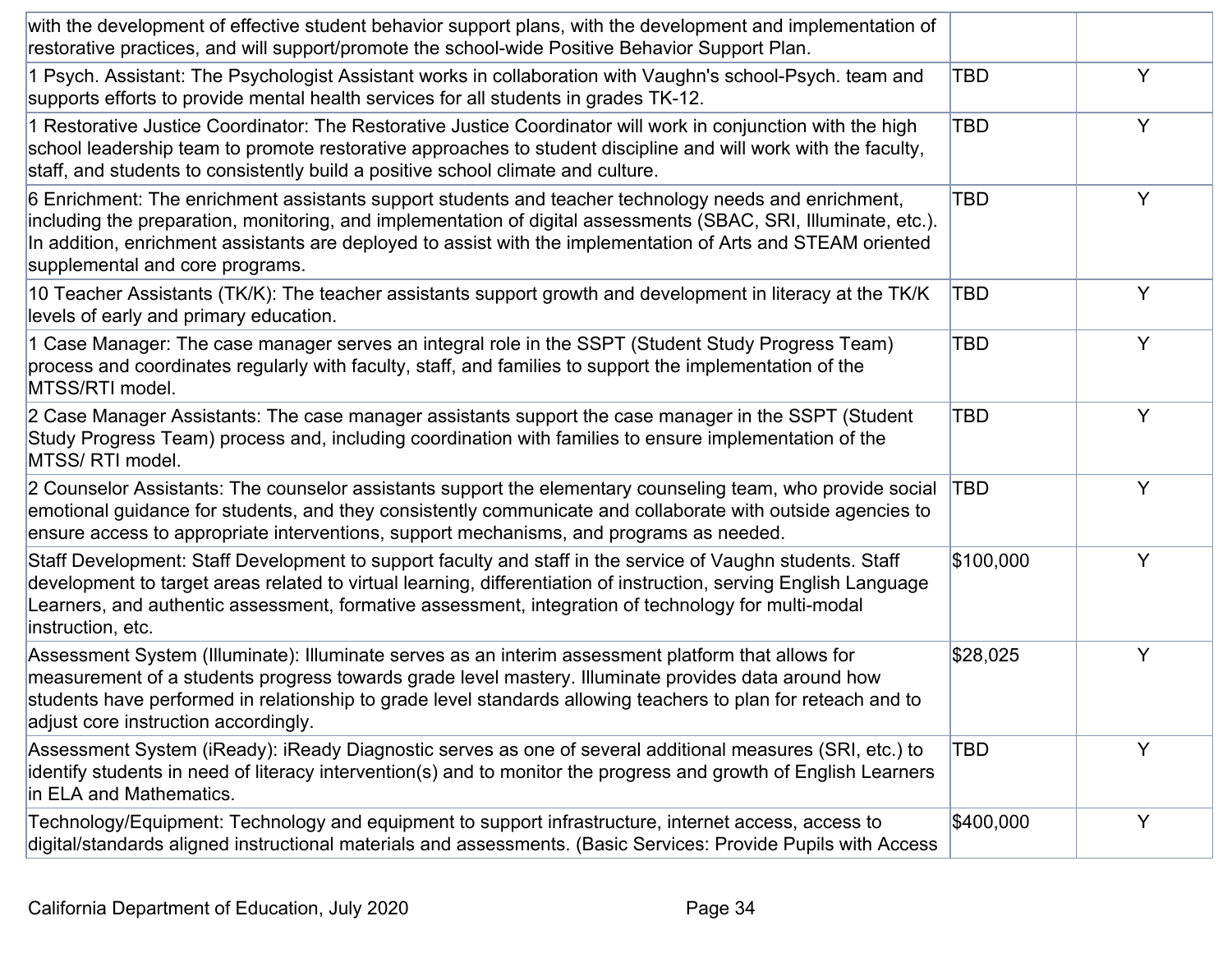| to Standards Aligned Instructional Materials and Maintain Facilities in Good Repair)                                                                                                                                                                                                                                                                                                                            |           |  |
|-----------------------------------------------------------------------------------------------------------------------------------------------------------------------------------------------------------------------------------------------------------------------------------------------------------------------------------------------------------------------------------------------------------------|-----------|--|
| Collaboration Time: Continue weekly time for teachers to collaborate with peers on approaches to improving<br>student achievement. While in distance learning and/or a hybrid model, collaboration further focuses on<br>assessing and addressing learning loss and responding to identified needs of students, particularly those who<br>are most vulnerable to disproportionate impacts as a result of COVID. | TBD       |  |
| Extended School-Year (ESY): The extended school-year session is designed to support students with<br>opportunities for credit recovery, academic remediation, enrichment and acceleration.                                                                                                                                                                                                                      | \$440,000 |  |
| Summer Intersession: The Summer Intersession is designed to support students with opportunities for credit<br>recovery, academic remediation, enrichment and acceleration.                                                                                                                                                                                                                                      | \$60,000  |  |

# <span id="page-34-0"></span>**Mental Health and Social and Emotional Well-Being**

[A description of how the LEA will monitor and support mental health and social and emotional well-being of pupils and staff during the school year, including the professional development and resources that will be provided to pupils and staff to address trauma and other impacts of COVID-19 on the school commun

Vaughn is committed to supporting the mental health and social emotional well-being of all stakeholders. In a survey that was given to parents, teachers and staff it was found that one of the highest areas of need for our students was in the area of mental health support.

Vaughn uses the Second Step curriculum in Grades TK-8 in order to support social emotional learning. Themes within this program support skills that students can use to process the current conditions that they are experiencing at home and school. These include empathy, emotion management, emotion recognition, problem solving, impulse control, calming down, communication, and assertiveness.

At our high school, we have implemented tiered supports utilizing restorative justice techniques and practices so that students are engaging daily in reflection, being provided personalized supports, and communicating potential needs. Community circles are central to our advisory program to allow students a collaborative voice and participation in their social emotional learning.

Additionally, we have embedded a block of time each day at every campus in order to focus on relationship building and social emotional learning. This time allows for check-ins so that teachers can identify students who may be struggling with mental health or social emotional wellbeing.

At Vaughn, we have a comprehensive team of professionals to support Tier 1, 2, and 3 interventions for all students. We have counselors dedicated at all sites, psychologists, MFT professionals, and behavioral specialists who support students in crisis, in need of counseling support, and other personalized wrap-around needs. Counseling is available to any students in need of additional help.

During each phase of re-entry, we monitor student progress and engagement daily. When we notice a student who is struggling or potentially disengaged, we reach out to the student 1:1 to check in and identify the unique needs of the child and family. Differentiated supports are provided based on the specific circumstances and needs of the family to ensure the child has their essential needs served as well as being connected to their learning environment and academic growth and achievement.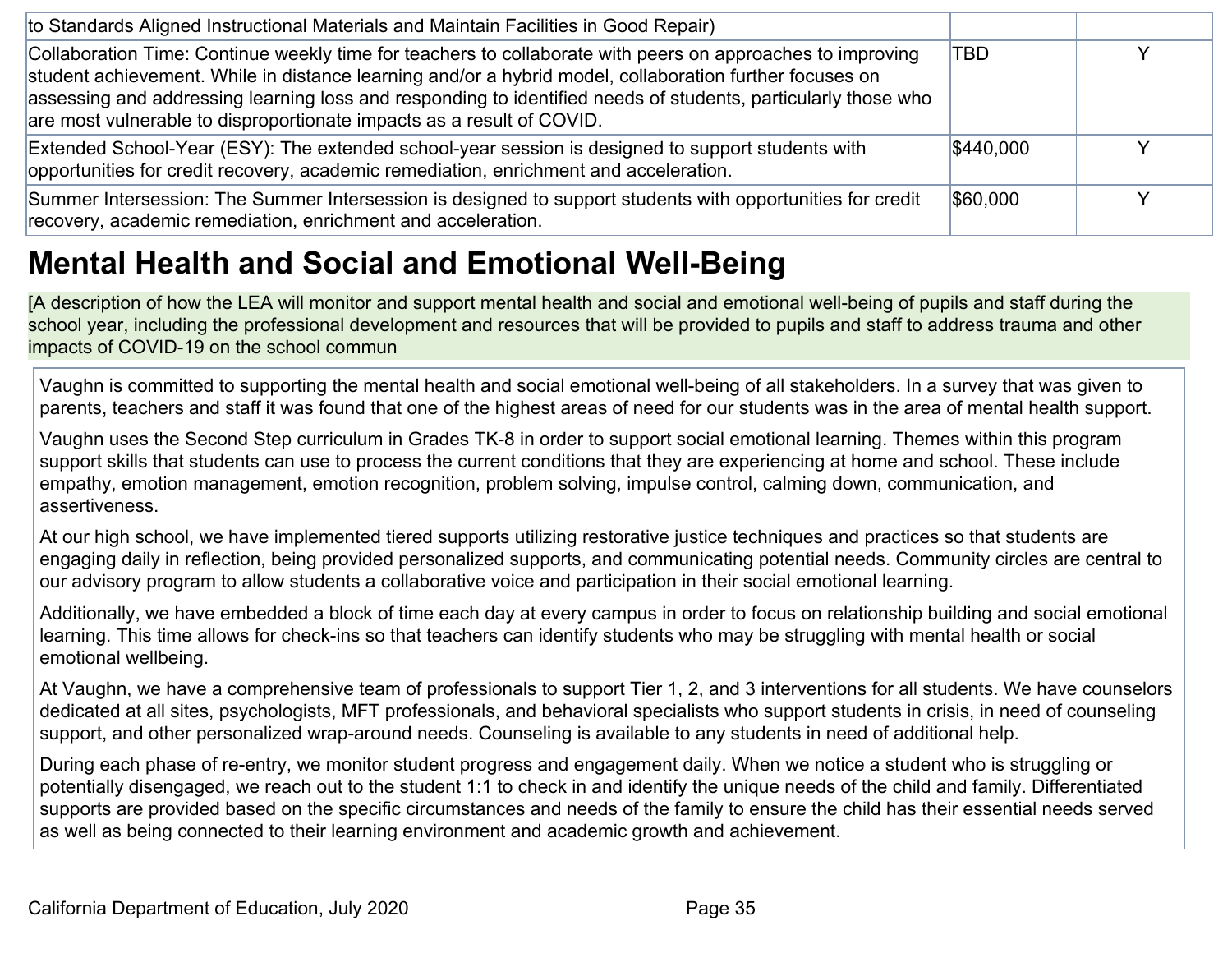# <span id="page-35-0"></span>**Pupil and Family Engagement and Outreach**

[A description of pupil engagement and outreach, including the procedures for tiered reengagement strategies for pupils who are absent from distance learning and how the LEA will provide outreach to pupils and their parents or guardians, including in languages other than English, when pupils are not meeting compulsory education requirements, or if the LEA determines the pupil is not engaging in instruction and is at risk of learning loss.]

During the COVID-19 Pandemic we have encountered many obstacles to ensuring that students are not only attending our virtual learning sessions but also engaging fully with the learning. We have explored various ways of tracking engagement and how to support those students that are struggling to engage. One of our most basic actions as a school is to provide all communication in both English and Spanish. This ensures that families can access information from the school in the language that is preferred by them.

Vaughn's Attendance and Engagement Plan takes into consideration all of the recommendations and guidance from federal, state and county Public Health and Education Offices as well as the requirements outlined in Senate Bill 98. We have created a tiered reengagement support plan that addresses the different ways that we can engage and support students and families to ensure there is sense of connectedness and belonging with our school

We recognize that all stakeholders play a role in the engagement and or reengagement of our students. For that reason we have outlined the roles that different groups play in this support system.

• **Students and families:** Attend/engage daily with their teacher and report absences for ANY school day to the school.

- • **Teachers:** Document attendance/engagement every school day for each scheduled class period, regardless of the instructional model.
- • **Attendance Staff:** Monitor attendance/engagement, work with teachers and families, and provide tiered interventions when necessary.
- **Administrators:** Ensure that attendance/engagement is being documented as required, monitor attendance and engagement weekly, work with teachers and families, and provide tiered interventions when necessary.

| Tiered Engagement Supports    |                 |                                                                                                                                                                                                                                                                                                                                    |
|-------------------------------|-----------------|------------------------------------------------------------------------------------------------------------------------------------------------------------------------------------------------------------------------------------------------------------------------------------------------------------------------------------|
| <b>Tier</b>                   | <b>Criteria</b> | <b>Actions</b>                                                                                                                                                                                                                                                                                                                     |
| Tier 1: (100% of<br>students) | All Ss          | All teachers plan engaging online content.<br>$\bullet$<br>Daily SEL Block for relationship building.<br>• Clear and consistent communication between families and the school regarding the<br>importance of attendance and engagement.<br>• Verify contact information through Aeries data confirmation prior to school starting. |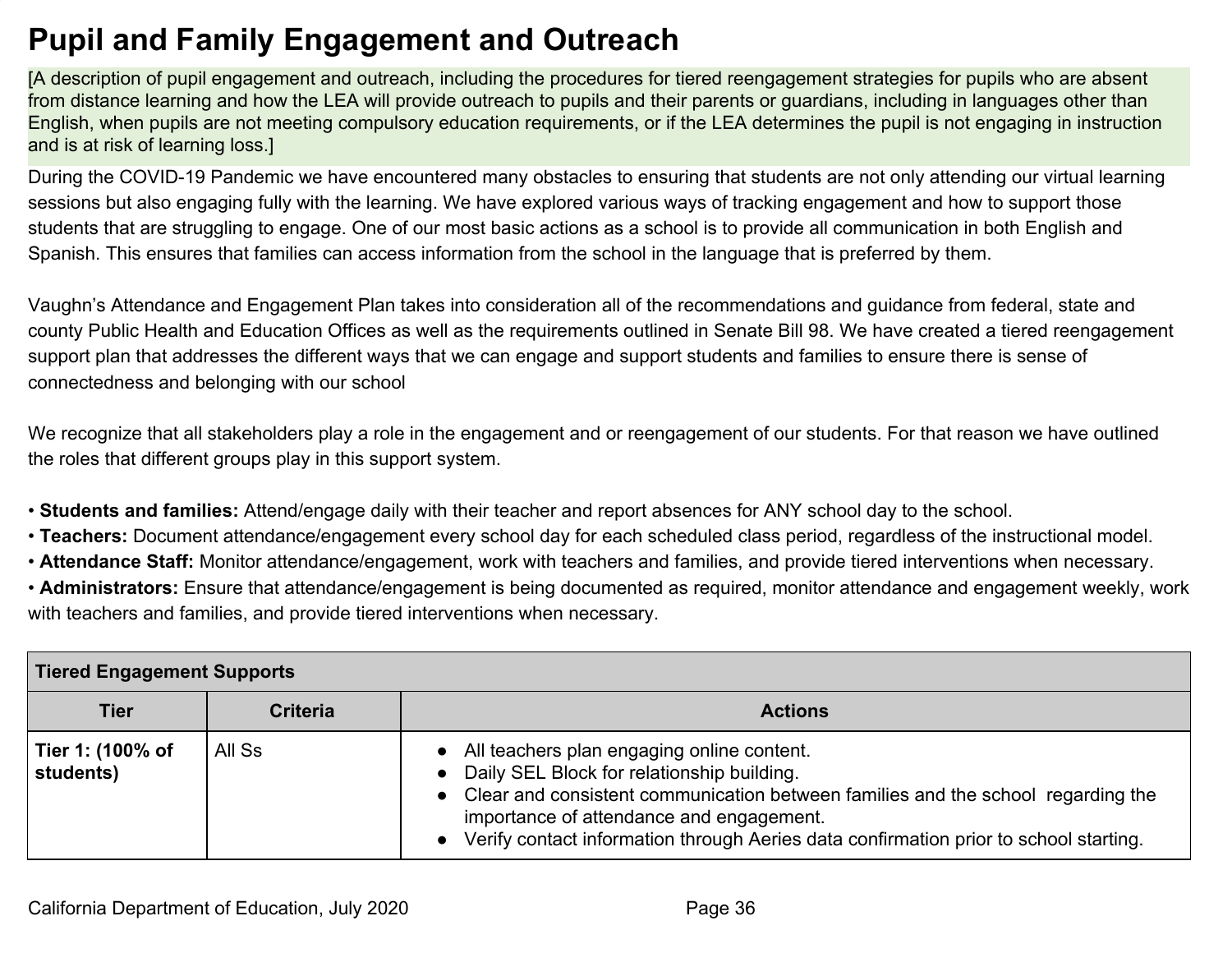|                                               |                                                                                                                                                                           | Initial Attendance logged by 9 a.m (by end of Advisory - VISA) in order to make phone<br>calls to re engage students<br>Automated phone calls sent home if a student is marked A<br>$\bullet$<br>Attendance Clerks make phone calls home after 9a.m. (after Advisory - VISA) in order<br>to notify parents, encourage participation, and to identify the reason for absence.<br>Attendance clerk tracks trends and communicates with administration by week to<br>$\bullet$<br>determine the next level of interventions |
|-----------------------------------------------|---------------------------------------------------------------------------------------------------------------------------------------------------------------------------|--------------------------------------------------------------------------------------------------------------------------------------------------------------------------------------------------------------------------------------------------------------------------------------------------------------------------------------------------------------------------------------------------------------------------------------------------------------------------------------------------------------------------|
| Tier 2: Early<br><b>Intervention</b>          | Ss who have a<br>pattern of more than<br>2 days of Code A<br>monthly OR more<br>than 4 days of Code<br>1-2 monthly<br>*If 3 or more U or V then<br>send Truancy Letter #2 | <b>Additional Social Emotional Supports</b><br>Personalized outreach by admin and/or support staff with documentation of contact.<br>Support strategies related to identified reasons for absences.<br>$\bullet$<br>Automated letter sent home communicating potential chronic absence (Truancy Letter<br>$\bullet$<br>#2)                                                                                                                                                                                               |
| <b>Tier 3: Specialized</b><br><b>Supports</b> | Ss who demonstrate<br>a pattern of chronic<br>absenteeism (2 or<br>absences per month<br>despite supports<br>provided).                                                   | Automated letter sent home communicating chronic absence (Truancy Letter #3)<br>$\bullet$<br>SSPT Meeting held to create a action plan to support reengagement<br>Personalized outreach by MSW<br><b>Home Visits</b><br>$\bullet$<br>Interagency response<br>$\bullet$<br>Board review of case (last resort)<br>$\bullet$                                                                                                                                                                                                |

# <span id="page-36-0"></span>**School Nutrition**

[A description of how the LEA will provide nutritionally adequate meals for all pupils, including those students who are eligible for free or reduced-price meals, when pupils are participating in both in-person instruction and distance learning, as applicable

During Phase 1 Distance Learning of Back to School, the Vaughn Food Service Department (FSD) will distribute students five days of nutritious meals once a week Monday from two school sites, Mainland and G3, between the hours of 11-1 pm and 3-5 pm weekly. We will serve Drive-thru style so parents can drive up and get their students weekly meals of Breakfast and Lunch, or parents may Walk-up to pick up meals. Students, Parents, or designees may pick up student meals. If a parent cannot pick up meals at the set day or times, they can contact the Vaughn FSD to schedule a convenient time and day for pick up. We will use a Barcode system for faster service. Vaughn practices proper social distancing protocols as well as a sanitation and safety plan. Vaughn FSD runs under the CEP provision so that all Vaughn students can receive their meals free of charge.